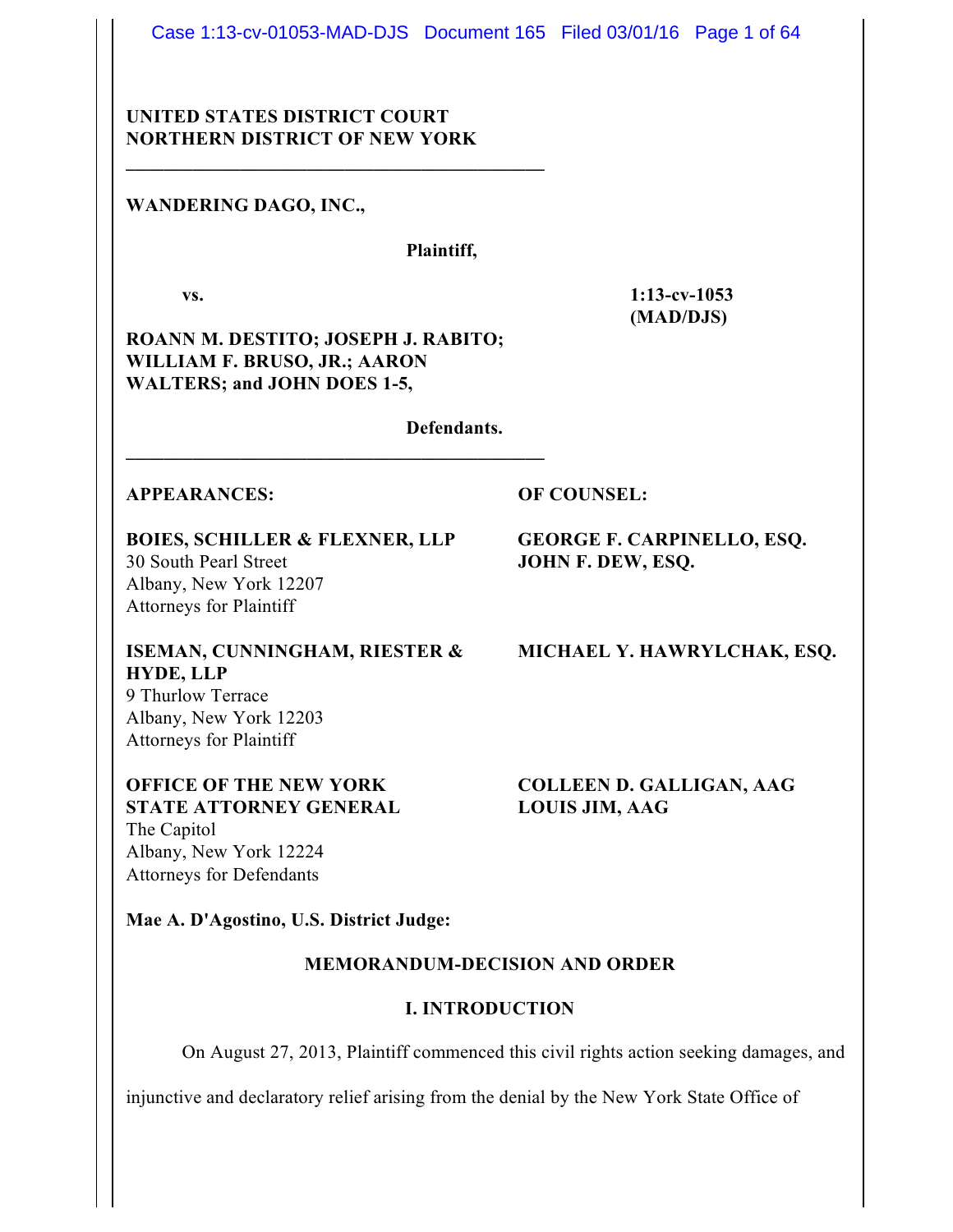General Services ("OGS"), RoAnn M. Destito, Joseph J. Rabito, William F. Bruso, Jr., and Aaron Walters of Plaintiff's application to participate as a food vendor in the 2013 Empire State Plaza Summer Outdoor Lunch Program, and the subsequent termination of Plaintiff's status as a vendor at the Saratoga Race Course by the New York State Racing Association ("NYRA"), Christopher K. Kay, and Stephen Travers. *See* Dkt. No. 1. Plaintiff alleges that Defendants took these actions under pressure from, or at the direction of, various New York State officials. *See id.*

In a January 15, 2014 Memorandum-Decision and Order, the Court granted in part and denied in part Defendants' motions to dismiss. *See* Dkt. No. 54. Specifically, the Court dismissed without prejudice Plaintiff's federal and state Equal Protection claims against the NYRA Defendants. Further, the Court dismissed with prejudice Plaintiff's claims against OGS, as well as Plaintiff's claims for damages against the State Defendants in their official capacities. *See id.*

On May 24, 2015, Plaintiff filed a motion to amend the complaint, in which it sought to add the following: (1) four additional defendants; (2) allegations pertinent to the Equal Protection causes of action which were dismissed without prejudice; (3) facts to identify the type of forum conceivably relevant to the First Amendment causes of action; (4) "factual context" in support of the original claims; and (5) allegations concerning the denial of Plaintiff's application for the 2014 Empire State Plaza Summer Outdoor Lunch Program. *See* Dkt. No. 73-1. In a July 28, 2014 Memorandum-Decision and Order, Magistrate Judge Treece<sup>1</sup> granted in part and denied in part Plaintiff's motion to amend. Specifically, Magistrate

<sup>1</sup> The Court notes that, upon Magistrate Judge Treece's retirement in September of 2015,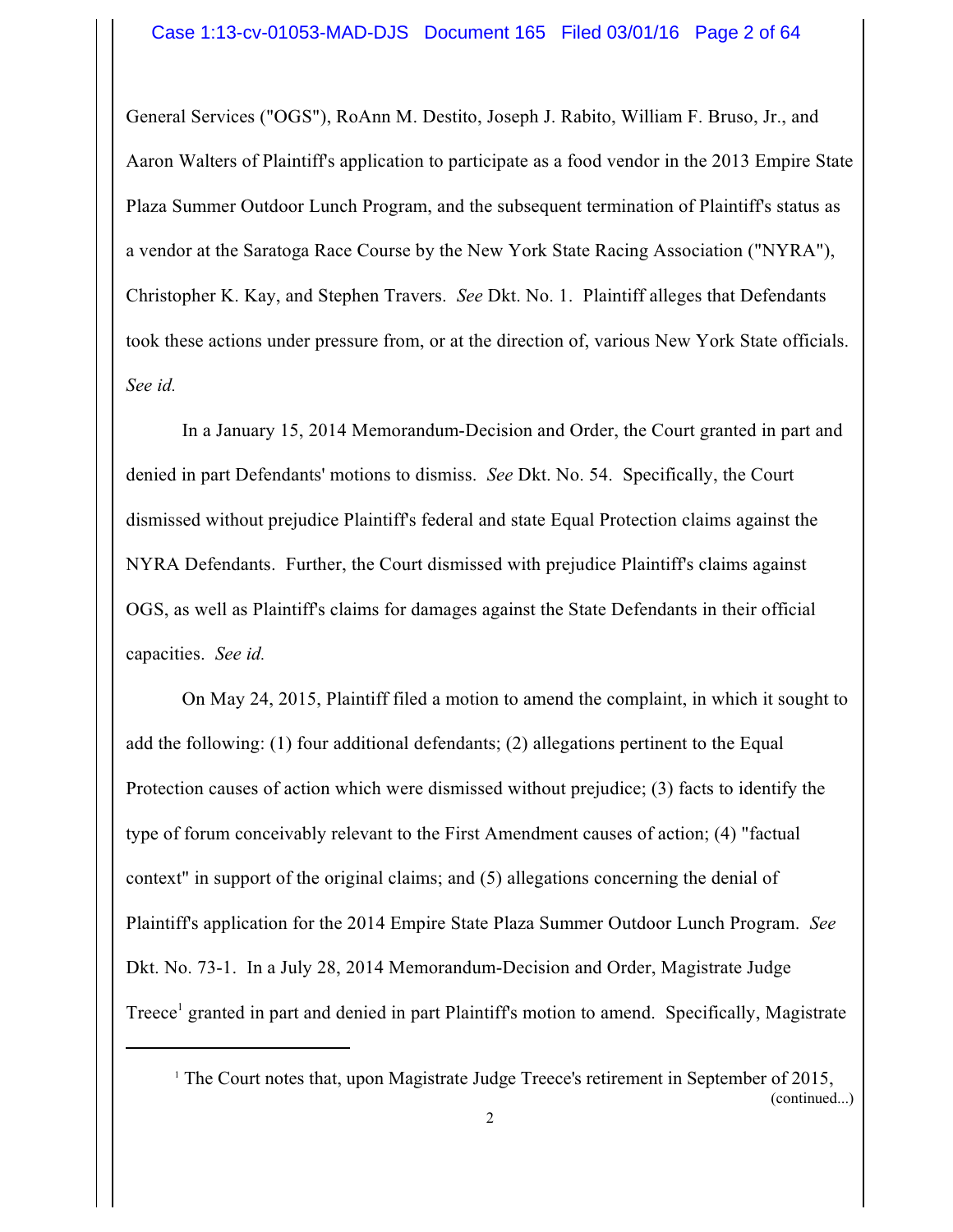## Case 1:13-cv-01053-MAD-DJS Document 165 Filed 03/01/16 Page 3 of 64

Judge Treece permitted Plaintiff to add additional facts to provide some context on the "characteristics and the nature of the fora in which its speech took place," and "to more accurately reflect the manner in which the First Amendment claims have developed in the course of the litigation." *Id.* at 31. Moreover, Plaintiff was permitted to add facts to the complaint regarding the denial of their application for the 2014 Empire State Plaza Summer Outdoor Lunch Program. *See id.* at 32.

In a stipulation dated January 13, 2015, Plaintiff and the NYRA Defendants indicated that they had entered into a settlement agreement and, therefore, stipulated to the dismissal of all claims brought against the NYRA Defendants pursuant to Rule 41 of the Federal Rules of Civil Procedure. *See* Dkt. No. 140. Thereafter, in a letter dated January 15, 2015, Plaintiff informed the remaining Defendants that it "has elected to drop its claims for damages" but "continues to pursue its claims for declaratory and injunctive relief as well as attorneys' fees and costs." Dkt. No. 143-1 at 1.

On July 31, 2015, the parties cross moved for summary judgment on the remaining claims, which are currently pending before the Court. *See* Dkt. Nos. 155 & 156.

#### **II. BACKGROUND**

#### **A. The parties**

Plaintiff Wandering Dago, Inc. ("Plaintiff" or "Wandering Dago") is a New York Corporation. *See* Dkt. No. 156-2 at ¶ 1. Wandering Dago is owned and operated by Andrea Loguidice and Brandon Snooks, with Ms. Loguidice serving as the corporation's president.

 $\cdot$ <sup>1</sup>(...continued) this case was reassigned to Magistrate Judge Daniel J. Stewart.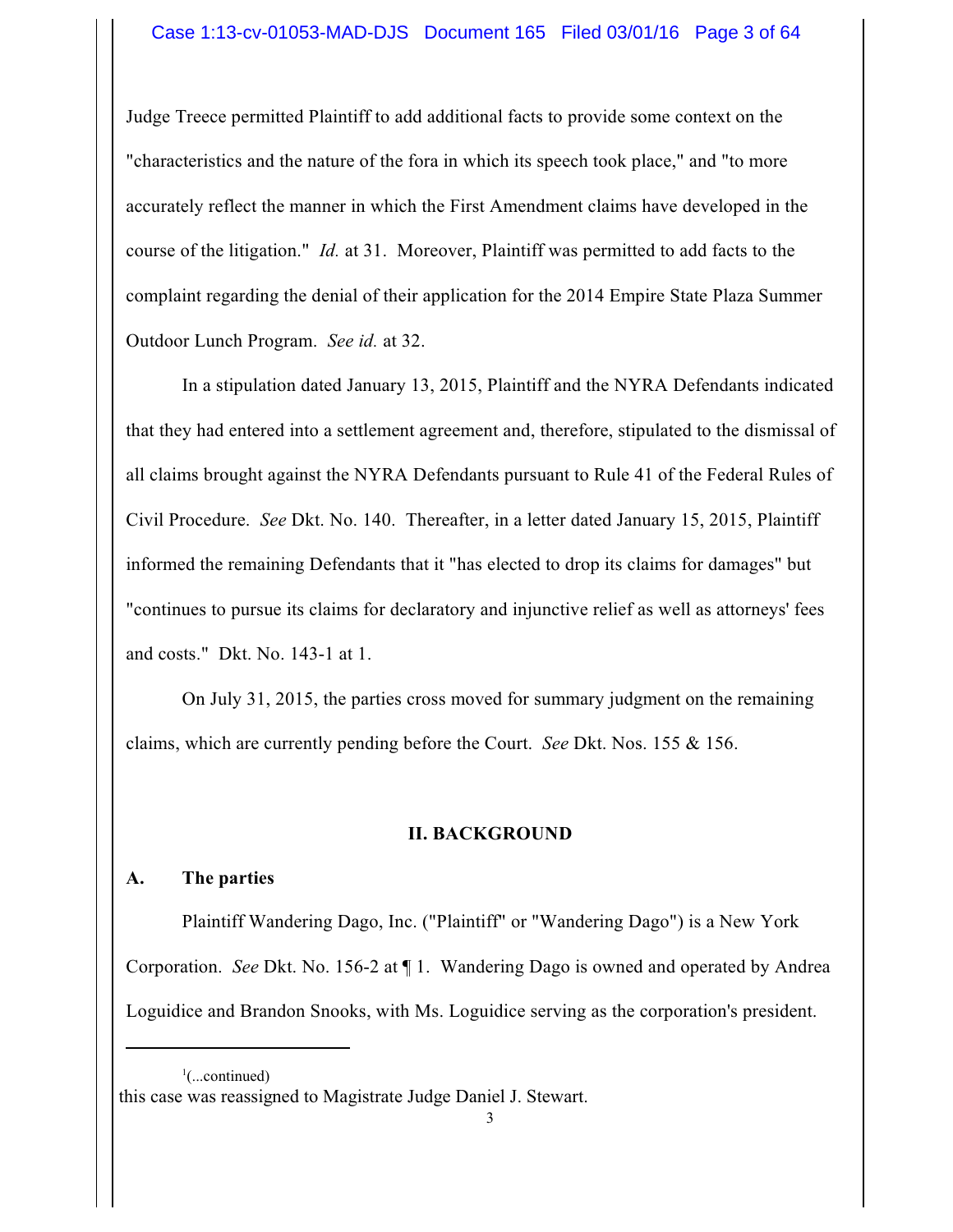*See id.* at ¶ 2. Through Wandering Dago, Inc., Ms. Loguidice and Mr. Snooks operate a food truck using the "Wandering Dago" brand from which they serve a variety of foods cooked and prepared on-site in the truck's mobile kitchen. *See id.* at ¶ 3; *see also* Dkt. No. 86 at ¶ 5. Wandering Dago serves food for a variety of types of functions, including catering events, fairs and festivals, and street-side lunch service. *See id.* at ¶ 3. Ms. Loguidice and Mr. Snooks work as the business' co-chefs, with Mr. Snooks also serving as the driver. *See* Dkt. No. 86 at  $\P$  5.

Defendant RoAnn M. Desito is the Commissioner of OGS. *See* Dkt. No. 156-2 at ¶ 4. Defendant Joseph J. Rabito is the Deputy Commissioner of OGS. *See id.* at ¶ 5. Defendant William F. Bruso, Jr. is an Associate Attorney working for OGS and Defendant Aaron Walters is employed as a promotions and public affairs agent for OGS. *See id.* at ¶¶ 6-7.

#### **B. The Empire State Plaza**

The Empire State Plaza is a facility owned by the State of New York and operated by the Office of General Services. *See* Dkt. No. 156-2 at ¶ 8. The Empire State Plaza includes multiple state buildings, including the Corning Tower, four agency buildings, the Swan Street Building, the Legislative Office Building, the Robert Abrams Justice Building, the Egg Center for Performing Arts, the Cultural Education Center (which contains the State Museum and the State Library), and the New York State Capitol Building, all of which are connected by an underground Concourse. *See* Dkt. No. 157-1 at ¶ 9. The Plaza level of the Empire State Plaza (the "Plaza") is an outdoor space bounded on the North by State Street, on the South by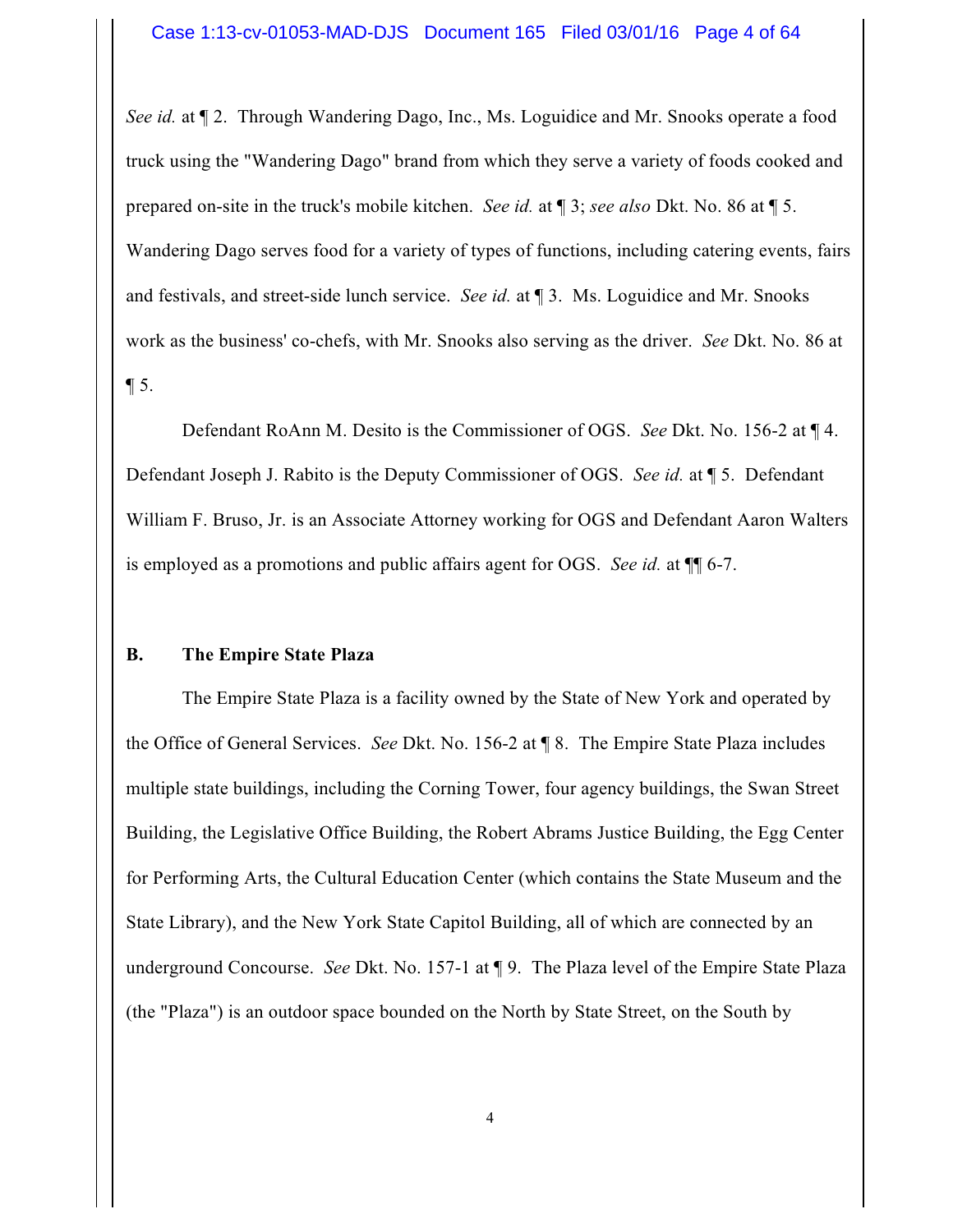Madison Avenue, on the West by Swan Street, and on the East by a multi-story bulkhead wall. *See* Dkt. No. 156-2 at ¶ 10.

The Plaza is the site of a Farmer's Market on certain weekdays during the summer. *See id.* at ¶ 11. Moreover, several special events are held annually on the Plaza. *See id.* at ¶ 12; Dkt. No. 157-1 at ¶ 12. Some examples include the African American Family Day, Hispanic Heritage Month, the Food Festival, and the Fourth of July Festival. *See id.* Further, the Plaza is occasionally used by various private groups as a site for political rallies, marches, and protests. *See* Dkt. No. 156-2 at ¶ 13; Dkt. No. 157-1 at ¶ 13. According to Defendants, although "OGS may issue demonstration permits for individuals or organizations that apply to use the Plaza for political rallies, marches, and protests, the issuance of a demonstration permit does not equate to OGS sponsorship of the event." Dkt. No. 157-1 at ¶ 13 (citing Rabito Dep. at 86). The potential offensiveness of a political event is not a basis for the denial of an application for a political event permit, and signs and speeches are not reviewed in advance. *See* Dkt. No. 156-2 at ¶ 14.

Although OGS issues permits to individuals or organizations that apply for a permit to demonstrate on OGS-controlled property, such demonstrations sometimes occur without the individual or group first obtaining a permit. *See id.* at ¶ 15; Dkt. No. 157-1 at ¶ 15. According to Defendants, the purpose of the permit "is to provide OGS with notice of the likely size and location of the demonstration so that OGS can provide adequate services and operational management. . . . " Dkt. No. 157-1 at  $\P$  15. Moreover, both permitted and unpermitted demonstrations also occur on the Concourse beneath the Plaza. *See* Dkt. No. 156-2 at ¶ 16. Unpermitted demonstrations are allowed to continue unless they create a health or safety issue,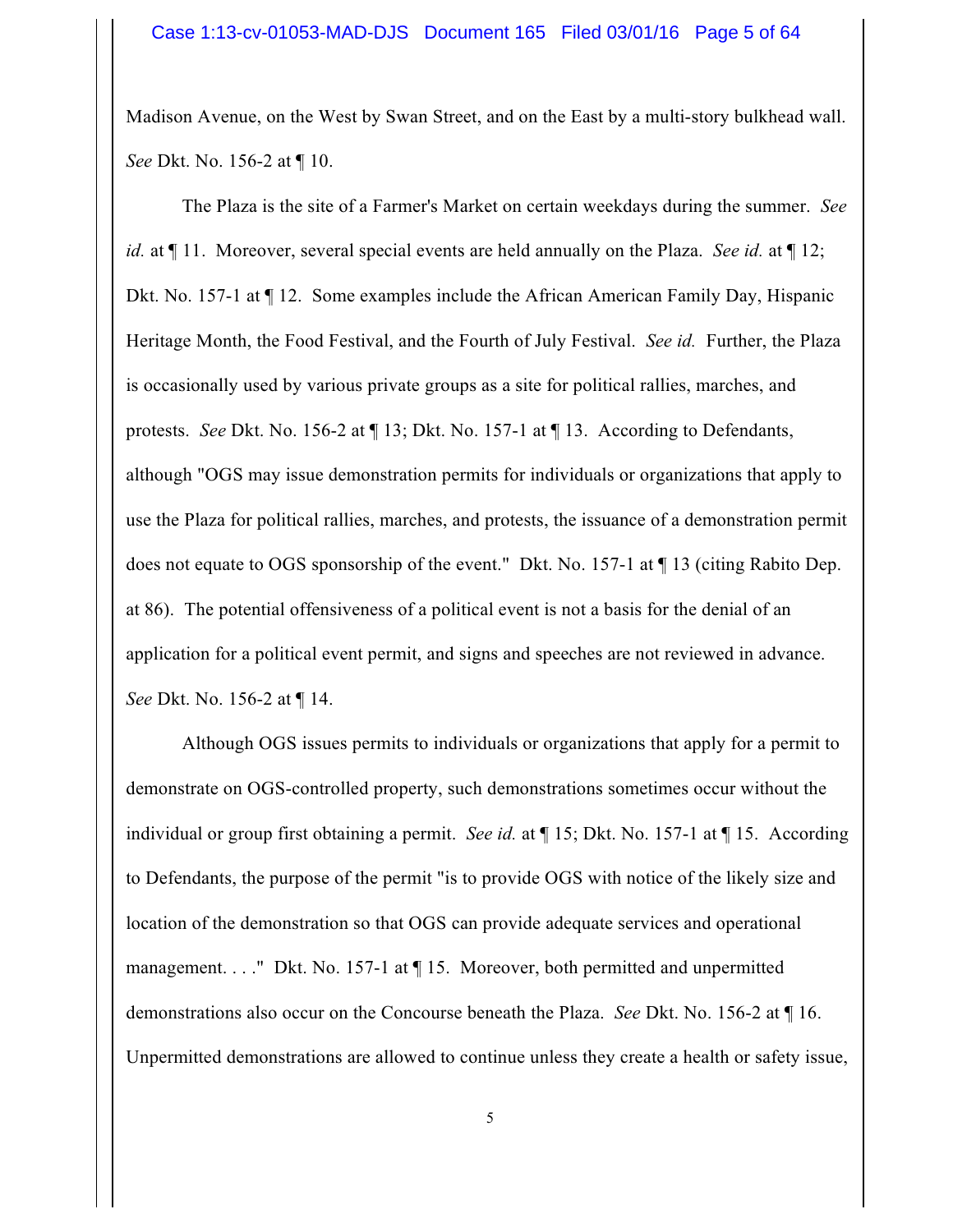or excess noise that disrupts the workplace. *See id.* When OGS issues a permit for a political demonstration to use state property, it does not mean that the State has sponsored the event. *See id.* at ¶ 18; Dkt. No. 157-1 at ¶ 18.

## **C. The Empire State Plaza Summer Outdoor Lunch Program**

In the Spring of 2013, OGS began planning a program that would allow a limited number of vendors to sell food items at designated spots on the East Roadway, located on the east side of the Plaza, between the reflecting pool and the Egg. *See* Dkt. No. 155-1 at ¶ 1. Although an outdoor lunch program had been operated in prior years by Sodexo, a private company which had a contract to provide food services for the Empire State Plaza, Sodexo's contract was not renewed for 2013, and OGS decided to run its own summer outdoor lunch program. *See id.* at ¶ 2; *see also* Dkt. No. 158-1 at ¶ 2. <sup>2</sup> OGS operates the Summer Outdoor Lunch Program and permits only qualified food vendors to participate in providing food during lunchtime hours to the State employees and visitors who come to the Capitol and adjacent State buildings and parks during the summer and early fall months. *See* Dkt. No. 155-1 at ¶ 3.

Vendors who seek to participate in the Summer Outdoor Lunch Program must apply with OGS for a permit, and OGS determines the applicant's eligibility for such participation. *See id.* at ¶ 4. The Program was developed and administered by OGS' Special Events Office. *See id.* at ¶ 5. The 2013 Summer Outdoor Lunch Program's application states, in pertinent part, as follows:

<sup>2</sup> The Court notes that Defendants contend that OGS sponsored the 2013 Empire State Plaza Summer Outdoor Lunch Program, while Plaintiff insist that no such sponsorship existed.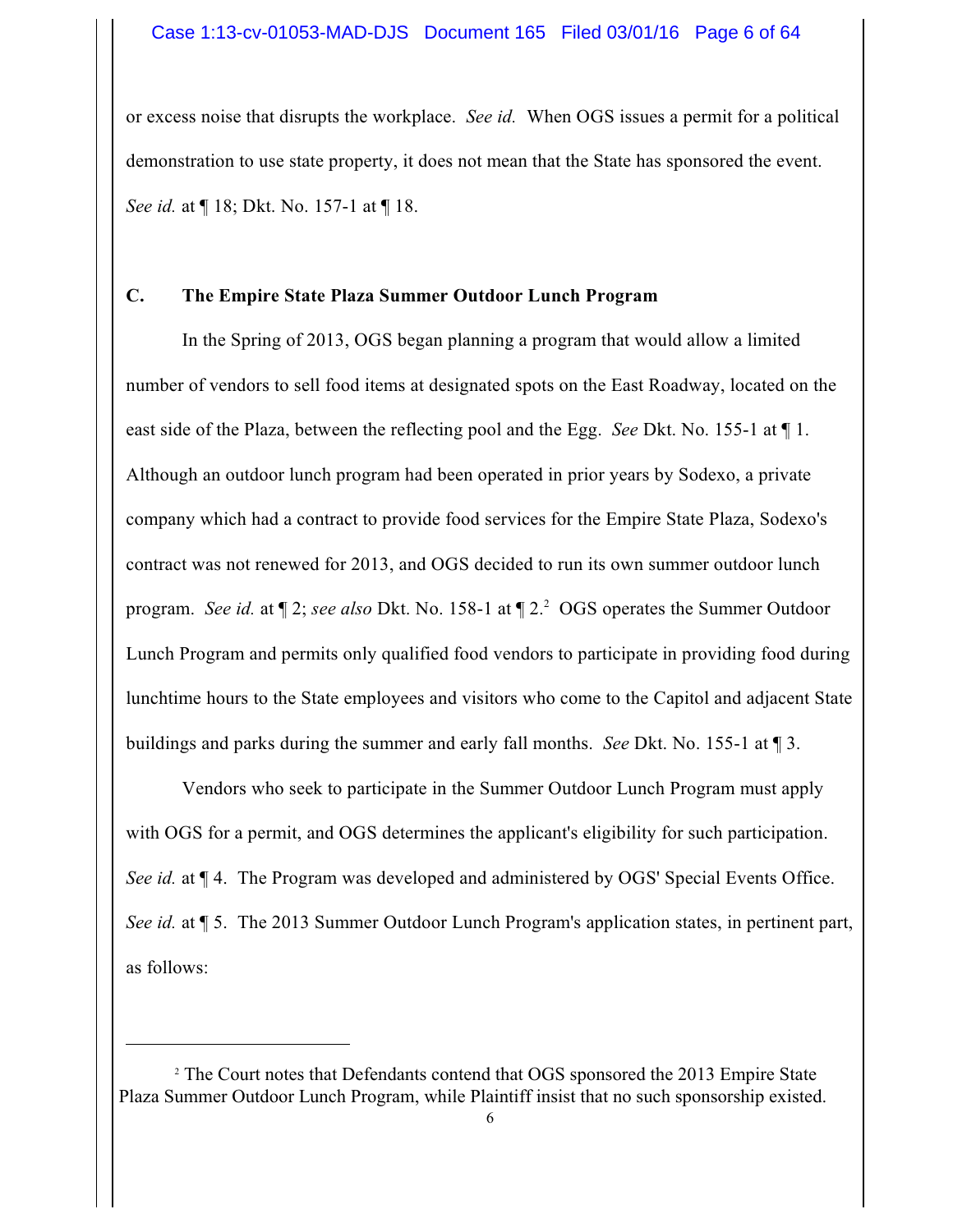# Case 1:13-cv-01053-MAD-DJS Document 165 Filed 03/01/16 Page 7 of 64

- Vendor participation must be confirmed by the New York State Office of General Services.
- The Office of General Services is soliciting food vendors for the 2013 Empire State Plaza (ESP) Summer Outdoor Lunch Program to be held daily on the Plaza at the Empire State Plaza in Albany, New York. The 20 week season will run from Monday, May 20th through Friday, October 4th.
- The Summer Outdoor Lunch Program Package includes: [among other things] 20 feet of vending space which includes electrical hookup and access to water . . .
- The cost for full participation, 5 days a week for 20 weeks, is \$1,500.00; participation on Wednesdays and Fridays only, for 20 weeks, is \$1,000.00. All fees are due with your completed application no later than May 10, 2013. Interested parties must apply for a vending permit and meet all insurance and financial requirements in order to participate in the 2013 ESP Outdoor Lunch Program.
- Vendors will not be allowed to provide vending services at the Empire State Plaza until they are in receipt of written approval of their application to participate in the Outdoor Lunch Program.

Dkt. No. 155-1 at ¶ 6. Moreover, Appendix "A" of the application form, which is entitled

"Rules for the Empire State Plaza Vendor Participation," includes, among other things, the

following language:

- Unless prior arrangements have been made with OGS, all vendors are expected to complete the entire season.
- Vending hours are from 9:00 a.m. 2:00 p.m. Vendors will not be allowed to sell prior to or after these hours.
- Each vendor will be assigned a specific vending location; all space assigned will be at the discretion of OGS.
- The sale or distribution of products other than food or beverage items is prohibited.
- Vendors may only sell menu items approved by the Albany County Department of Health and permitted per the Vendor's vending permit for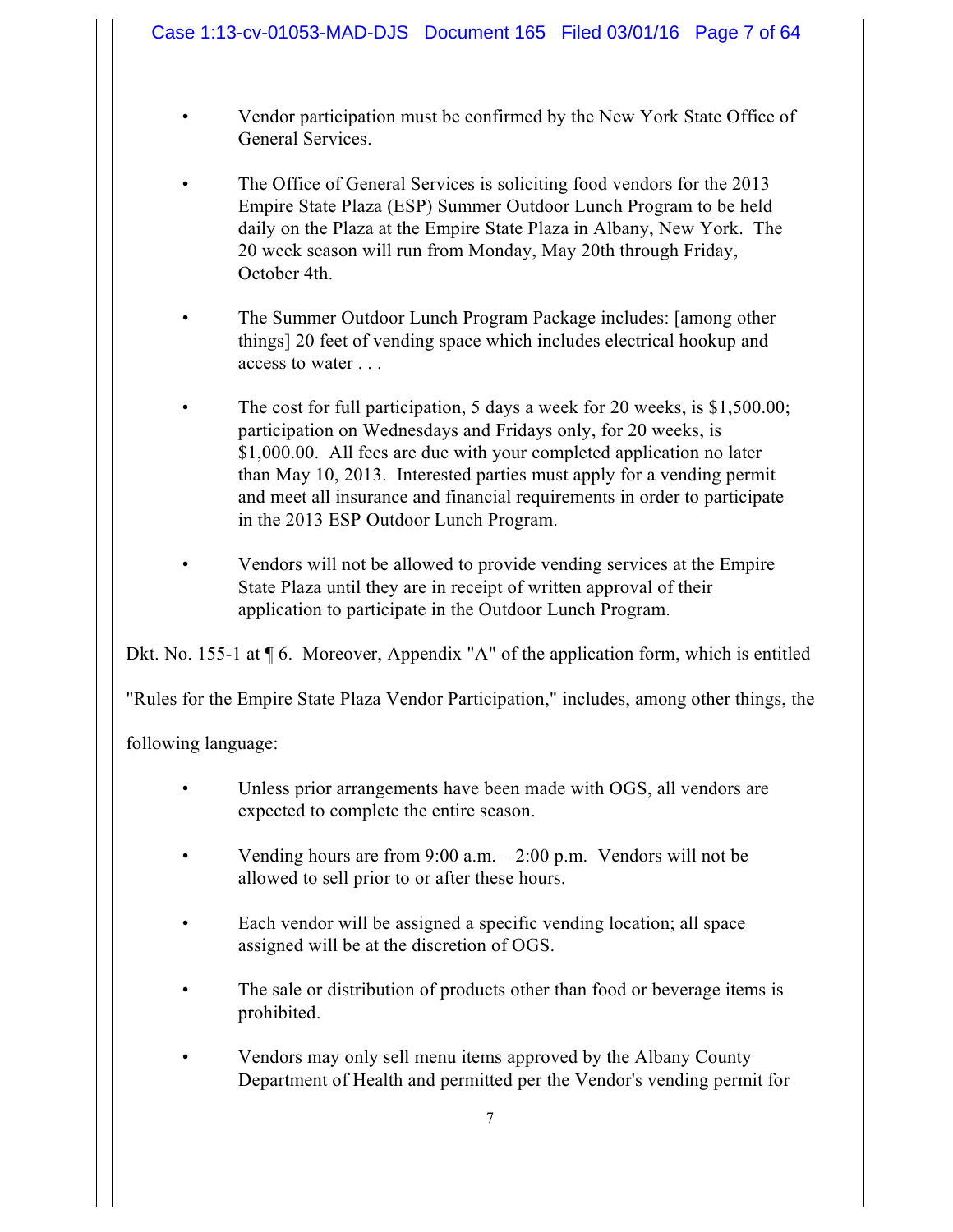the ESP Outdoor Lunch Program. Vendors wishing to add additional items to their menu must request approval from the Albany County Department of Health and provide OGS' Bureau of Food Services with a copy of the revised permit. OGS reserves the right to prohibit the sale, display or distribution of certain items if, in its sole opinion, these items may reasonably cause concern such as public safety.

- All vendors are expected to conduct themselves with courtesy and in an orderly manner. Arguments, harassment, sexual harassment, name-calling, profane language, or fighting are grounds for revocation of the vendor permit.
- OGS reserves the right to change the location, dates, hours, or to terminate entirely the operation of the program at any time and without prior notice to the vendor.
- Vendors will not refer to themselves as "sponsor," "co-sponsor" or other terms conferring status other than of a participant.

Dkt. No. 155-1 at ¶ 7.

The "Plaza Vendor Permit Agreement for Empire State Plaza Vendors," which was part

of the application for the Summer Outdoor Lunch Program, provides the following language:

WHEREAS, OGS has management supervision over the general domain of the food service operations at the Empire State Plaza (hereinafter referred to as "Plaza"),

WHEREAS, the State is interested in having food vendors take part in a lunchtime food vending program for the sale and distribution of food/beverage products and services[,]

WHEREAS, OGS will be operating such a food vending program, by subcontracting some or all of the responsibilities therefore to various independent food vendors, and

WHEREAS, the Vendor wishes to sell these products in those areas and during those times OGS hereinafter designates.

Dkt. No. 155-3 at 16.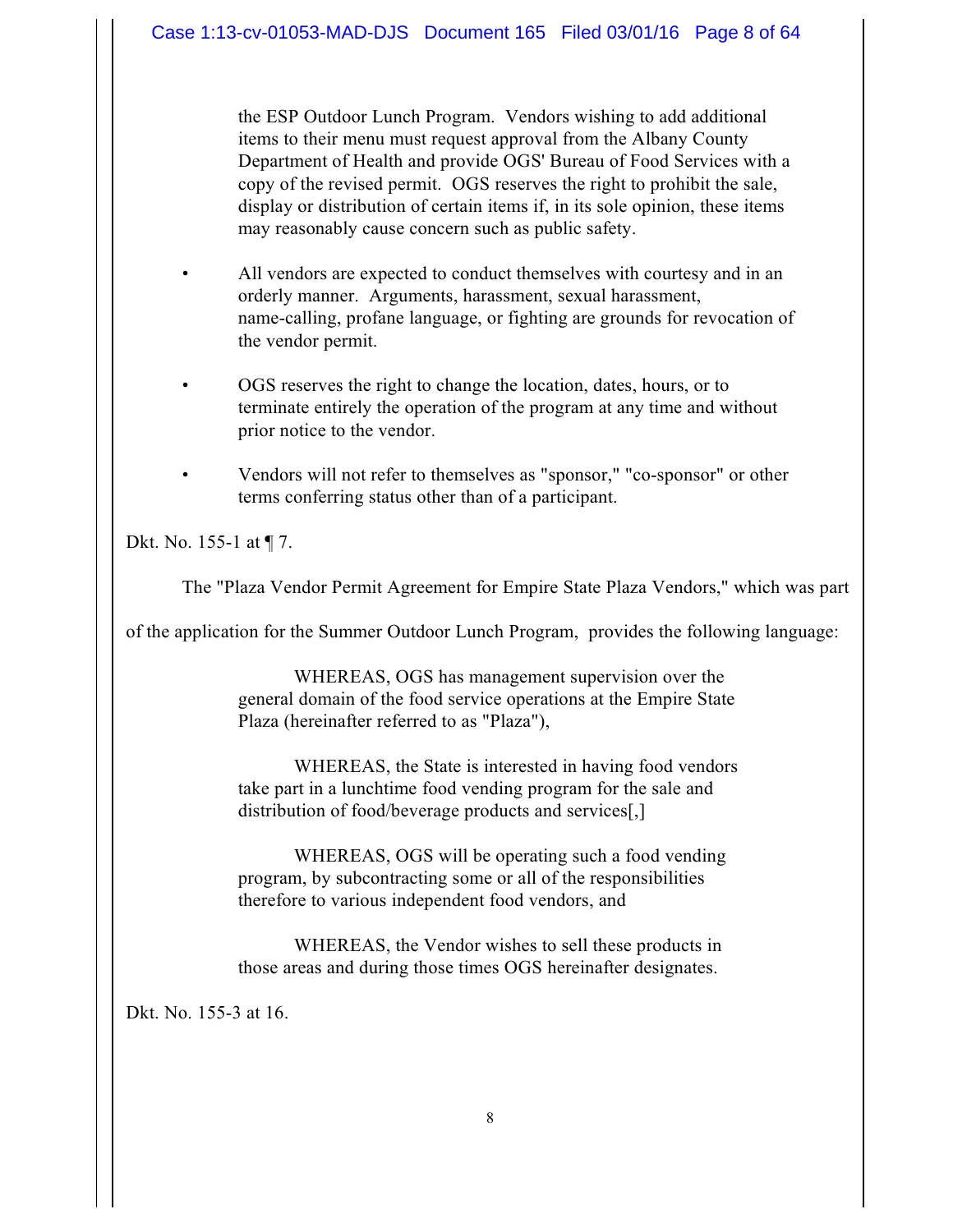The Summer Outdoor Lunch Program was created by OGS for the purpose of providing lunch options to State employees and visitors to the Empire State Plaza. *See id.* at ¶ 8. According to Defendants, the Summer Outdoor Lunch Program "was created as an extension of the cafeteria services at the ESP in order to meet the practical need to provide summer outdoor lunch options, to the approximately 11,000 State employees who work at ESP, as well as visitors to the Capitol, State Museum, performing arts center (The Egg), and the various monuments and memorial<sup>[s]</sup> at ESP." *Id.* at ¶ 9. Plaintiff, however, contends that the Summer Outdoor Lunch Program is not "an extension of the cafeteria services at the ESP." Dkt. No. 158-1 at ¶ 9.

According to Heather Flynn, who is OGS' Director of Convention and Cultural Events, to promote the Summer Outdoor Lunch Program, OGS informed the public about the Program in several different ways. *See* Dkt. No. 152-4 at 3, 27-31. For example, OGS utilized "blast email advertising" which involved OGS' "sponsorship department" sending emails to a list of recipients who provided their email addresses so that they could be informed of upcoming events and programs at the Empire State Plaza. *See id.* Moreover, the Summer Outdoor Lunch Program was advertised on the Empire State Plaza's closed-circuit television system, which is located throughout the Concourse. *See id.* at 30. Also, OGS promoted the Program on its Facebook page and other social media websites. *See id.* at 31. Further, in an effort to attract vendors to the Summer Outdoor Lunch Program, OGS engaged in a "Vendor Outreach Program." *Id.* at 33. Some such outreach activities included posting on Steve Barnes' blog<sup>3</sup> in

<sup>&</sup>lt;sup>3</sup> Steve Barnes is a Senior Writer and restaurant critic with the Times Union, and posts regularly in his blog entitled "Table Hopping," which is featured in the Times Union.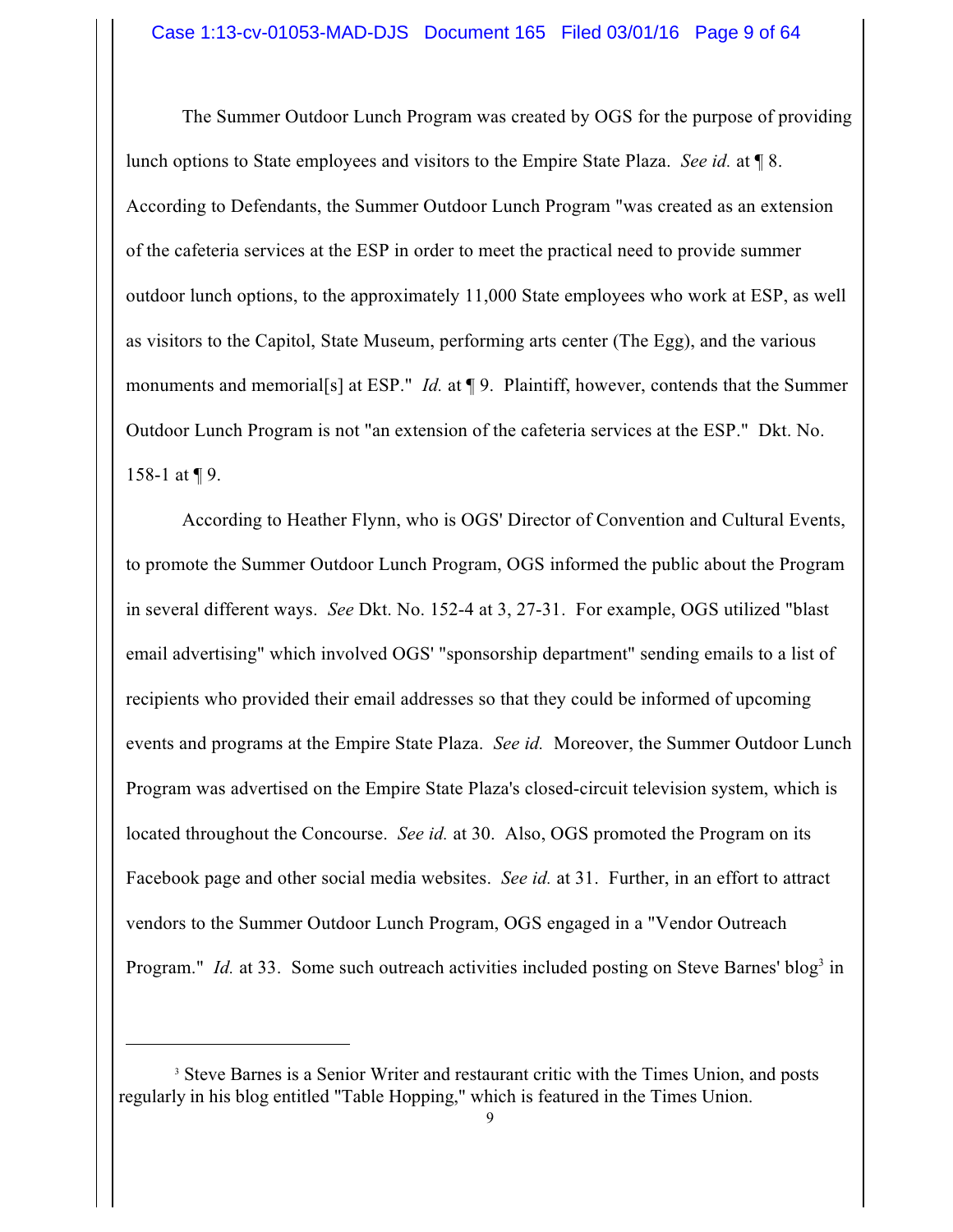the primary newspaper serving the Capital District and through advertising the opportunity on social media websites. *See id.* at 33-36.

## **D. Plaintiff's application for the 2013 Summer Outdoor Lunch Program**

On February 27, 2013, Ms. Loguidice contacted OGS on behalf of Wandering Dago and inquired about participating in the 2013 Summer Outdoor Lunch Program. *See* Dkt. No. 158-1 at ¶ 31. Wandering Dago was planning to be a food vendor at the Saratoga Race Track for the 2013 race season, which ran from mid-July through Labor Day. *See id.* at ¶ 32. Ms. Loguidice inquired as to whether Wandering Dago could apply for a permit to participate in the Summer Outdoor Lunch Program even though it would not be able to participate for approximately six (6) weeks during the race season. *See id.* at ¶ 33. On Friday, May 10, 2013, Aaron Walters of OGS' Special Events Office left a voicemail message for Ms. Loguidice advising her that Wandering Dago could apply for the Program, even though it would not be present during the track season. *See id.* at ¶ 34.

On Monday, May 13, 2013, Ms. Loguidice called Mr. Walters and asked whether Wandering Dago could receive a discount on the permit fee because it would not be participating in the entire Summer Outdoor Lunch Program. *See id.* at ¶ 35. Mr. Walters advised that there would be no discount and Ms. Loguidice indicated that she would need to speak with her investor before making a determination as to whether Wandering Dago would apply for the Program. *See id.* at ¶ 36. At this point, Mr. Walters advised Ms. Loguidice that Wandering Dago had until May 17, 2013 to apply. *See id.* at ¶ 37.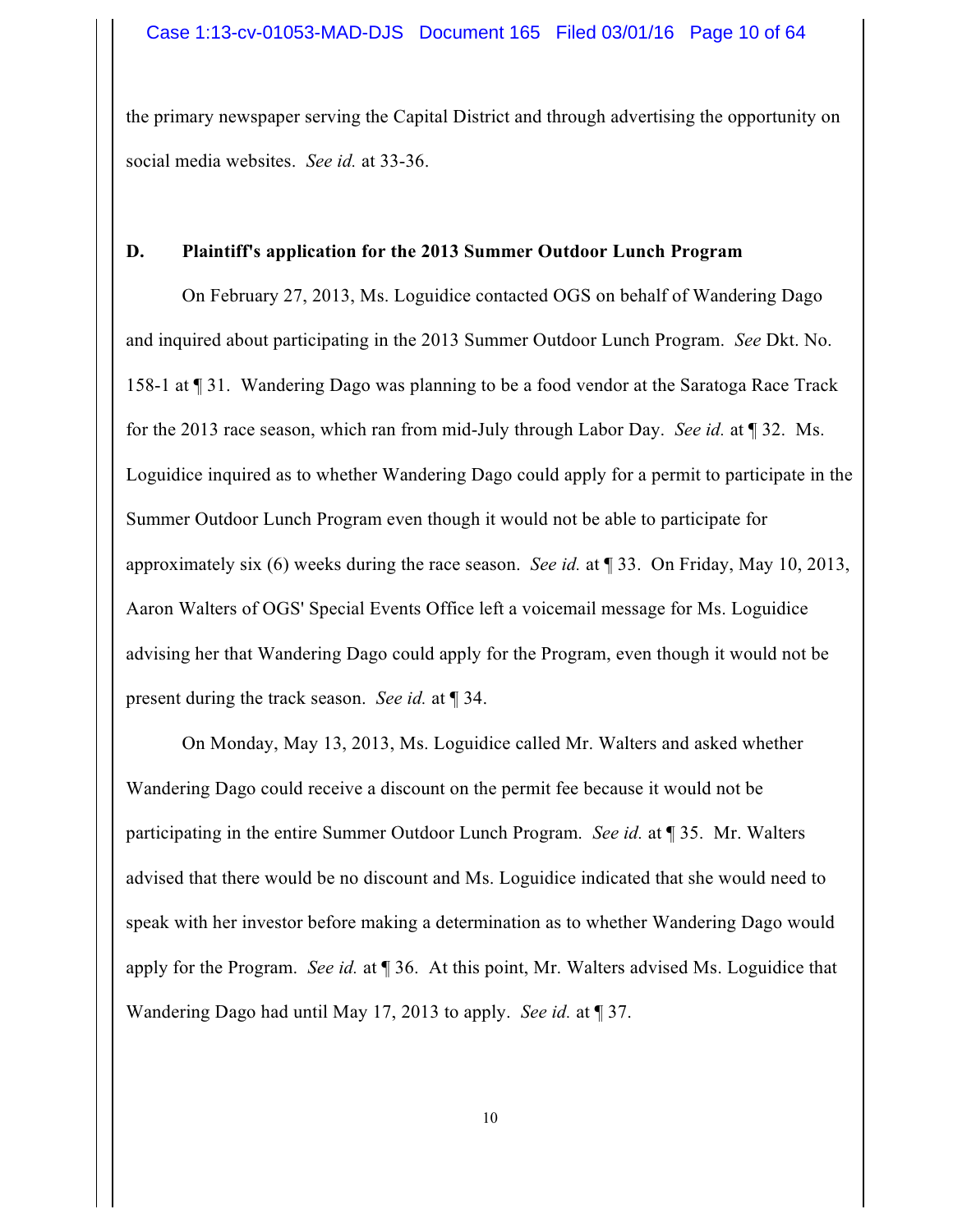On May 15, 2013, Ms. Loguidice emailed Mr. Walters and stated that Wandering Dago would submit an application to participate on Wednesdays and Fridays in the Summer Outdoor Lunch Program. *See id.* at ¶ 38. On Friday, May 17, 2013, Ms. Loguidice faxed Wandering Dago's application to OGS. *See id.* at ¶ 39. However, Appendix B of the application was not included in the fax. *See id.* Appendix B includes, among other things, the vendor's contact information and tax identification number, vending details such as whether the vendor will participate five days a week or on Wednesdays and Fridays only, the type of vending operation, the space required, and the applicant's electrical needs. *See id.* at ¶ 40. Ms. Loguidice signed the Plaza Vendor Permit Agreement for Empire State Plaza Vendors as president of Wandering Dago, Inc. *See id.* at ¶ 41. Wandering Dago's application included its proposed menu, entitled "Wandering Dago Food Truck Spring Menu." *Id.* at ¶ 42. The menu included sandwiches with the following names: "Dago," "Castro," "American Idiot," "Mick and Cheese," "Goombah," "Guido," "Polack," "El Guapo," and "KaSchloppas." *Id.*

At some point after receiving Wandering Dago's application, OGS employee Jason Rumpf provided OGS Director of Convention and Cultural Events Heather Flynn and OGS Associate Commissioner for Operations Jason Cavazos with a list of the applicants. *See* Dkt. No. 158-1 at ¶ 43. Mr. Cavazos and OGS Public Information Officer Heather Groll inquired of OGS Executive Deputy Commissioner Joseph Rabito what he thought about a vendor named "Wandering Dago" participating in the 2013 Summer Outdoor Lunch Program. *See id.* at ¶ 44. Defendants contend that Defendant Rabito recognized the term "dago" as "a highly offensive term for Italians and his initial reaction was that the application would not be approved." Dkt.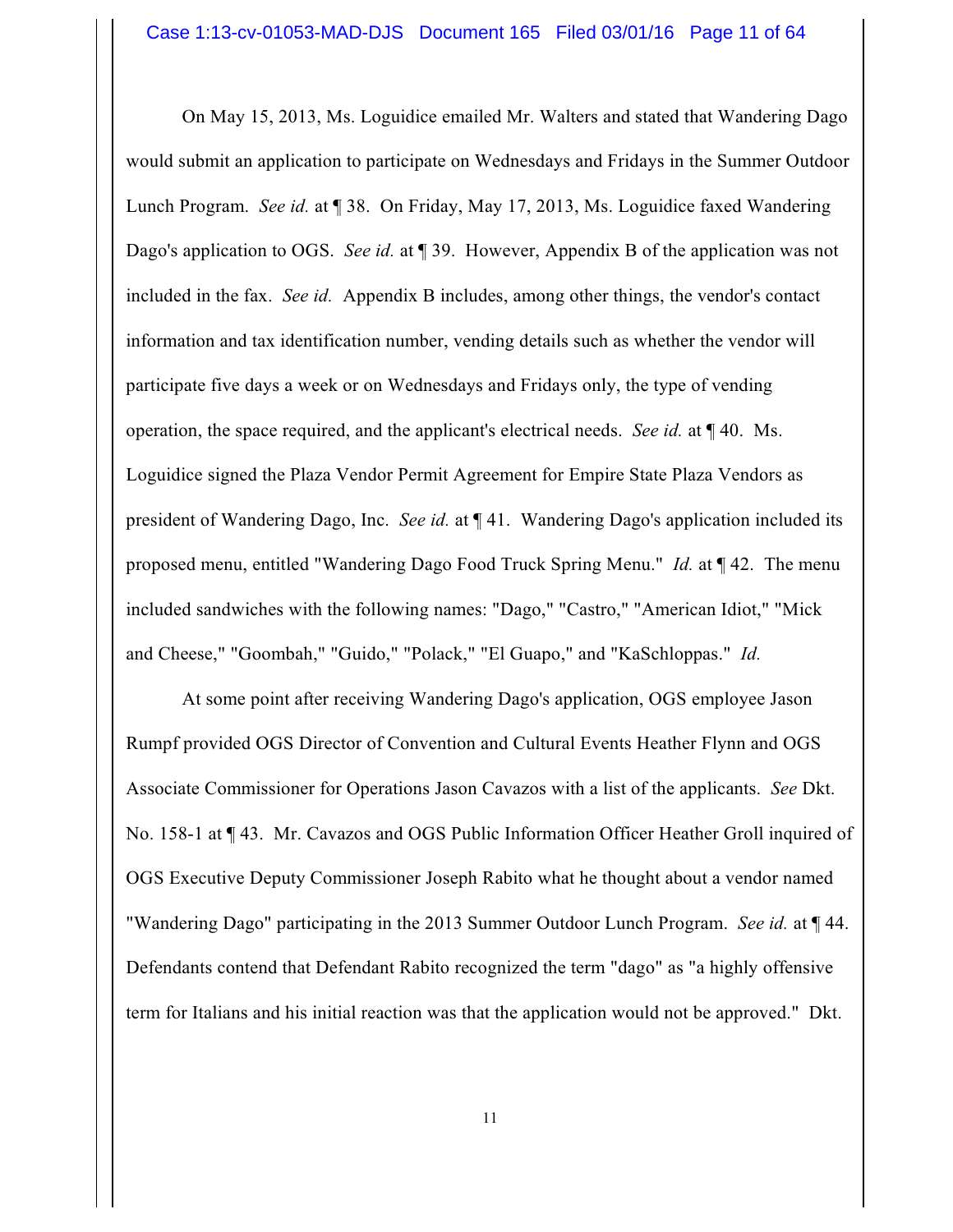No. 155-1 at ¶ 45; Dkt. No. 158-1 at ¶ 45.<sup>4</sup> Defendant Rabito decided to double-check his understanding of the term to make sure that he was not mistaken as to its offensive meaning. *See id.* at ¶ 46. Defendant Rabito conducted a computer search of the term "dago," which not only confirmed that it is an offensive derogatory term, but also revealed that it has been used to refer to people of Spanish and Portuguese descent, as well as Italians. *See id.* at ¶ 47. Moreover, Defendant Rabito searched Wandering Dago's website and learned that its menu items also had offensive names, such as "Polack" and "Mick and Cheese," which "are slurs against people of Polish and Irish descent, respectively." *Id.* at ¶ 48. According to Defendants, Mr. Rabito "denied Wandering Dago's application on the grounds that its name contains an offensive ethnic slur and does not fit with OGS' policy of providing family-friendly programming." Dkt. No. 155-1 at ¶ 49. Plaintiff, however, contends that Defendant Rabito denied the application because he found the name to be offensive and argues that "he did not refer to any statute[,] regulation, policy, or other source of guidance in making his decision." Dkt. No. 158-1 at  $\P$  49. Further, Plaintiff argues that there "is no evidence in the record to support Defendants' claim that OGS had an overall policy that events at the ESP be 'family friendly.'" *Id.* When Defendant Rabito made the decision to deny Wandering Dago's application, he did not consider any other grounds upon which it could have been denied, such as lateness or lack of completeness. *See id.* at ¶ 50. Defendant Rabito believed that the offensive nature of Plaintiff's name alone was sufficient reason to not issue a permit, even if the application had been acceptable in all other respects. *See id.*

<sup>&</sup>lt;sup>4</sup> The Court notes that Plaintiff does not dispute the statements contained in paragraphs forty five through forty eight of Defendants' statement of material facts "to the extent that the statement reflects Rabito's opinion and his personal reasons for denying Plaintiff's application." Dkt. No. 158-1 at ¶¶ 45-48.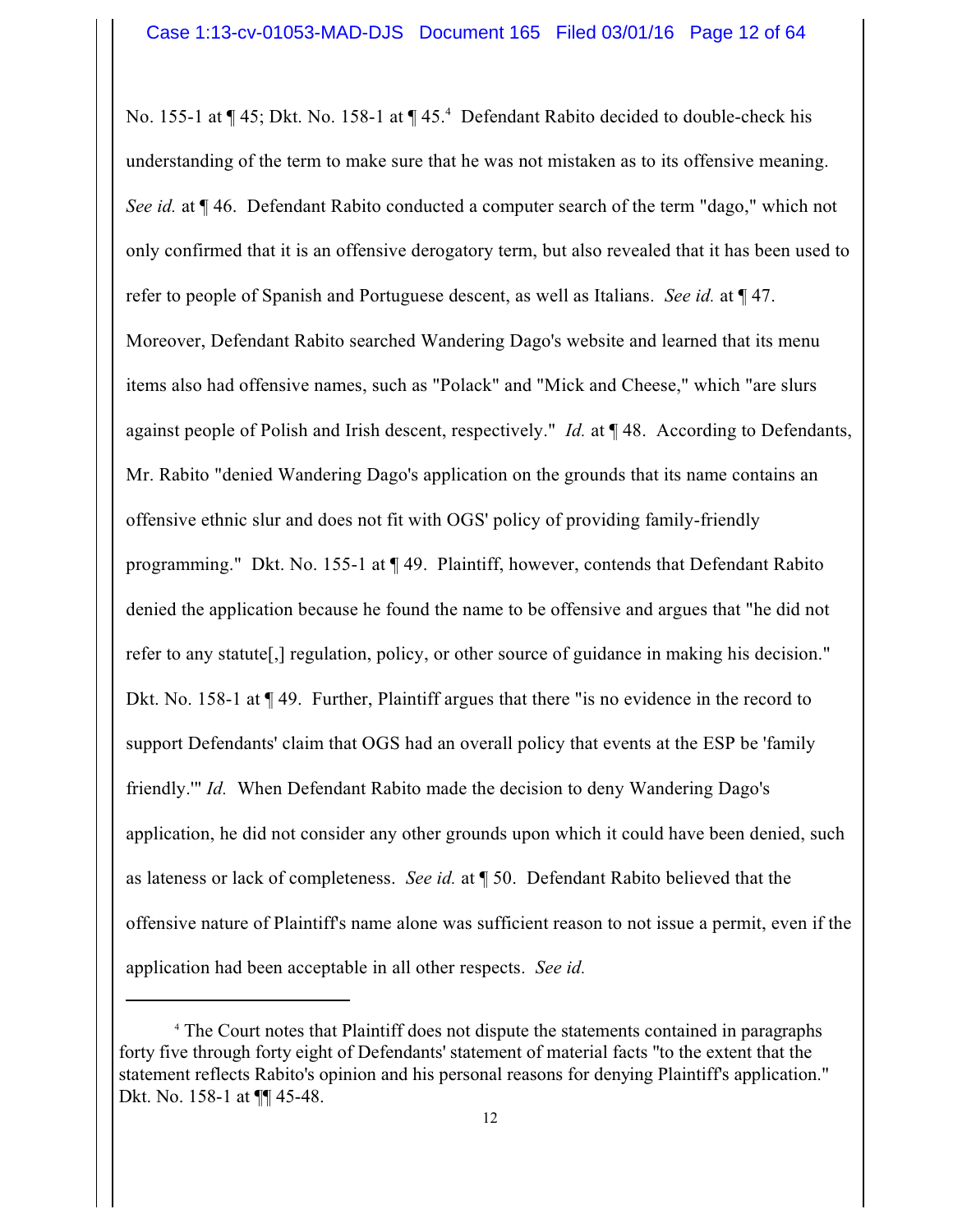Later in the day on May 17, 2013, Defendant Walters was directed to advise all applicants, other than Wandering Dago, that they had been accepted into the 2013 Summer Outdoor Lunch Program as vendors. *See id.* at ¶ 51; Dkt. No. 155-5 at ¶ 17. According to Defendant Walters, at some point after May 17, 2013, he participated in a conversation with Heather Flynn and Jason Rumpf, in which he learned that the name "Wandering Dago" was the basis for the denial of the application. *See id.* at ¶ 18. Defendants claim that Plaintiff was the only applicant to the 2013 Summer Outdoor Lunch Program that had a name which contained a derogatory ethnic or offensive term as part of its name. *See* Dkt. No. 155-1 at ¶ 53. Plaintiff, however, contends that the truck "Slidin' Dirty" was granted access to the program. *See* Dkt. No. 158-1 at ¶ 53. According to Plaintiff, "Slidin' Dirty is an obvious riff using the word 'slider,' which means a small hamburger or sandwich, and the phrase 'ridin' dirty,' defined by the Urban Dictionary as 'driving in an automobile while having at least a felony charge worth of illegal drugs and[/]or unregistered firearms with you.'" *Id.* (quoting URBANDICTIONARY.COM, Definition of "ridin dirty," available at http://www.urbandictionary.com/define.php?term=ridin+dirty (last visited February 25, 2016)). Further, Plaintiff argues that "Slidin' Dirty evokes the song "Ridin'," which repeats the phrase "ridin' dirty" more than forty times in its chorus while describing a person driving under the

influence of alcohol while using drugs and carrying a handgun." *Id.* (quoting

METROLYRICS.COM, Lyrics to "Ridin'" by Chamillionaire featuring Krayzie Bone,

http://www.metrolyrics.com/ridin-lyrics-chamillionaire.html (last visited February 25, 2016)).

Defendant Bruso, an attorney in OGS Counsel's Office, was asked to draft or review language advising Wandering Dago that its application had been denied. *See* Dkt. No. 158-1 at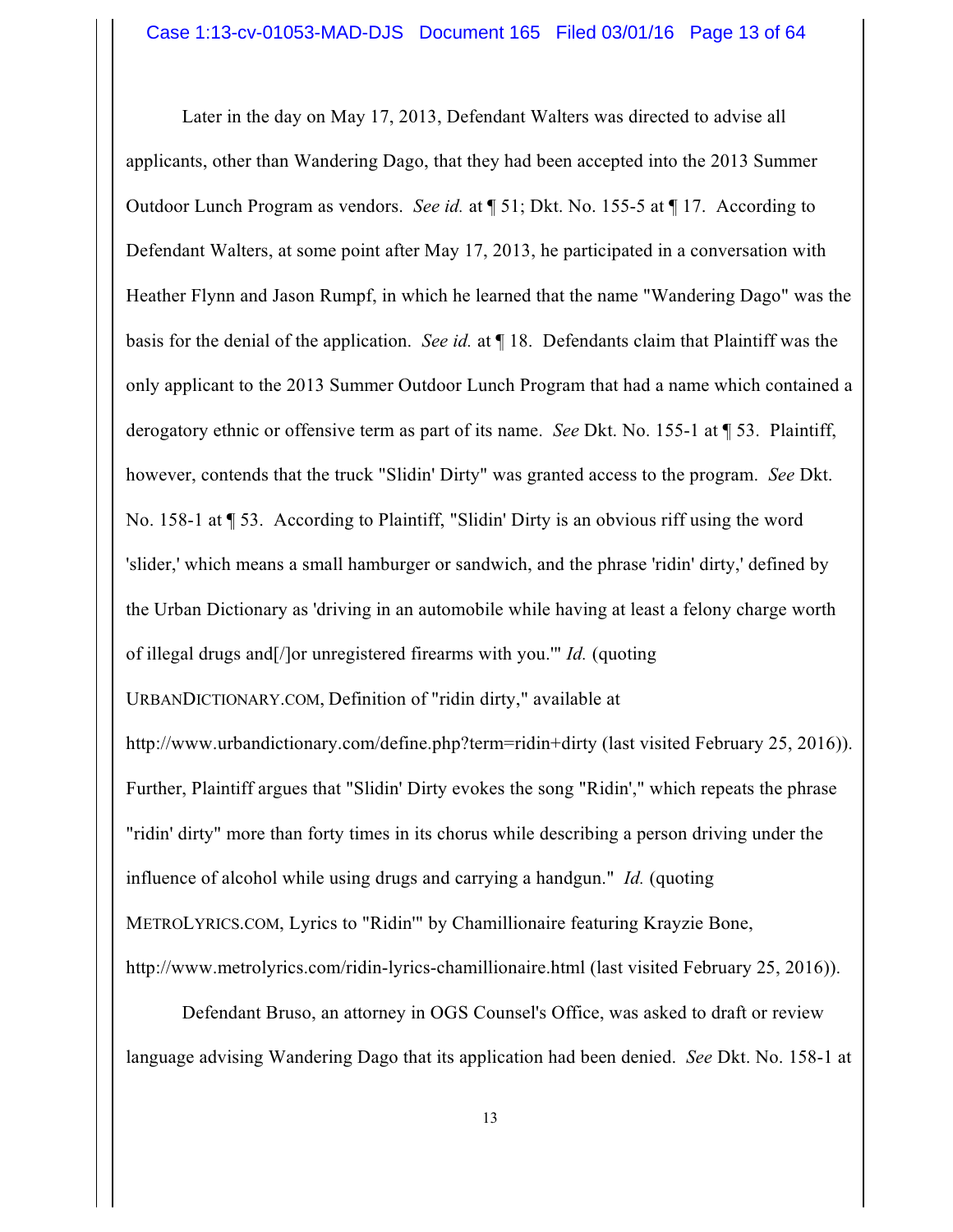¶ 55. Defendant Bruso obtained a copy of Wandering Dago's application and reviewed it for additional grounds upon which it may have been denied. *See id.* at ¶ 56. According to Defendants, Defendant Bruso determined that, in addition to the reason provided by Defendant Rabito, the application could be denied on the grounds that it was late and incomplete. *See id.* at  $\P$  57.

On Monday, May 20, 2013, Ms. Loguidice emailed Defendant Walters and inquired as to the status of Wandering Dago's application. *See id.* at ¶ 58. Defendant Walters responded by stating that OGS "is unable to accommodate your application for space" in the 2013 Summer Outdoor Lunch Program. *See id.* at ¶ 59. Upon receiving Defendant Walters' response, Ms. Loguidice contacted him for additional information regarding the denial and was advised to contact Defendant Bruso in OGS Counsel's Office for further information. *See id.* at ¶¶ 60-61. On May 20, 2013, during a telephone conversation, Defendant Bruso advised Ms. Loguidice that there were several reasons why the application was denied: it was late, it was incomplete, and the name Wandering Dago was determined to be offensive. *See id.* at ¶ 62. Thereafter, Ms. Loguidice asked Defendant Bruso to send her a letter regarding the denial of Wandering Dago's application, which he declined to do at that time. *See id.* at ¶¶ 63-64.

On or about May 21, 2013, during a regularly scheduled morning meeting, Defendant Rabito advised OGS Commissioner Defendant Desito of his decision to deny Wandering Dago's application to the 2013 Summer Outdoor Lunch Program. *See id.* at ¶ 66. Although Defendants contend that Defendant Desito was not involved in the decision to deny the application, Plaintiff contends that, as the Commissioner of OGS, Defendant Desito had the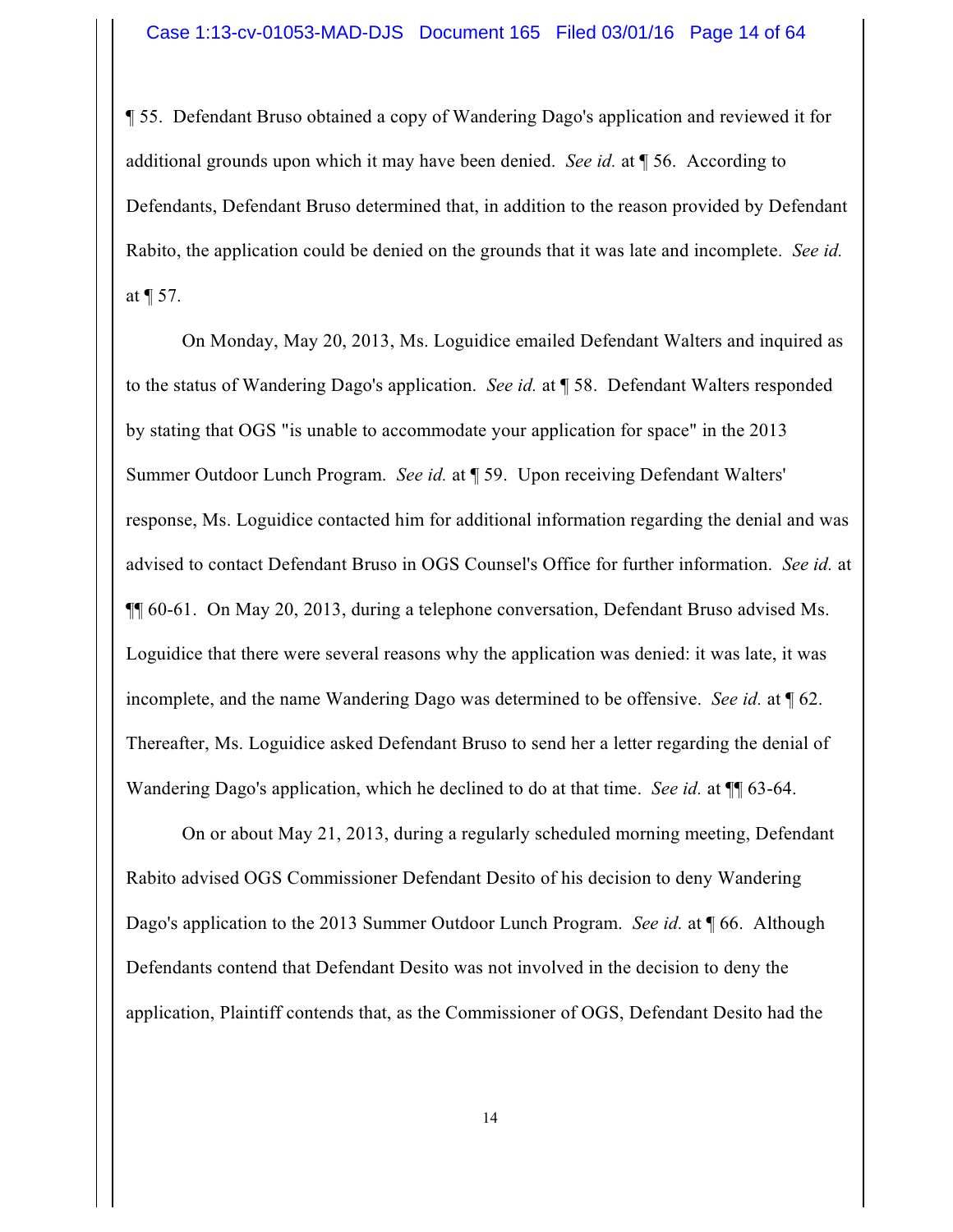authority to overrule the decision, and declined to exercise her authority to do so. *See* Dkt. No. 155-1 at ¶ 67; Dkt. No. 158-1 at ¶ 67.

On or about May 31, 2013, Ms. Loguidice, acting as legal counsel to Wandering Dago,

sent Defendant Bruso a letter requesting a written explanation of the denial. *See* Dkt. No. 158-

1 at ¶ 68. On July 1, 2013, Defendant Bruso responded, stating that the grounds for the denial

had been explained on May 20, 2013. *See id.* at ¶ 69. Specifically, the letter sent by Defendant

Bruso provides as follows:

On May 20, 2013 you were advised by an email from Aaron Walters that your firm's application was denied. A copy of that email is enclosed herewith for your easy reference. In addition, I conveyed to you by telephone on May 20, 2013, OGS' several reasons for its denial of your firm's application. This denial was made pursuant to the terms of the Food Vendor Application packet, as well as OGS' Facility Use and Use of State Property regulations, which are located in Parts 300 and 301, respectively, of Title 9 of the New York Codes, Rules and Regulations.

Dkt. No. 156-2 at ¶ 43.

# **E. The 2014 Summer Outdoor Lunch Program**

In the fall of 2013, the Special Events Office of OGS adopted new criteria for outside vendors for events and programs. *See* Dkt. No. 156-2 at ¶ 60. Under the new procedure, each event or program would have a set of explicit criteria by which applications would be scored, and explicit cutoffs to determine who is or is not accepted. *See id.* at ¶ 61.

On May 5, 2014, Wandering Dago hand delivered an application for the 2014 Summer Outdoor Lunch Program to the OGS Special Events Office. *See id.* at ¶ 62. Wandering Dago's 2014 application was complete and timely. *See id.* at ¶ 64.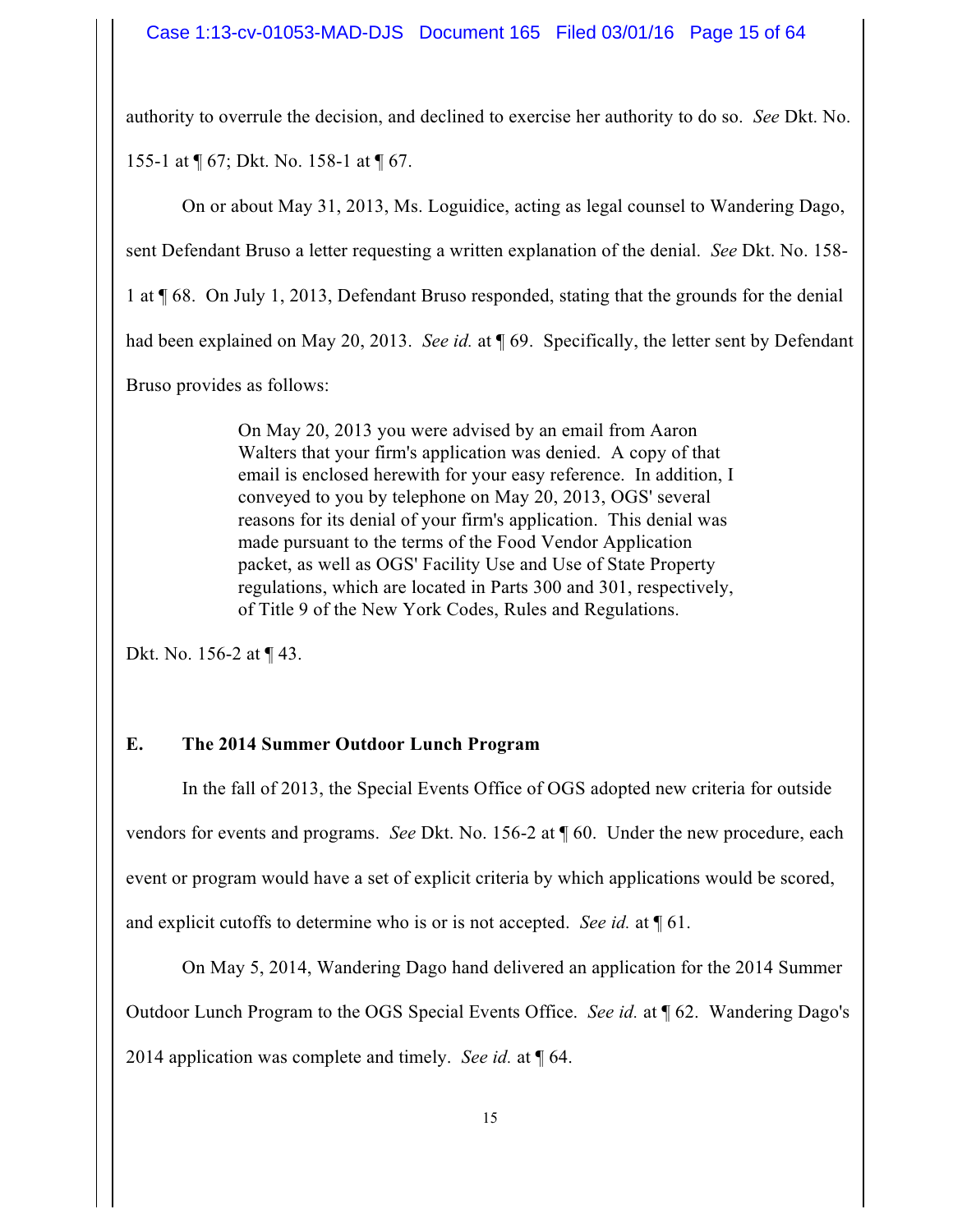Plaintiff's application was reviewed by OGS employees designated as the selection committee, and was scored and received a passing score sufficient for acceptance into the program. *See id.* at ¶ 64. Nevertheless, the decision was made to again deny the application. *See id.* at ¶ 65. Wandering Dago received a letter from Defendant Bruso, dated May 16, 2014, informing it that its application had been denied "due to your firm's name as previously described," which was consistent with the decision made by Defendant Rabito in 2013. *See id.* at ¶ 66; *see also* Dkt. No. 155-1 at ¶ 73. Aside from Wandering Dago, every other complete application was accepted into the 2014 Summer Outdoor Lunch Program. *See* Dkt. No. 156-2 at ¶ 67. By the time that Wandering Dago's application for the 2014 Summer Outdoor Lunch Program was submitted and denied, the parties were actively litigating this case. *See* Dkt. No. 155-1 at ¶ 72.

#### **F. The pending motions for summary judgment**

#### *1. Defendants' motion for summary judgment*

In their motion for summary judgment, Defendants first argue that the denial of Plaintiff's application for a vendor permit did not violate its First Amendment right to free speech. *See* Dkt. No. 155-9 at 11-20. Defendants contend that the Court has already identified the relevant forum as the Empire State Plaza Summer Outdoor Lunch Program, and not the greater Empire State Plaza upon which the Program is physically located. *See id.* at 16 (citing Dkt. No. 54 at 2-3). In light of this finding, Defendants argue that the relevant forum is a nonpublic forum because it is not a park or a street, or similar space, which has been held in trust for the public for the purposes of assembly, communicating thoughts, or discussing public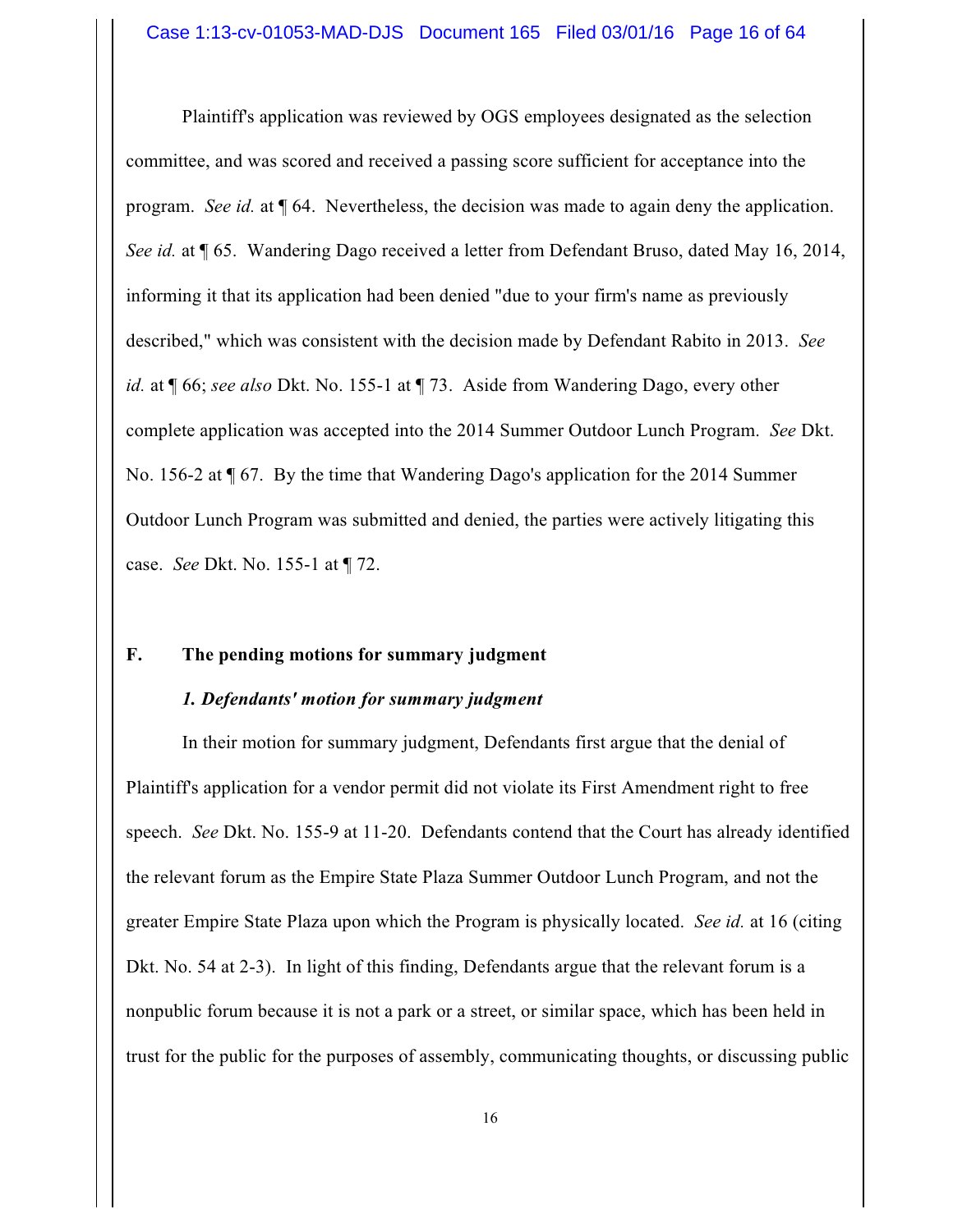questions. *See id.* Rather, the participation in the Program is not open to the public in general and was created by OGS in 2013 "for the sole purpose of providing lunch options to State employees and visitors to the ESP." *Id.* According to Defendants, the forum is nonpublic because the government did not open the forum for expressive activity by members of the public. *See id.* at 18. Instead, "the forum was created by the government acting not as rule maker or legislator, but as property owner and employer and, as such, the government has wide discretion and control over the management of its workplace." *Id.* at 18 (citing *Enquist*, 553 U.S. at 598). As such, Defendants argue that the restrictions on speech at issue were "'reasonable in light of the purpose of the forum and all surrounding circumstances'" and, therefore, permissible under the First Amendment. *See id.* (quoting *Cornelius*, 473 U.S. at 809).

As to Plaintiff's Fourteenth Amendment Equal Protection claim, Defendants argue that the claim fails as a matter of law. *See id.* at 21. First, Defendants contend that Plaintiff cannot establish that it was treated differently than any other similarly situated individual because no other applicant to the 2013 or 2014 Summer Outdoor Lunch Program had a name which contained a derogatory ethnic term, or any other offensive term in violation of OGS' familyfriendly policy. *See id.* at 21-22. Second, even if Plaintiff could establish that it was treated differently than other similarly situated entities, Defendants argue that Plaintiff "cannot prove that such differential treatment was based on impermissible considerations such as race, religion, intent to inhibit or punish the exercise of constitutional rights, or malicious or bad faith intent to injure a person." *Id.* at 22. Defendants assert that any argument that they acted in bad faith is undercut by the fact that both Ms. Loguidice and Mr. Snooks "testified that, on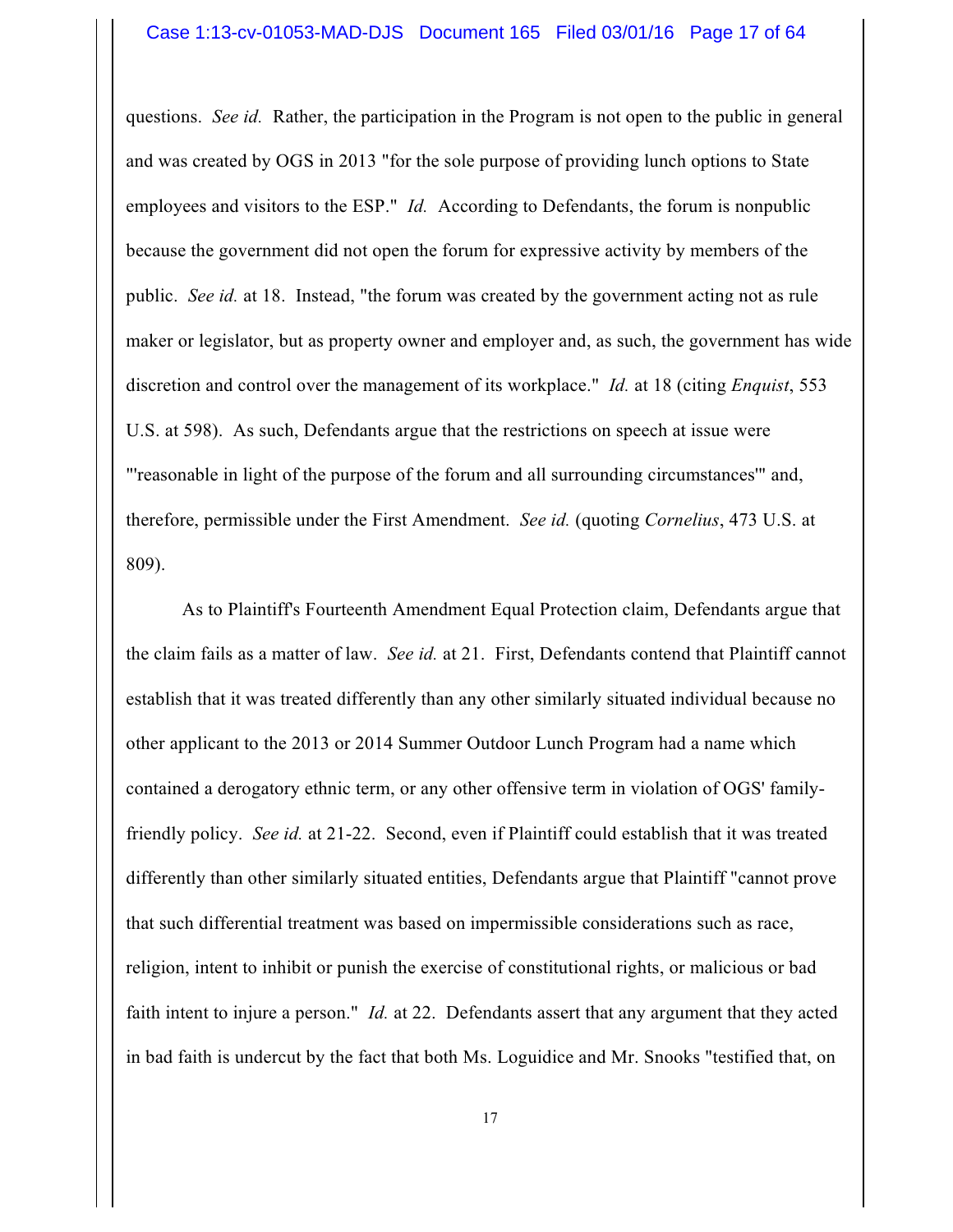May 20, 2013, they understood that the application had been denied because of the offensive nature of Wandering Dago's name." *Id.* at 22-23.

As to the New York State equal protection and freedom of speech claims, Defendants contend that they are subject to the same analysis as their federal counterparts and, therefore, subject to dismissal for the same reasons. *See id.* at 23. Finally, Defendants argue that the claims against Defendant Destito should be dismissed for lack of personal involvement. *See id.* at 23-24.

#### *2. Plaintiff's motion for summary judgment*

In its motion for summary judgment, Wandering Dago contends Defendants actions were impermissible under the First Amendment in any forum. *See* Dkt. No. 156-1 at 10-17. Specifically, Wandering Dago argues that Defendant Rabito's decision to deny its application was "an exercise of pure, unbridled discretion on the basis of his own belief that its name was offensive." *Id.* at 11. Plaintiff contends that such an exercise of "unbridled discretion" by government officials in restricting speech is prohibited under the First Amendment, regardless of the forum, because the absence of any clearly-articulated, consistently-enforced policy creates too great a danger of censorship and abridgement of First Amendment freedoms. *See id.* at 11-13. Further, Plaintiff contends that, regardless of the type of forum, Defendants' conduct was unconstitutional viewpoint discrimination. *See id.* at 17-20. Assuming there was a policy in place concerning speech for the Summer Outdoor Lunch Program, Plaintiff argues that "prohibiting language deemed to be derogatory toward an ethnicity or nationality, while allowing speech that references ethnicity in a neutral or positive way, is classic viewpoint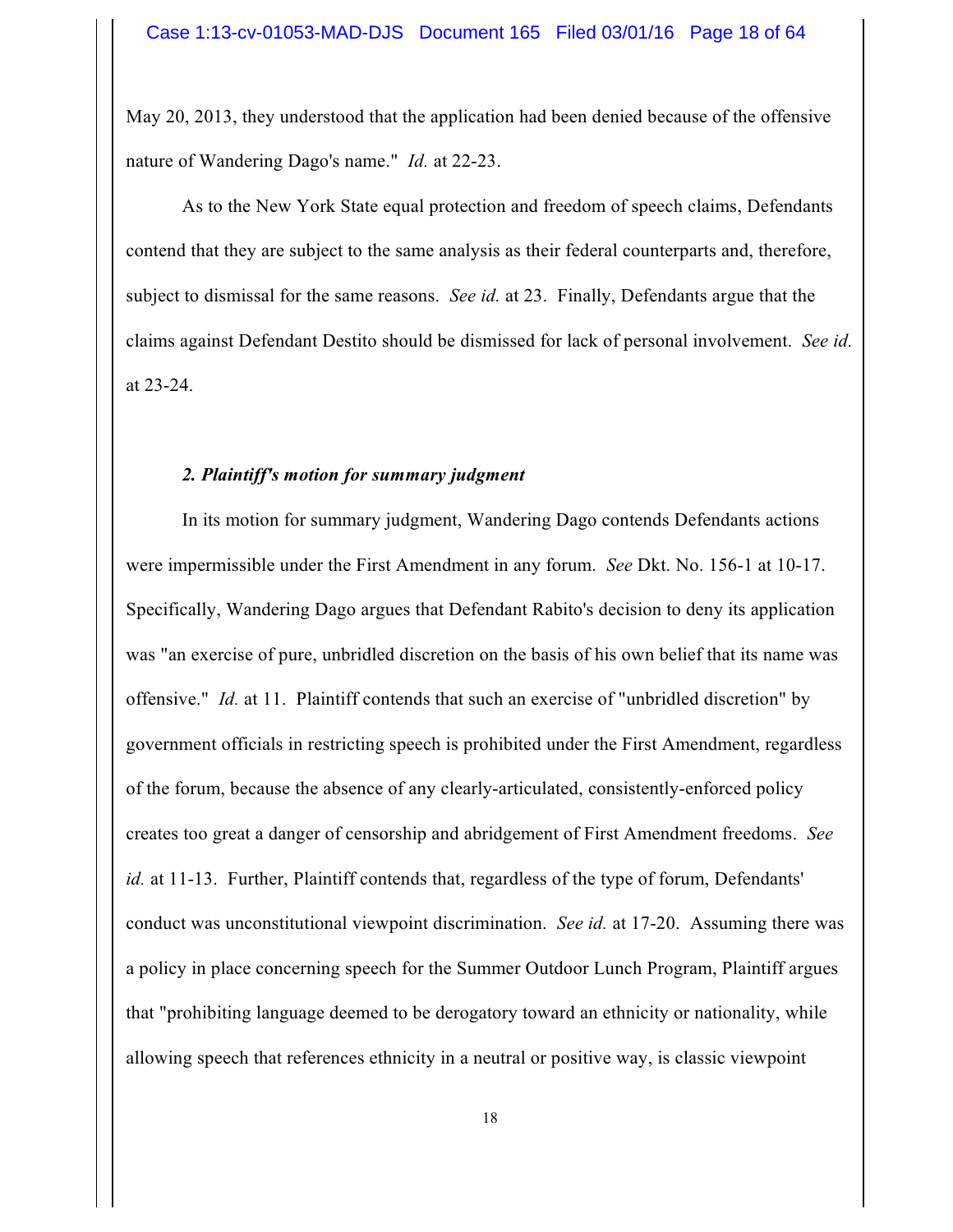discrimination." *Id.* at 18. Further, Plaintiff asserts that, regardless of the forum, the denial of its application was unreasonable because the speech at issue is not in any way inconsistent with the nature of the forum. *See id.* at 20-21.

Next, Plaintiff argues that the Empire State Plaza is a quintessential public forum because it is "an open public space adjacent to public buildings, and is both a pedestrian thoroughfare and a public park." *Id.* at 22. Further, Plaintiff contends that, even if the Court finds that it is not a traditional public forum, the Empire State Plaza is a designated public forum because the government allows speech to occur there without delineating the types of speech that are allowed. *See id.* at 23-24. Finally, Plaintiff argues that, when "regulating commercial speech in a public forum, the government must meet the demanding *Central Hudson* standard, under which lawful and non-misleading speech cannot be regulated unless the regulation directly advances a substantial government interest and is not more extensive than necessary to serve that interest." *Id.* at 27. Plaintiff claims that "Defendants cannot remotely meet this standard and have not even tried." *Id.*

#### **III. DISCUSSION**

#### **A. Standard**

A court may grant a motion for summary judgment only if it determines that there is no genuine issue of material fact to be tried and that the facts as to which there is no such issue warrant judgment for the movant as a matter of law. *See Chambers v. TRM Copy Ctrs. Corp.*, 43 F.3d 29, 36 (2d Cir. 1994) (citations omitted). When analyzing a summary judgment motion, the court "cannot try issues of fact; it can only determine whether there are issues to be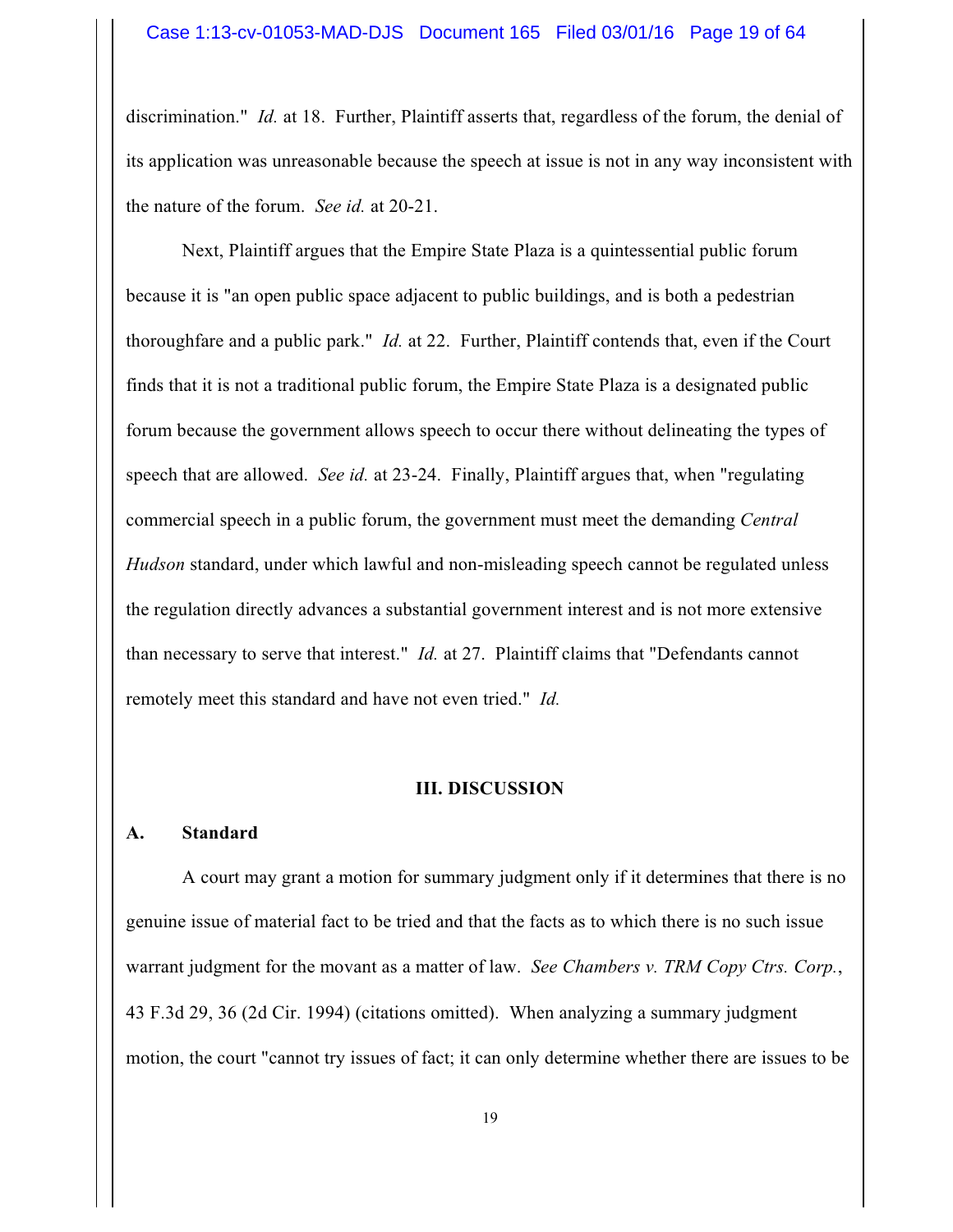tried." *Id.* at 36-37 (quotation and other citation omitted). Moreover, it is well-settled that a party opposing a motion for summary judgment may not simply rely on the assertions in its pleading. *See Celotex Corp. v. Catrett*, 477 U.S. 317, 324 (1986) (quoting Fed. R. Civ. P.  $56(c)$ , (e)).

In assessing the record to determine whether any such issues of material fact exist, the court is required to resolve all ambiguities and draw all reasonable inferences in favor of the nonmoving party. *See Chambers*, 43 F.3d at 36 (citing *Anderson v. Liberty Lobby, Inc.*, 477 U.S. 242, 255 (1986)) (other citations omitted). Where the non-movant either does not respond to the motion or fails to dispute the movant's statement of material facts, the court must be satisfied that the citations to evidence in the record support the movant's assertions. *See Giannullo v. City of N.Y.*, 322 F.3d 139, 143 n.5 (2d Cir. 2003) (holding that not verifying in the record the assertions in the motion for summary judgment "would derogate the truthfinding functions of the judicial process by substituting convenience for facts").

#### **B. 42 U.S.C. § 1983**

Section 1983 imposes liability for "conduct which 'subjects, or causes to be subjected' the complainant to a deprivation of a right secured by the Constitution and laws." *Rizzo v. Goode*, 423 U.S. 362, 370-71 (1976) (quoting 42 U.S.C. § 1983). Not only must the conduct deprive the plaintiff of rights and privileges secured by the Constitution, but the actions or omissions attributable to each defendant must be the proximate cause of the injuries and consequent damages that the plaintiff sustained. *See Brown v. Coughlin*, 758 F. Supp. 876, 881 (S.D.N.Y. 1991) (citing *Martinez v. California*, 444 U.S. 277, 100 S. Ct. 553, 62 L. Ed. 2d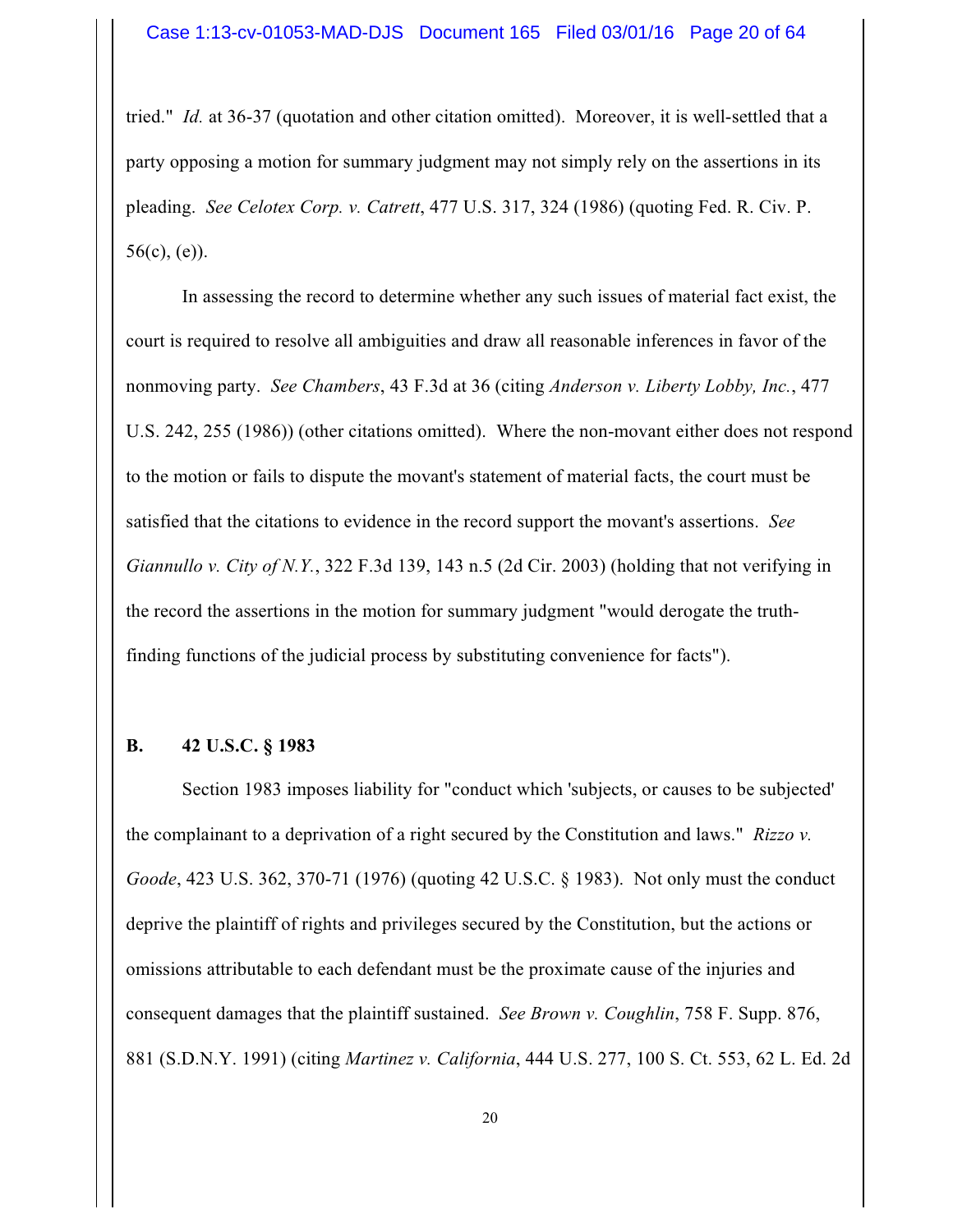481, *reh. denied*, 445 U.S. 920, 100 S. Ct. 1285, 63 L. Ed. 2d 606 (1980)). As such, for a plaintiff to recover in a section 1983 action, he must establish a causal connection between the acts or omissions of each defendant and any injury or damages he suffered as a result of those acts or omissions. *See id.* (citing *Givhan v. Western Line Consol. Sch. Dist.*, 439 U.S. 410, 99 S. Ct. 693, 58 L. Ed. 2d 619 (1979)) (other citation omitted).

#### **C. First Amendment jurisprudence**

From the beginning of this case, the parties and, as a consequence, the Court, have treated this case as involving the First Amendment forum jurisprudence. From the outset, however, the Court has struggled with the idea that this case does not neatly fit within that framework; or any other First Amendment framework for that matter. For instance, many aspects of this case more closely fit within the confines of government employee/contractor law. In fact, Defendants have maintained that the Summer Outdoor Lunch Program is merely an extension of the cafeteria services that they provide in the Concourse of the Empire State Plaza. Moreover, the "Plaza Vendor Permit Agreement for Empire State Plaza Vendors," which was part of the application for the 2013 Summer Outdoor Lunch Program, provides the following language: "WHEREAS, OGS will be operating such a food vending program, by *subcontracting* some or all of the responsibilities therefore to various independent food vendors[.]" Dkt. No. 155-3 at 16 (emphasis added). As such, despite the fact that Wandering Dago was seeking permission to sell its food within the physical confines of what is undisputedly a traditional public forum, *i.e.*, the Empire State Plaza, its position as a potential contractor with OGS makes the application of the forum analysis less straightforward.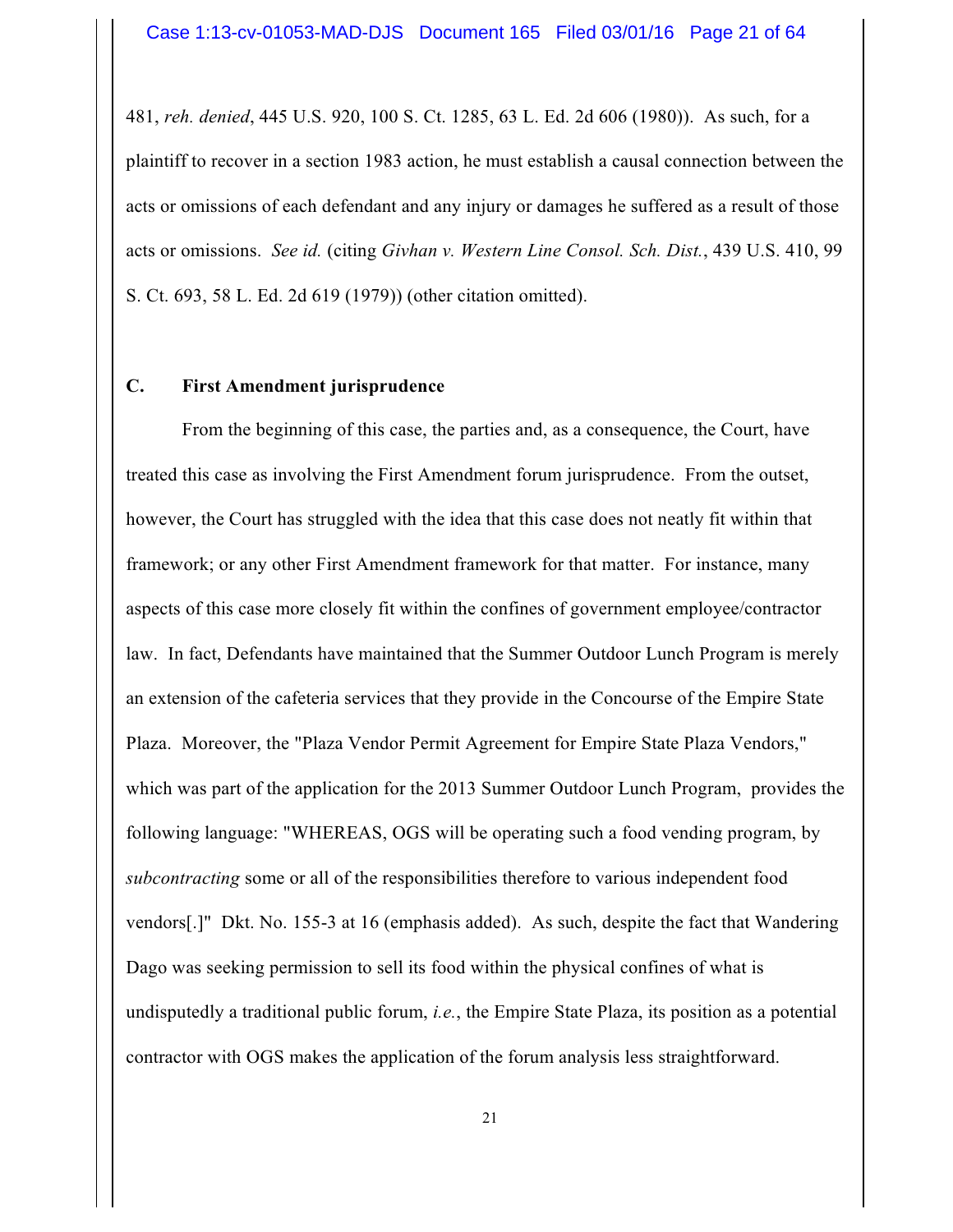Plaintiff has also suggested that this case should be analyzed under the *Central Hudson* framework for cases involving commercial speech. Again, however, the cases upon which Plaintiff has relied are clearly distinguishable and the present matter does not fit cleanly within the existing framework. For example, in *Bad Frog Brewery, Inc. v. New York State Liquor Auth.*, 134 F.3d 87 (2d Cir. 1998), the plaintiff made an application with the New York State Liquor Authority ("NYSLA") for brand label approval and registration, which the NYSLA denied because the label contained a frog with the second of its four unwebbed "fingers" extended in a manner evocative of a well-known human gesture of insult. *See id.* at 90. Without this approval, the plaintiff was not permitted to sell its beer at any location in the state. The Second Circuit concluded that the image of the frog was commercial speech, and the First Amendment *Central Hudson* framework applied. *See id.* at 98-101. Applying *Central Hudson*, the Second Circuit determined that the State had substantial interest in regulating the speech, but that the defendant did not show "that its denial of Bad Frog's application directly and materially advance[d] . . . its state interests" and that the prohibition was more extensive than necessary to advance the State's interests. *Id.* at 100-01.

*Bad Frog Brewery* involved the State denying the plaintiff a license for permission to sell its beer anywhere in the State, not simply on property owned by the State. Here, however, Plaintiff asserts that Defendants violated the First Amendment when they prohibited Plaintiff from conducting its business on property owned by the State, during an event sponsored by the State. As the Supreme Court has repeatedly held, "there is a crucial difference, with respect to constitutional analysis, between the government exercising 'the power to regulate or license, as lawmaker,' and the government acting 'as proprietor, to manage [its] internal operation.'"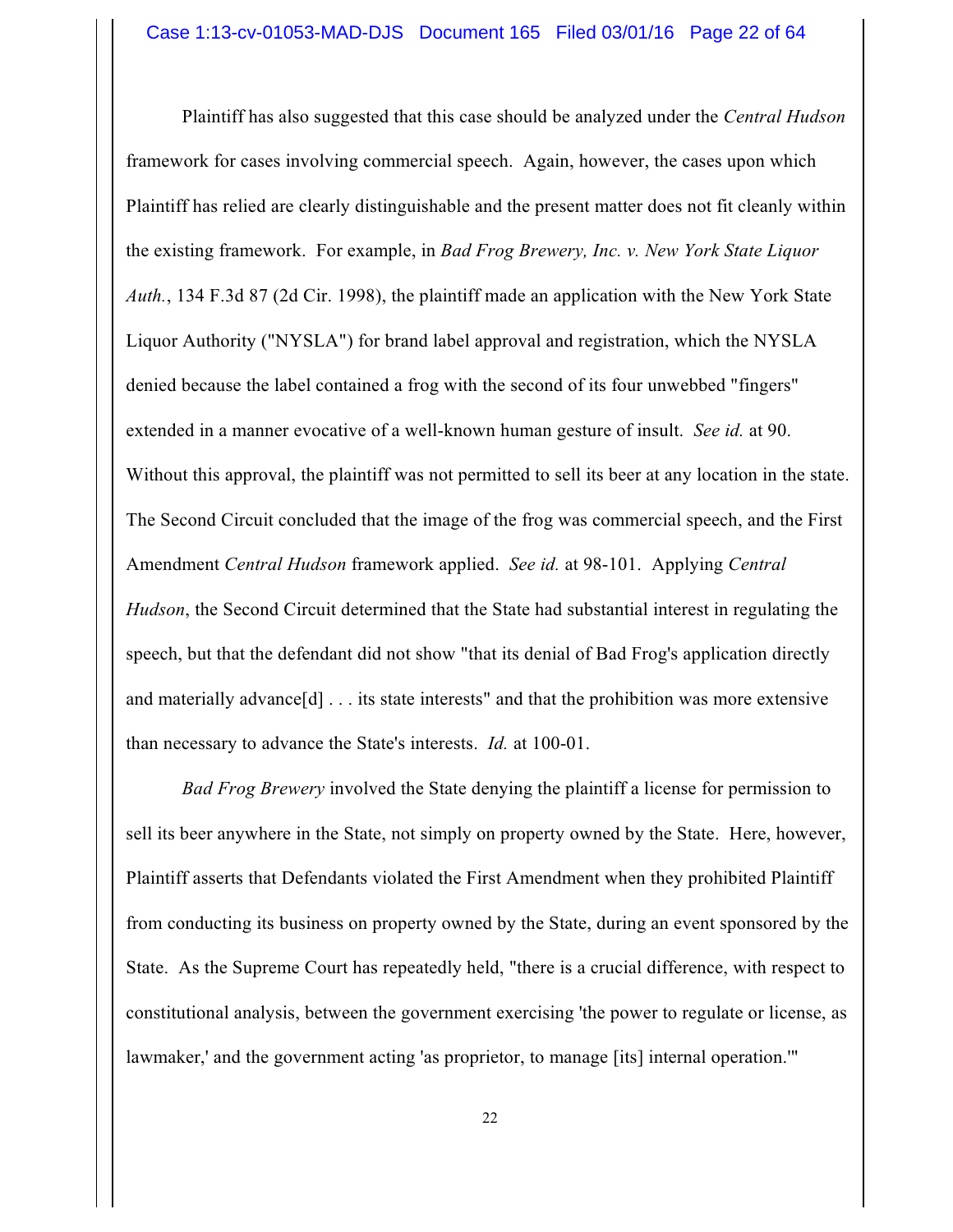*Engquist v. Oregon Dept. of Agr.*, 553 U.S. 591, 598 (2008) (quoting *Cafeteria & Restaurant Workers v. McElroy*, 367 U.S. 886, 896, 81 S. Ct. 1743, 6 L. Ed. 2d 1230 (1961)). Had Plaintiff been denied permission to register with the state as a domestic business corporation under Wandering Dago, Inc., application of the *Central Hudson* framework would be appropriate. Plaintiff's one paragraph, conclusory assertion characterizing the present matter as involving a "licensing scheme" is simply unavailing.

Moreover, the argument could be made that the speech at issue should be considered "government speech" and, therefore, not protected by the First Amendment. If the speech at issue is considered government speech – or, more specifically, an attempt to compel the government to speak – then Defendants could permissibly engage in viewpoint discrimination. In fact, Plaintiff relies upon several cases in which the plaintiffs had challenged government regulations involving specialty license plates. *See, e.g.*, Dkt. No. 156-1 at 13 (discussing *Children First Found., Inc. v. Fiala*, 790 F.3d 328 (2d Cir. 2015)). In these cases, generally the lower courts had found that specialty license plates were private speech subject to the First Amendment forum analysis. In *Walker v. Texas Div., Sons of Confederate Veterans, Inc.*, 135 S. Ct. 2239 (2015), however, the Supreme Court held that the designs on specialty license plates are government speech not subject to the First Amendment. Although the application of this doctrine may seem like more of a stretch, the following hypothetical may help put into perspective the Court's rationale as to why both the employee/contractor speech and government speech doctrines are relevant. Sodexo's contract with OGS to provide food service in the Concourse expired in 2013 and it was not renewed. As such, the food services for the Concourse at this point were handled by a number of individual restaurants, including, among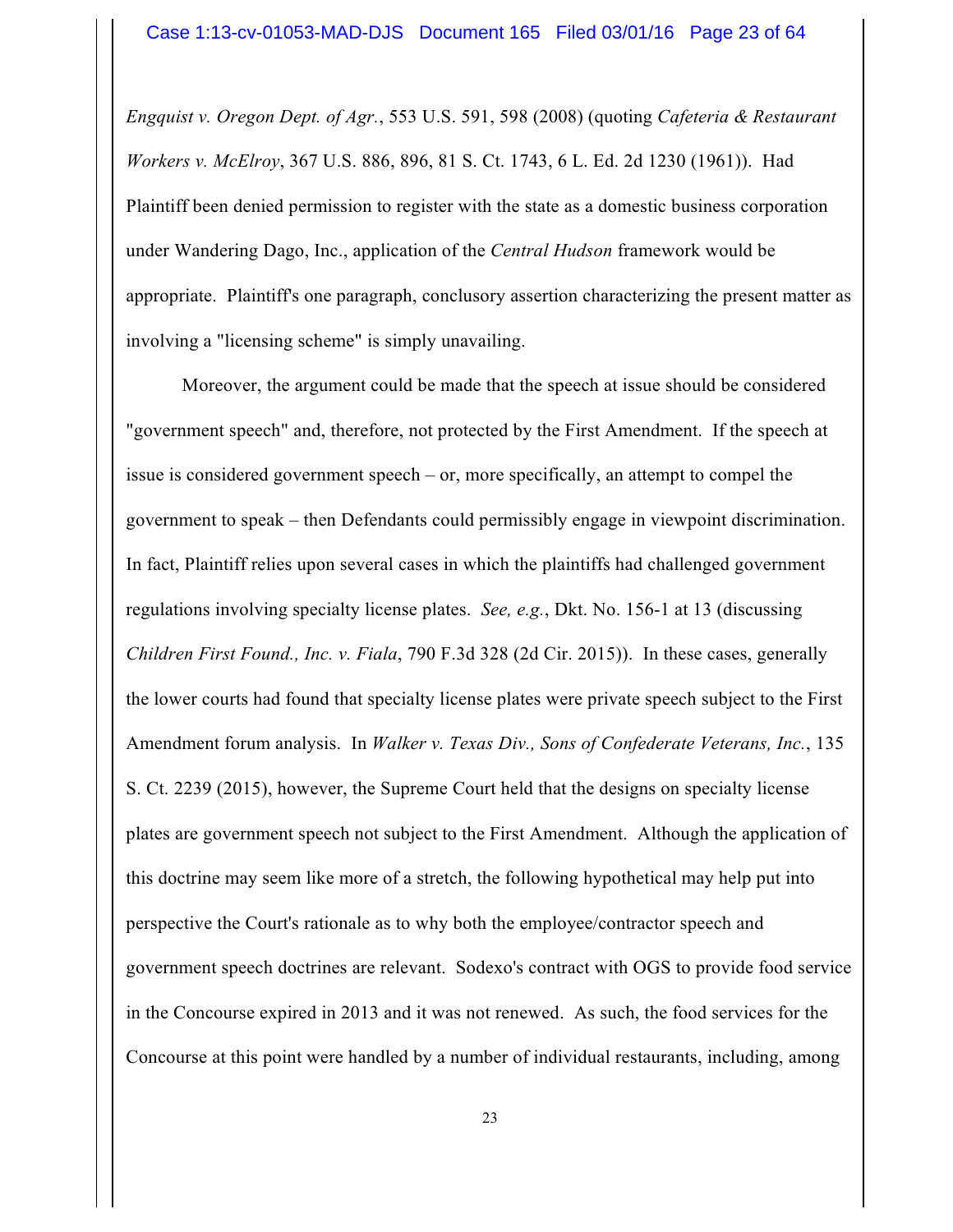others, Phil's Kitchen, Pho Yum, 'Merican Band Wagon, Capital Q Smokehouse, McDonald's and Subway. *See* http://blog.timesunion.com/capitol/archives/200013/ogs-announces-new-espfood-vendors- fate-of-capitol-deli-remains-an-enigma/ (last visited February 25, 2016). Had Wandering Dago submitted an application/bid to become one of the new vendors in the Concourse of the Empire State Plaza, would the First Amendment require the State to accept the application of this restaurant with a racial epithet as part of its name, assuming that Wandering Dago otherwise met all of the relevant qualifications? Whether its considered employee/contractor or government speech, should the State be forced to prominently display racially offensive language in its buildings simply because it may not have had the foresight to set forth guidelines that specifically prohibit the use of racial epithets in the names of the businesses/contractors who apply to participate in the program?

Since the Court does not believe that the facts of this case fit cleanly within any of the existing First Amendment jurisprudence, the Court will analyze Plaintiff's First Amendment claim under the forum, employee/contractor speech, and government speech jurisprudence. Whatever the appropriate analysis, the end result is the same.

## *1. General principles*

The First Amendment states that "Congress shall make no law . . . abridging the freedom of speech." U.S. CONST. AMEND. I. "[T]he First Amendment means that government has no power to restrict expression because of its message, its ideas, its subject matter, or its content." *Police Dept. of City of Chicago v. Mosley*, 408 U.S. 92, 95 (1972). It is "common ground" that the First Amendment "does not guarantee the right to communicate one's views at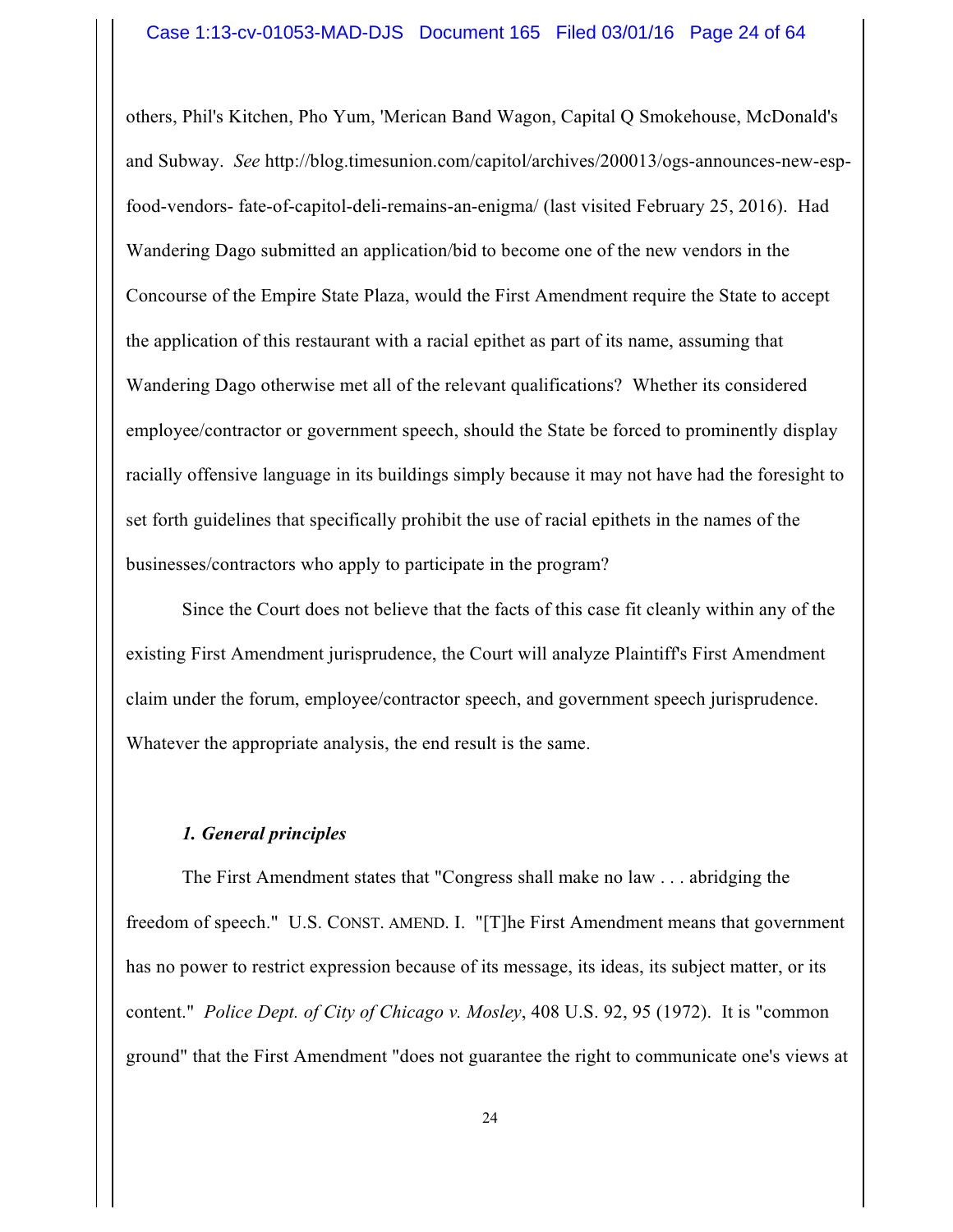all times and places or in any manner that may be desired." *Heffron v. Int'l Society for Krishna Consciousness*, 452 U.S. 640, 647 (1981). A violation occurs only when the restricted speech is constitutionally protected and when the government's justification for the restriction is insufficient. *See Frisby v. Schultz*, 487 U.S. 474, 479 (1988).

"Premised on mistrust of governmental power, the First Amendment stands against attempts to disfavor certain subjects or viewpoints." *Citizens United v. Fed. Election Comm'n*, 558 U.S. 310, 340 (2010). Accordingly, governmental "[r]estrictions on speech based on its content are 'presumptively invalid' and subject to strict scrutiny." *Ysursa v. Pocatello Educ. Ass'n*, 555 U.S. 353, 358 (2009) (quoting *R.A.V. v. City of St. Paul*, 505 U.S. 377, 382, 112 S. Ct. 2538, 120 L. Ed. 2d 305 (1992)).

It is axiomatic that "the protections afforded by the First Amendment . . . are not absolute" and "the government may regulate certain categories of expression consistent with the Constitution." *Virginia v. Black*, 538 U.S. 343, 358 (2003). The government, acting as sovereign, may regulate certain categories of expression "because of their constitutionally proscribable content (obscenity, defamation, etc.). . . ." *R.A.V.*, 505 U.S. at 383 (emphasis omitted); *see also, e.g., Chaplinsky v. New Hampshire*, 315 U.S. 568, 571-72 (1942) ("There are certain well-defined and narrowly limited classes of speech, the prevention and punishment of which have never been thought to raise any Constitutional problem"). And, where the government acts in a non-sovereign capacity, it may be entitled or even required to consider the content of an individual's speech in its in decision-making, such as when the government acts as the owner/proprietor of real property or a conceptually analogous forum, *see Christian Legal Soc'y v. Martinez*, 561 U.S. 661, 679 (2010) (citing cases), or as an employer, *see Pickering v.*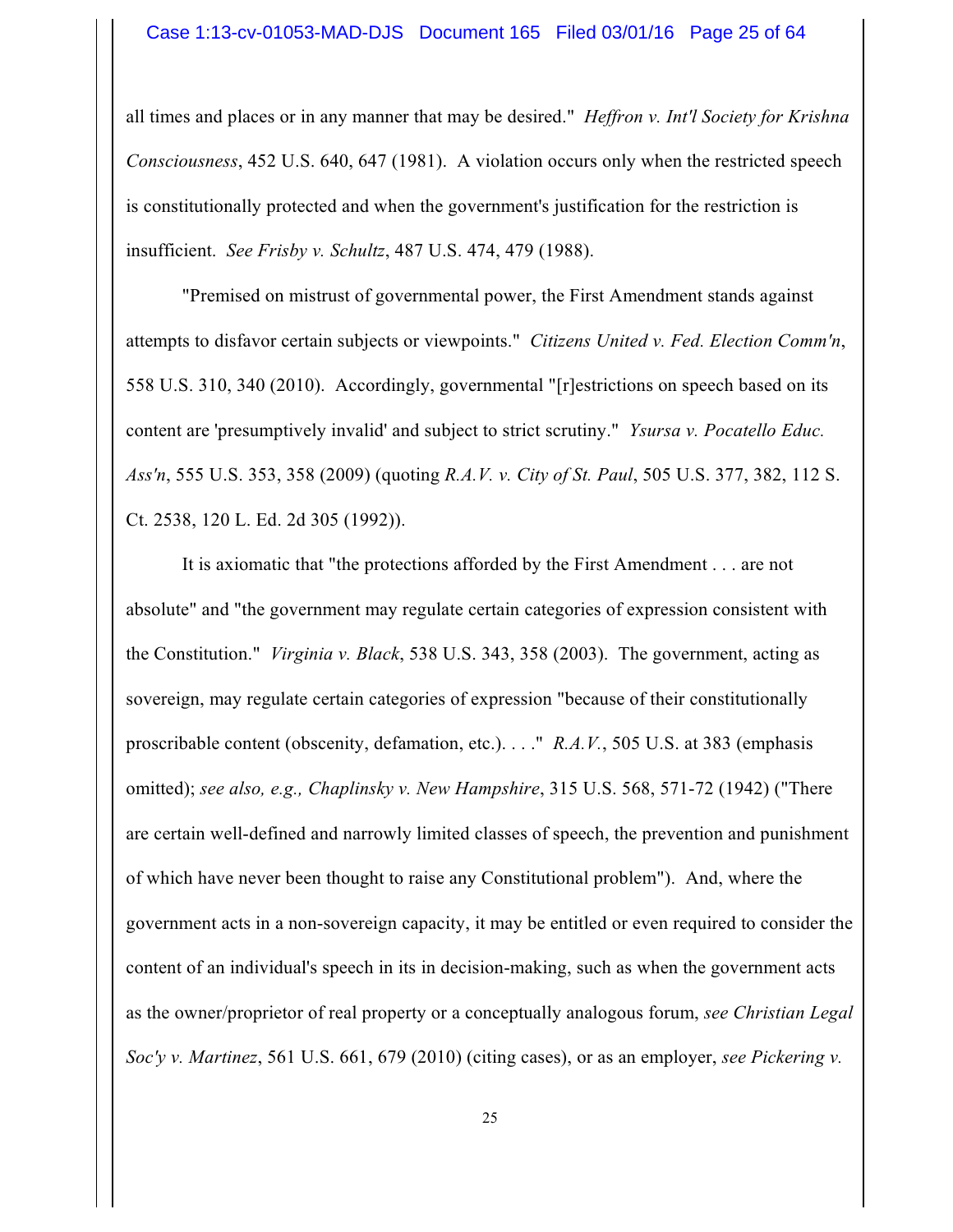*Bd. of Educ.*, 391 U.S. 563, 568 (1968), or as an educator, *see Bethel Sch. Dist. No. 403 v. Fraser*, 478 U.S. 675, 685 (1986). In short, the Free Speech Clause "does not leave people at liberty to publicize their views whenever and however and wherever they please." *Wood v. Moss*, — U.S. — , 134 S. Ct. 2056, 2066 (2014) (quotations omitted).

## *2. Forum analysis*

The Supreme Court has set forth a three-step, forum-based test for determining whether a state actor violated a plaintiff's First Amendment right to free speech. *See Cornelius v. NAACP Legal Def. & Educ. Fund*, 473 U.S. 788, 797 (1985). Pursuant to this test, the court must determine "(1) whether plaintiff's speech is protected by the First Amendment; (2) the nature of the forum: public, designated or limited public, or nonpublic; and (3) whether the defendant's justifications for limiting the plaintiff's speech satisfy the requisite standard." *Piscottano v. Town of Somers*, 396 F. Supp. 2d 187, 200 (D. Conn. 2005) (citing *Cornelius v. NAACP Legal Defense & Educational Fund*, 473 U.S. 788, 797, 105 S. Ct. 3439, 87 L. Ed. 2d 567 (1985)).

## *a. Protected speech*

The First Amendment's protection of free speech, made applicable to the states through the Fourteenth Amendment, extends to a broad range of speech and expressive conduct. *See, e.g., Hurley v. Irish-American Gay, Lesbian and Bisexual Group of Boston*, 515 U.S. 557 (1995). Speech on public issues and political matters lies at the heart of protected speech. *See*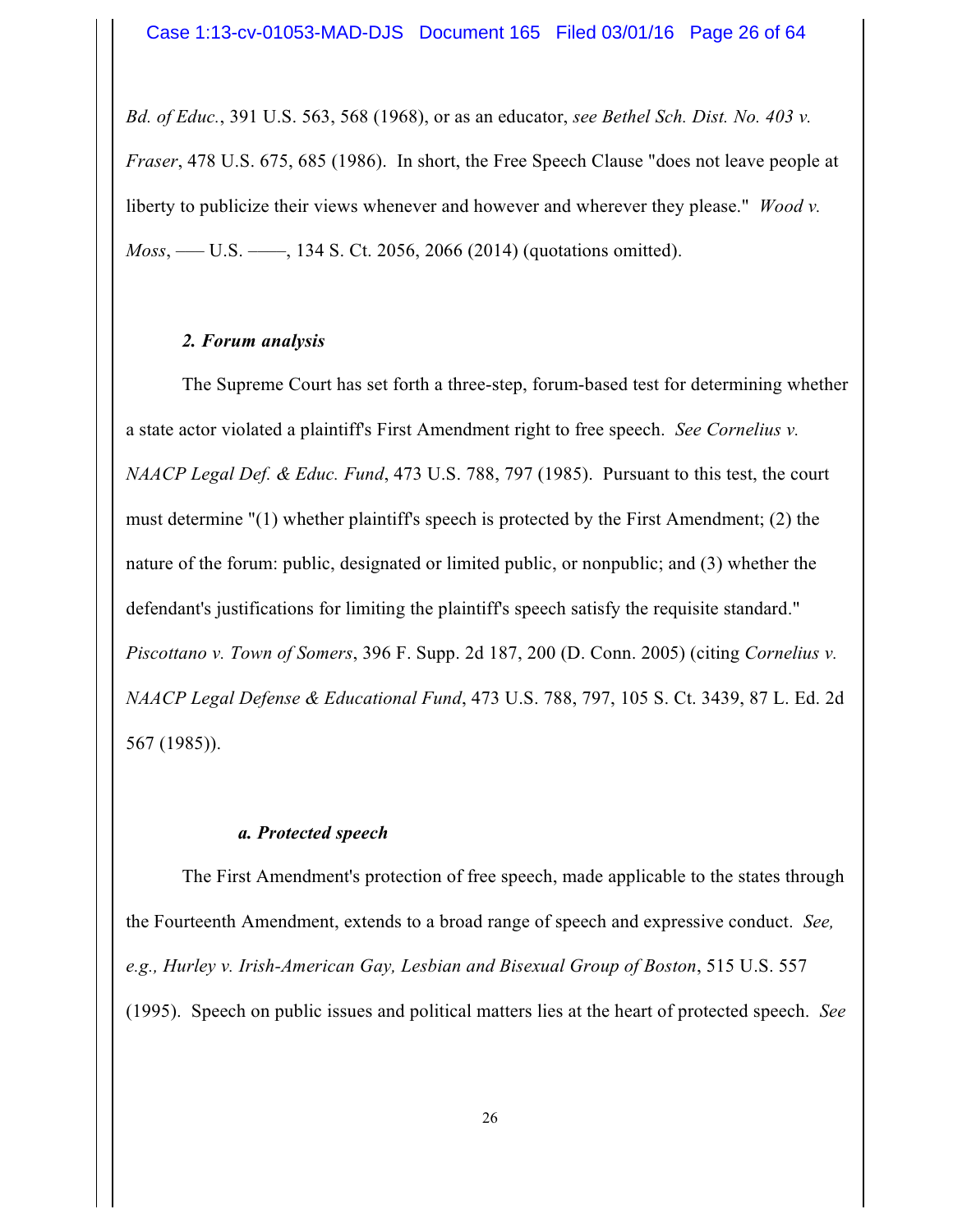*Morris v. Lindau*, 196 F.3d 102, 111 (2d Cir. 1999), *abrogated on other grounds by Lore v. Syracuse*, 670 F.3d 127 (2d Cir. 2012).

It is unclear whether Defendants take the position that Plaintiff has not engaged in protected speech, as they did in support of their motion to dismiss. Any such argument, however, is easily rejected. As the Court explained in its decision denying in part and granting in part Defendants' motion to dismiss, Plaintiff's corporate name, *i.e.* Wandering Dago, is a form of expressive speech protected under the First Amendment for purposes of the forum analysis. *See Kalman v. Cortes*, 723 F. Supp. 2d 766, 798-99 (E.D. Pa. 2010) (finding that a corporation's name is expressive speech protected under the First Amendment).

## *b. The relevant forum*

Plaintiff contends that the Empire State Plaza is the relevant forum, which is necessarily a traditional public forum. *See* Dkt. No. 156-1 at 10, 21-26. Plaintiff argues that the policies, location and physical characteristics of the Empire State Plaza dictate that it is a traditional public forum or, at the very least a designated public forum. *See id.*

In its January 15, 2014 Memorandum-Decision and Order, the Court found that, based on the allegations in the complaint, the relevant forum was not the Empire State Plaza *in toto* as the parties had assumed. *See Wandering Dago, Inc. v. N.Y.S. Office of Gen. Servs.*, 992 F. Supp. 2d 102, 120 (N.D.N.Y. 2014). Rather, the Court found that the relevant forum is the more limited Empire State Plaza Summer Outdoor Lunch Program, which happens to take place within the grounds that comprise the Empire State Plaza. *See id.* (citing *Calvary Chapel Church, Inc. v. Broward County, Fla.*, 299 F. Supp. 2d 1295, 1301 (S.D. Fla. 2003) (finding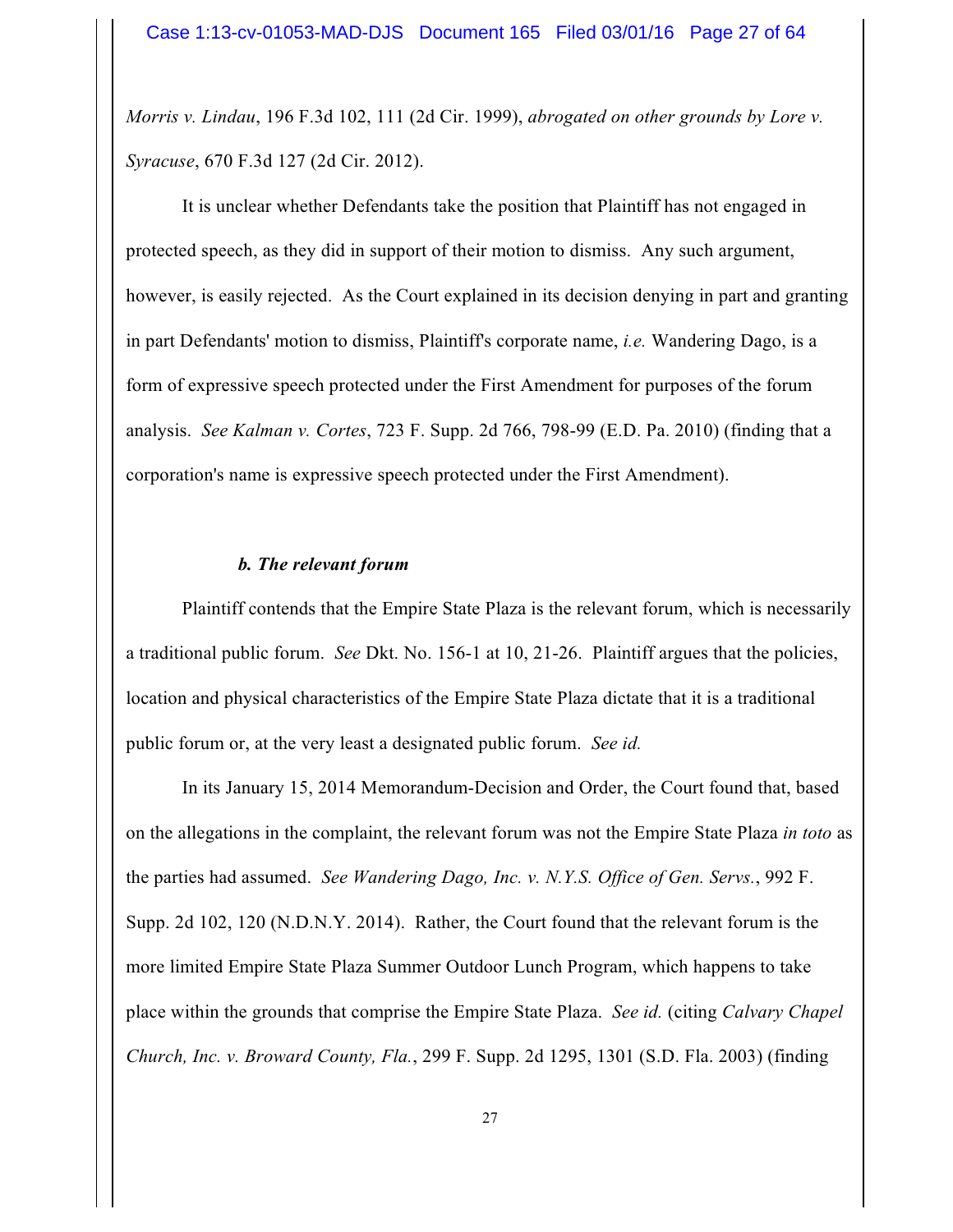that the "Holiday Fantasy of Lights," an annual event hosted by the county that ran from just before Thanksgiving day to the middle of January, was the relevant forum, not the Tradewind Park in which the event takes place)). Now, with the benefit of a fully developed record, contrary to Plaintiff's arguments, the Court finds that it correctly determined that the relevant forum is the Summer Outdoor Lunch Program, which takes place on the Empire State Plaza.

The case law makes clear that even when a piece of government property may not be a public forum, channels for public communication – or alternative fora – may well exist within the greater piece of government property. *See Air Line Pilots Ass'n, Int'l v. Dep't of Aviation*, 45 F.3d 1144, 1151-52 (7th Cir. 1995). For example, in *Cornelius*, the Supreme Court was asked to "decide whether the Federal Government violates the First Amendment when it excludes legal defense and political advocacy organizations from participation in the Combined Federal Campaign (CFC or Campaign), a charity drive aimed at federal employees." *Cornelius*, 473 U.S. at 790. The CFC is an annual charitable fund-raising drive conducted in the federal workplace during working hours largely through the voluntary efforts of federal employees. *See id.* In attempting to define the relevant forum, the petitioner argued that a "First Amendment forum necessarily consists of tangible government property" and that "[b]ecause the only 'property' involved here is the federal workplace, . . . the workplace constitutes the relevant forum." *Id.* at 800-01. In contrast, the respondents argued that the forum should be defined in terms of the access sought by the speaker. *See id.* at 801. "Under their view, the particular channel of communication constitutes the forum for First Amendment purposes." *Id.*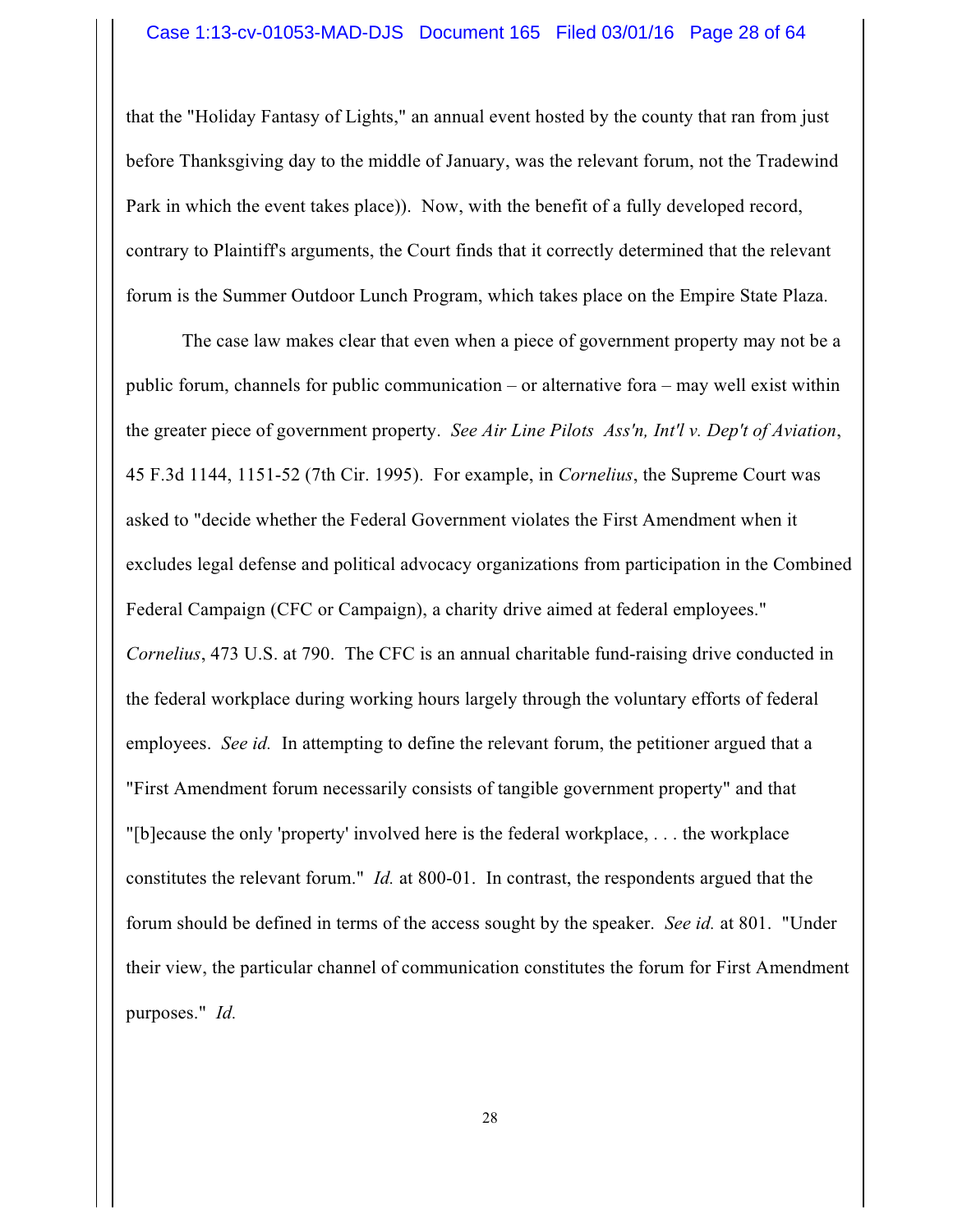Agreeing with the respondents, the Supreme Court held that the relevant forum was the

CFC, not the entirety of the federal workplace where the CFC takes place. *See id.*

Specifically, the Court found that

[a]lthough petitioner is correct that as an initial matter a speaker must seek access to public property or to private property dedicated to public use to evoke First Amendment concerns, forum analysis is not completed merely by identifying the government property at issue. Rather, in defining the forum we have focused on the access sought by the speaker. When speakers seek general access to public property, the forum encompasses that property. *See, e.g., Greer v. Spock*, [424 U.S. 828 (1976)]. In cases in which limited access is sought, our cases have taken a more tailored approach to ascertaining the perimeters of a forum within the confines of the government property. For example, *Perry Education Assn. v. Perry Local Educators' Assn.*, . . . examined the access sought by the speaker and defined the forum as a school's internal mail system and the teachers' mailboxes, notwithstanding that an "internal mail system" lacks a physical situs. Similarly, in *Lehman v. City of Shaker Heights*, 418 U.S. 298, 300, 94 S. Ct. 2714, 2715, 41 L. Ed. 2d 770 (1974), where petitioners sought to compel the city to permit political advertising on city-owned buses, the Court treated the advertising spaces on the buses as the forum. Here, as in *Perry Education Assn.*, respondents seek access to a particular means of communication. Consistent with the approach taken in prior cases, we find that the CFC, rather than the federal workplace, is the forum. This conclusion does not mean, however, that the Court will ignore the special nature and function of the federal workplace in evaluating the limits that may be imposed on an organization's right to participate in the CFC.

*Cornelius*, 473 U.S. at 801-02 (citation omitted).

The Supreme Court's holding in *Cornelius* makes clear that Plaintiff is attempting to

define the relevant forum too broadly. As the Court previously explained, if the license at issue was to sell food at the Empire State Plaza at any time, throughout the entire year, as opposed to a sponsored program of a more limited nature, the result may be different. However, Plaintiff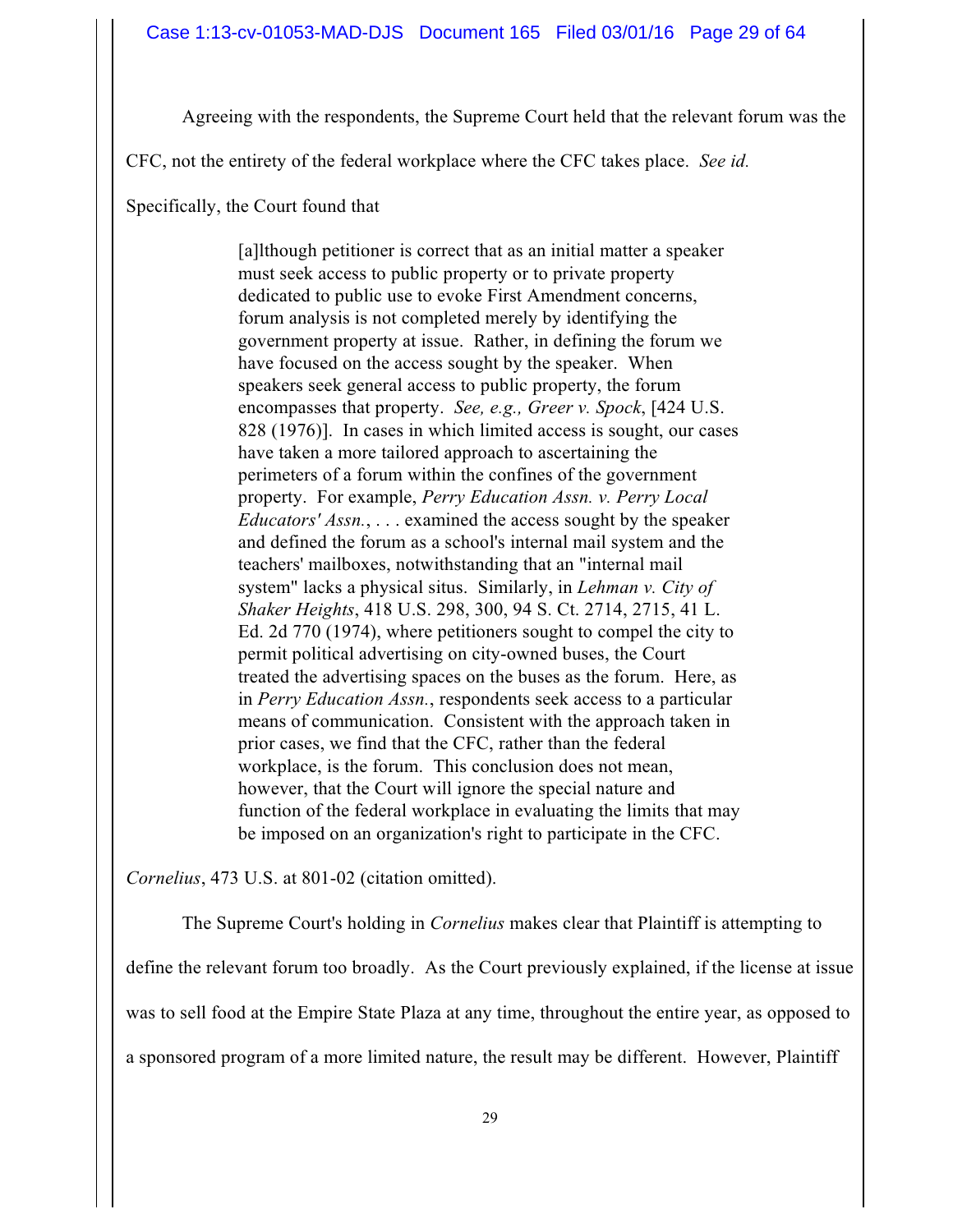submitted an application to be a vendor during the 2013 and 2014 Empire State Plaza Summer Outdoor Lunch Program. The Program ran for twenty weeks each year and vending hours were limited from 9:00 a.m. to 2:00 p.m. Businesses wishing to participate in the program were required to pay between \$1,000.00 and \$1,500.00. Finally, the application contained the condition that "[a]ll vendors are expected to conduct themselves with courtesy and in an orderly manner. Arguments, harassment, sexual harassment, name-calling, profane language, or fighting are grounds for revocation of the vendor permit." Considering all of the undisputed facts, the Court finds that the relevant forum is the Empire State Plaza Summer Outdoor Lunch Program, not the Empire State Plaza *in toto*. *See Air Line Pilots Ass'n, Int'l*, 45 F.3d at 1151-52 (holding that where the speaker seeks access to diorama display cases in an airport, the public forum inquiry focuses on the display cases rather than the airport as a whole); *Hubbard Broad., Inc. v. Metro. Sports Facilities Comm'n*, 797 F.2d 552, 555-56 (8th Cir. 1986) (holding that where the speaker seeks access to advertising space in a sports arena, the public forum inquiry focuses on the advertising space rather than the entire arena), *cert. denied*, 479 U.S. 986, 107 S. Ct. 576, 93 L. Ed. 2d 579 (1986); *Lebron v. Nat'l R.R. Passenger Corp.*, 69 F.3d 650, 655-56 (2d Cir. 1995) (holding that the one billboard at issue was the relevant forum, not all of Penn Station in which the billboard was located); *Freedom from Religion Found., Inc. v. City of Warren, Mich.*, 873 F. Supp. 2d 850, 860 (E.D. Mich. 2012) (finding that the City's holiday display housed within a government complex was the relevant forum, not the entire government complex).

Having determined that the relevant forum is the Empire State Plaza Summer Outdoor Lunch Program, the Court must now determine the type of forum.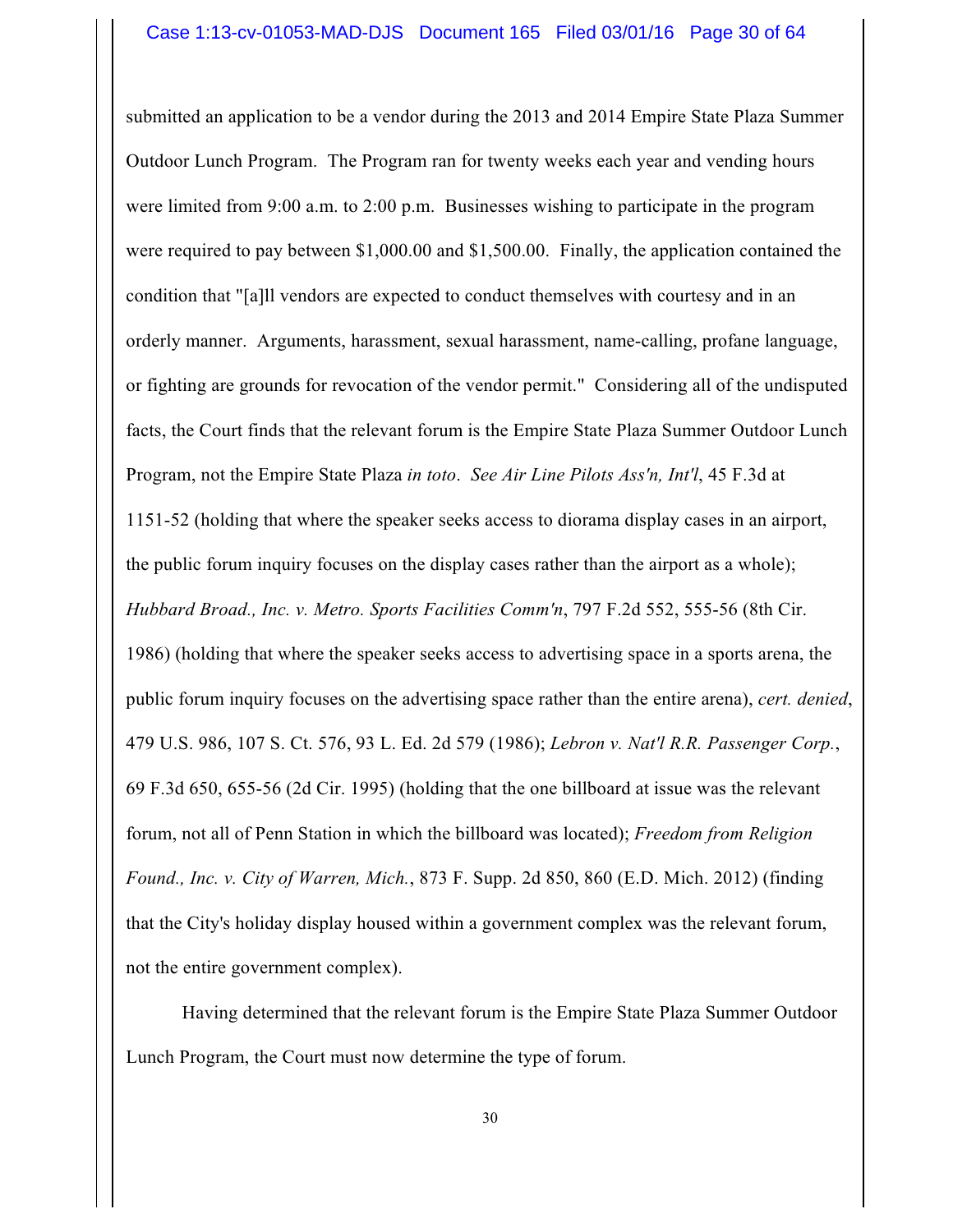#### *c. Forum determination*

The appropriate level of judicial scrutiny depends on the nature of the forum subject to the regulation. "'Traditional public fora'" are places such as "streets and parks which 'have immemorially been held in trust for the use of the public, and . . . have [generally] been used for purposes of assembly, communicating thoughts between citizens, and discussing public questions.'" *Perry Educ. Ass'n v. Perry Local Educators' Ass'n*, 460 U.S. 37, 45 (1983) (quoting *Hague v. CIO*, 307 U.S. 496, 515, 59 S. Ct. 954, 83 L. Ed. 1423 (1939)). "Speech finds its greatest protection in traditional public fora, and government may not alter their public status without completely changing the fora's use, *e.g.* converting a public park to an office building." *Make the Road By Walking, Inc. v. Turner*, 378 F.3d 133, 142 (2d Cir. 2004). "Content-based restrictions on speech in traditional public fora are subject to strict scrutiny." *Hotel Emps. & Rest. Emps. Union Local 100 of N.Y. v. City of N.Y. Dep't of Parks & Recreation*, 311 F.3d 534, 545 (2d Cir. 2002) (citations omitted). "The government may, however, impose content-neutral time, place and manner restrictions on speech in a traditional public forum so long as those restrictions are 'narrowly tailored to serve a significant government interest, and leave open ample alternative channels of communications.'" *Id.* (quotation omitted); *see also Make the Road By Walking, Inc.*, 378 F.3d at 142 (citations omitted).

The second category, the designated public forum, "'refers to government property which, although not a traditional public forum, has been "intentionally opened up for that purpose."'" *Hershey v. Goldstein*, 938 F. Supp. 2d 491, 507 (S.D.N.Y. 2013) (quotations and other citation omitted); *see also Perry Educ. Ass'n*, 460 U.S. at 46. "'Because the government,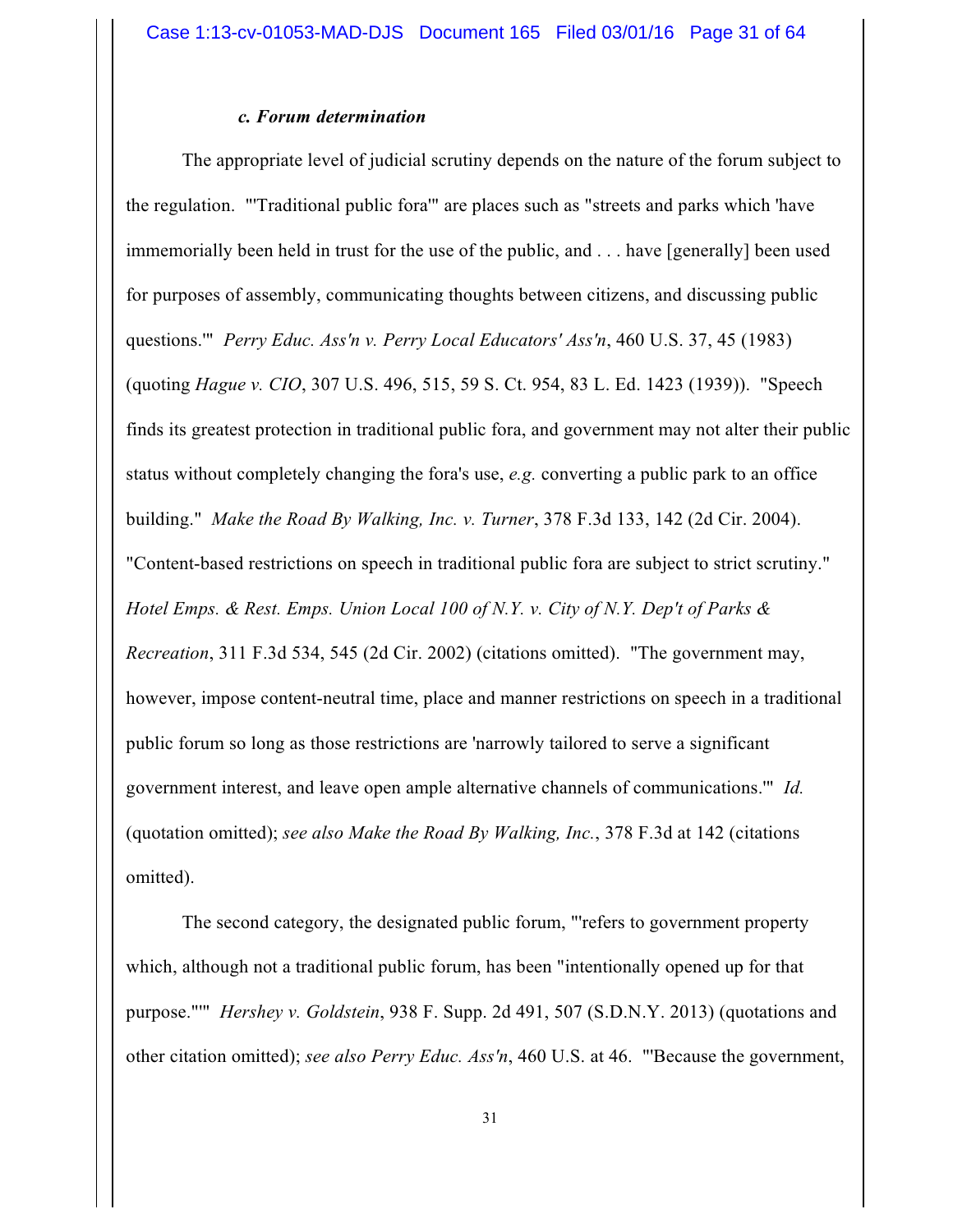as property owner, has opened up a designated public forum to the same breadth of expressive speech as found in traditional public forums, the same standards apply: Any content-based restrictions on speech must survive strict scrutiny, meaning they must be narrowly tailored to serve a compelling government interest, and content-neutral time, place, and manner restrictions are permissible only if they are narrowly tailored and leave open other avenues for expression.'" *Hershey*, 938 F. Supp. 2d at 507 (quotation and other citations omitted); *see also Int'l Action Ctr. v. City of N.Y.*, 587 F.3d 521, 526-27 (2d Cir. 2009) (citation omitted). Although the government may decide to close a designated public forum, "so long as a forum remains public, government regulation of speech within it 'is subject to the same limitations as that governing a traditional public forum.'" *Make the Road by Walking, Inc.*, 378 F.3d at 143 (quotation omitted).

The third category, the limited public forum, is often analyzed as a subset of the designated public forum and as a nonpublic forum opened up for specific purposes. *See Byrne v. Rutledge*, 623 F.3d 46, 55 n.8 (2d Cir. 2010) ("[T]he law of [the Second Circuit] describes a limited public forum as both a subset of the designated public forum and a nonpublic forum opened to certain kinds of speakers or to the discussion of certain subjects") (internal quotation marks and citations omitted); *see also N.Y. Magazine v. Metro. Transp. Auth.*, 136 F.3d 123, 128 & n.2 (2d Cir. 1998) (quoting *Travis v. Owego-Apalachin Sch. Dist.*, 927 F.2d 688, 692 (2d Cir. 1991)). A limited public forum is created '"where the government opens a non-public forum but limits the expressive activity to certain kinds of speakers or to the discussion of certain subjects.'" *Make the Road By Walking, Inc.*, 378 F.3d at 143 (quotations omitted). "Common examples of limited public fora include 'state university meeting facilities opened for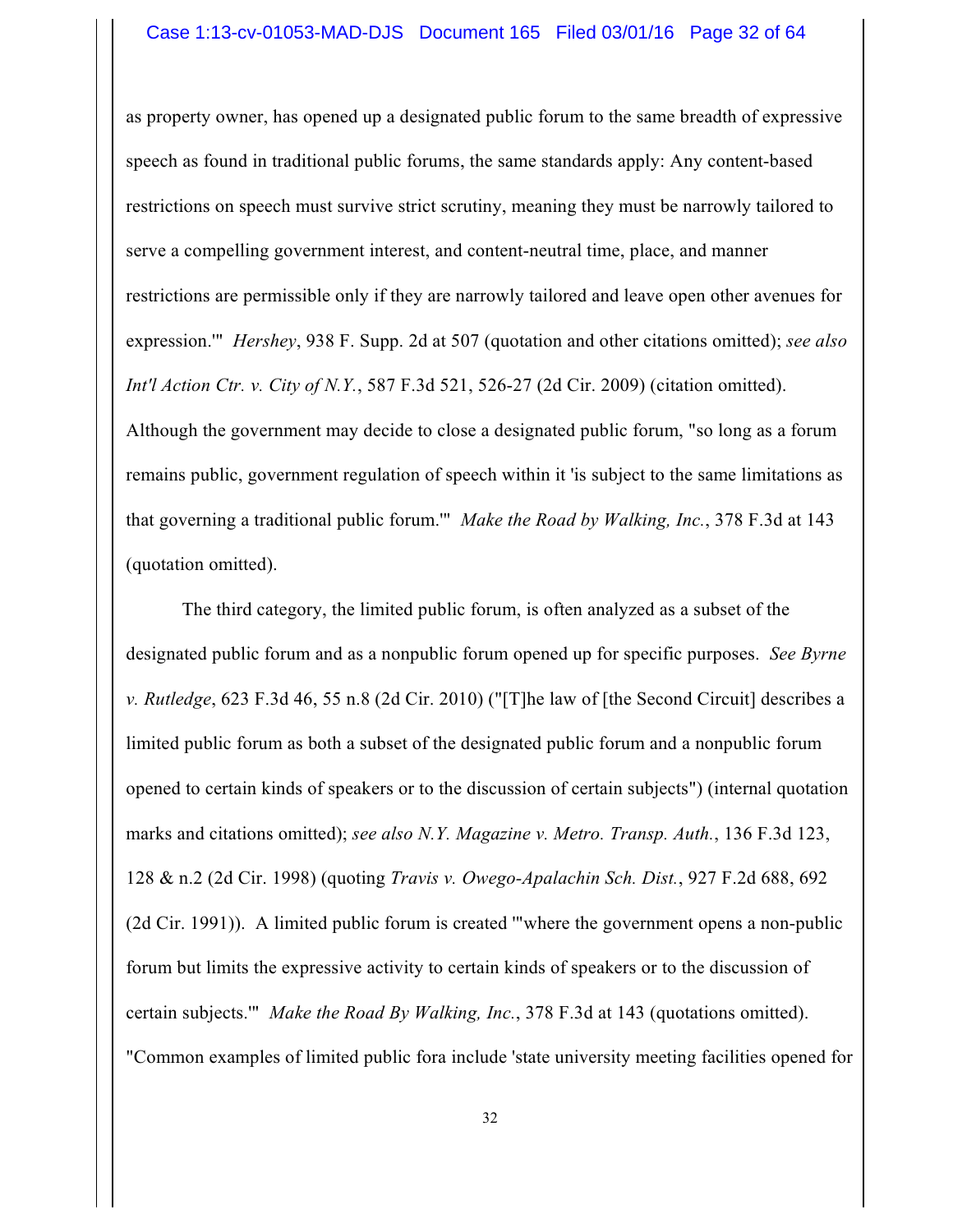student groups, open school board meetings, city-leased theaters, and subway platforms opened to charitable solicitations.'" *Hershey*, 938 F. Supp. 2d at 507 (quotations omitted).

"In limited public fora, strict scrutiny is accorded only to restrictions on speech that falls within the designated category for which the forum has been opened." *Hotel Emps.*, 311 F.3d at 545 (citations omitted). "'Thus, in a limited public forum, government is free to impose a blanket exclusion on certain types of speech, but once it allows expressive activities of a certain genre, it may not selectively deny access for other activities of that genre.'" *Id.* at 545- 46 (quotation omitted). If the expressive activity does not fall within the limited category for which the forum has been opened, however, restrictions on speech need only be reasonable and viewpoint neutral. *See id.* at 546 (citations omitted).

The final category, the nonpublic forum, consists of property that "the government has not opened for expressive activity by members of the public." *Id.* (citation omitted). A nonpublic forum "exists '[w]here the government is acting as a proprietor, managing its internal operations.'" *Walker*, 135 S. Ct. at 2251 (quoting *Int'l Soc'y for Krishna*, 505 U.S. at 678, 112 S. Ct. 2701). Examples of nonpublic fora include airport terminals, government-owned professional sports stadiums, military bases and restricted access military stores, and jailhouse grounds. *See id.* (collecting cases). Restrictions on speech in such fora must only be "reasonable and not an effort to suppress expression merely because public officials oppose the speaker's view." *Perry Educ. Ass'n*, 460 U.S. at 46; *see also Cornelius*, 473 U.S. at 800; *Hotel Emps.*, 311 F.3d at 546 ("The government may restrict speech in non-public fora subject only to the requirements of reasonableness and viewpoint neutrality").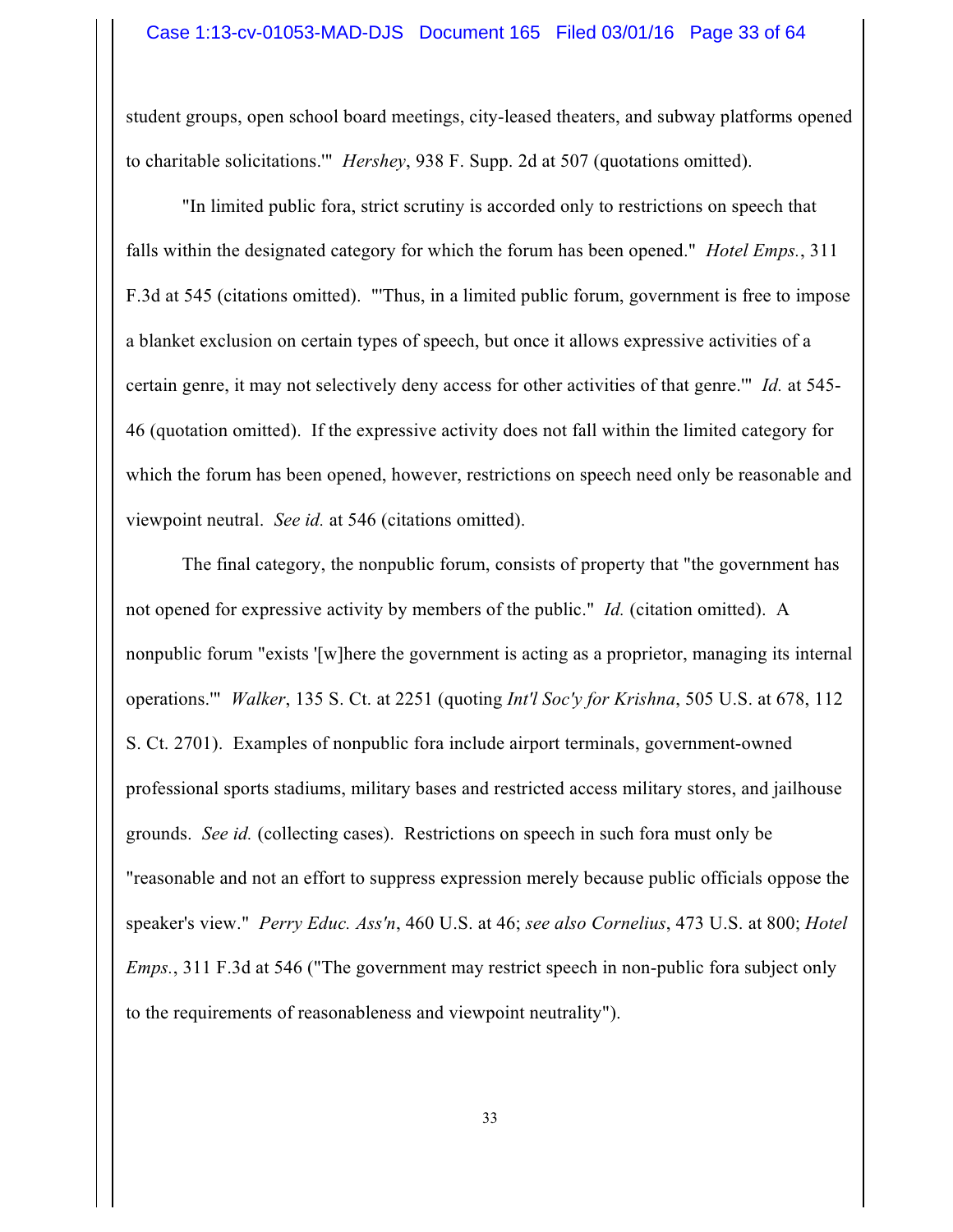The public forum doctrine raises particular challenges in a case such as this, where the plaintiff seeks to classify a property or program as a "traditional public forum" that does not easily meet the historic definition of such a forum. In view of such challenges, the Second Circuit does not view the "tripartite approach as a straightjacket, but instead as a useful means of analyzing the parties' competing interests, informed by such factors as the location, use, and purpose of the property in question." *Hotel Emps.*, 311 F.3d at 546 (citation omitted). "Indeed, while it has been observed that traditional public fora are not expressly designed to accommodate all forms of speech, . . . common to those types of properties deemed to be traditional public fora is that 'the open access and viewpoint neutrality commanded by the [public forum] doctrine is compatible with the intended purpose of the property.'" *Id.* (internal citation and other quotation omitted).

"In distinguishing between a public and non-public forum, we examine the forum's physical characteristics and the context of the property's use, including its location and purpose." *Hotel Emps.*, 311 F.3d at 547 (citing *United States v. Kokinda*, 497 U.S. 720, 727-29, 110 S. Ct. 3115 (1990); *United States v. Grace*, 461 U.S. 171, 179-80, 103 S. Ct. 1702 (1983)). "'The primary factor in determining whether property owned or controlled by the government is a public forum is how the locale is used.'" *Id.* (quoting *Int'l Soc'y for Krishna Consciousness, Inc. v. N.J. Sports & Exposition Auth.*, 691 F.2d 155, 160 (3d Cir. 1982)). "Also relevant is the government's intent in constructing the space and its need for controlling expressive activity on the property, as evidenced by its policies or regulations." *Id.* (citations omitted); *see also Paulsen v. County of Nassau*, 925 F.2d 65, 69 (2d Cir. 1991) (holding that the government's intent can be inferred from "policy and past practice, as well as the nature of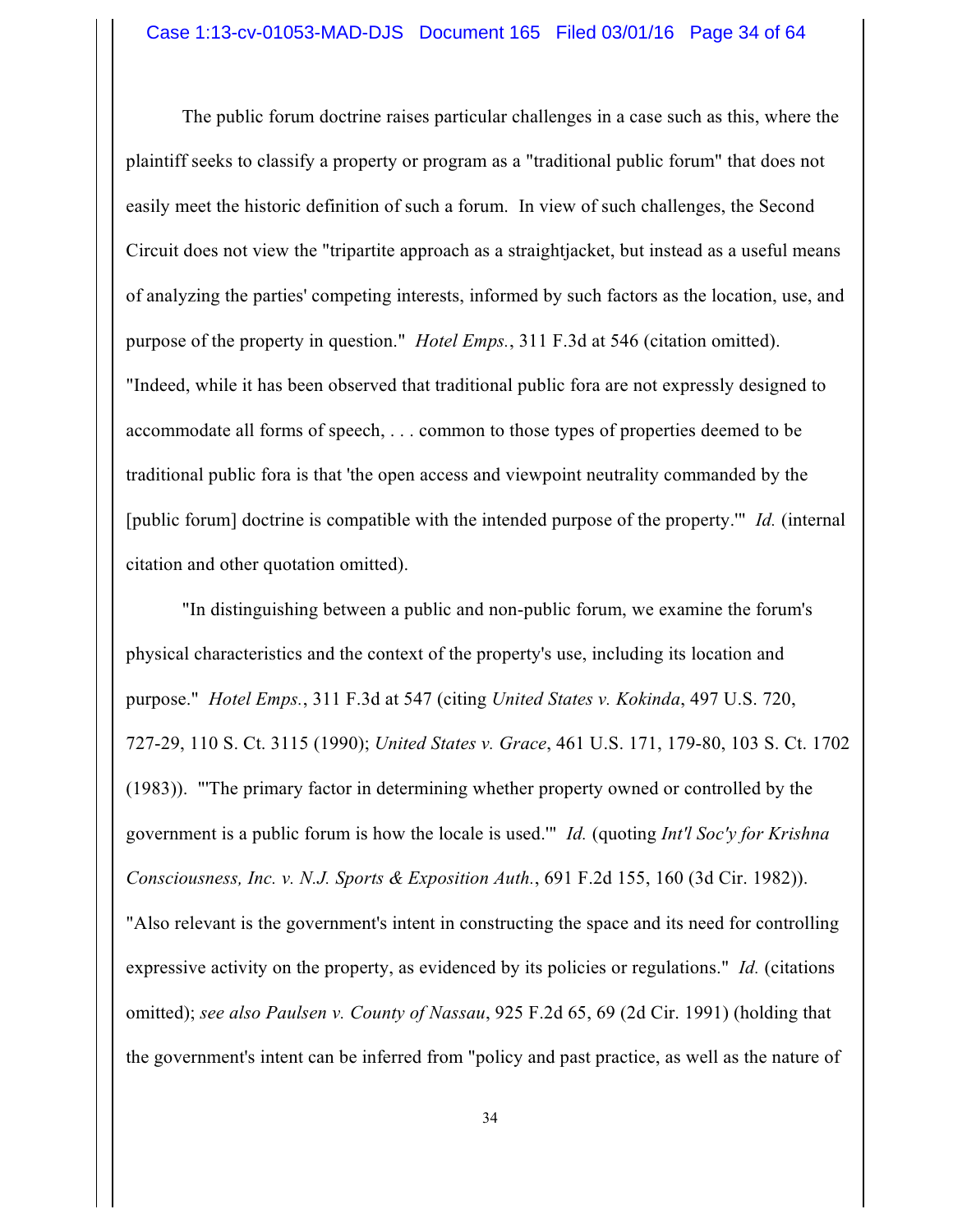the property and its compatibility with expressive activity"); *N.J. Sports*, 691 F.2d at 160-61 ("Public forum status is not appropriate for a locale where the full exercise of First Amendment rights would be inconsistent with the special interests of a government in overseeing the use of its property") (internal quotation marks omitted). "Finally, we consider whether the property in question 'is part of a class of property which by history or tradition has been open and used for expressive activity.'" *Hotel Emps.*, 311 F.3d at 547 (citing *Warren v. Fairfax County*, 196 F.3d 186, 190 (4th Cir. 1999); *Greer v. Spock*, 424 U.S. 828, 838, 96 S. Ct. 1211 (1976); *Venetian Casino Resort, L.L.C. v. Local Joint Exec. Bd.*, 257 F.3d 937, 943 (9th Cir. 2001), *cert. denied*, 535 U.S. 905, 122 S. Ct. 1204, 152 L. Ed. 2d 142 (2002)).

In *Texas v. Knights of Ku Klux Klan*, 58 F.3d 1075 (5th Cir. 1995), the plaintiff sought to participate in Texas' Adopt-a-Highway Program by adopting a stretch of highway that was near a housing project. In recognition of its sponsorship, the name of the adopting group is placed on a sign posted at the end of the adopted portion of highway. *See id.* at 1078-79. First, the court identified the relevant forum as the Adopt-a-Highway Program itself, rather that the public highways in general, and found that it was a nonpublic forum. *See id.* at 1078. The court noted that the Program "does not have as its purpose the provision of a forum for expressive activity." *Id.* Rather, the stated purpose of the Program was to allow citizens an opportunity to support the State's efforts to control and reduce litter and, therefore, "[a]ny opportunity for speech provided by the Program is peripheral to that central purpose." *Id.* The nonpublic nature of the forum was further supported by the fact that the state restricted the size and content of the signs posted on the highway and all applications to participate in the Program were reviewed by the State Department of Transportation. *See id.* at 1079.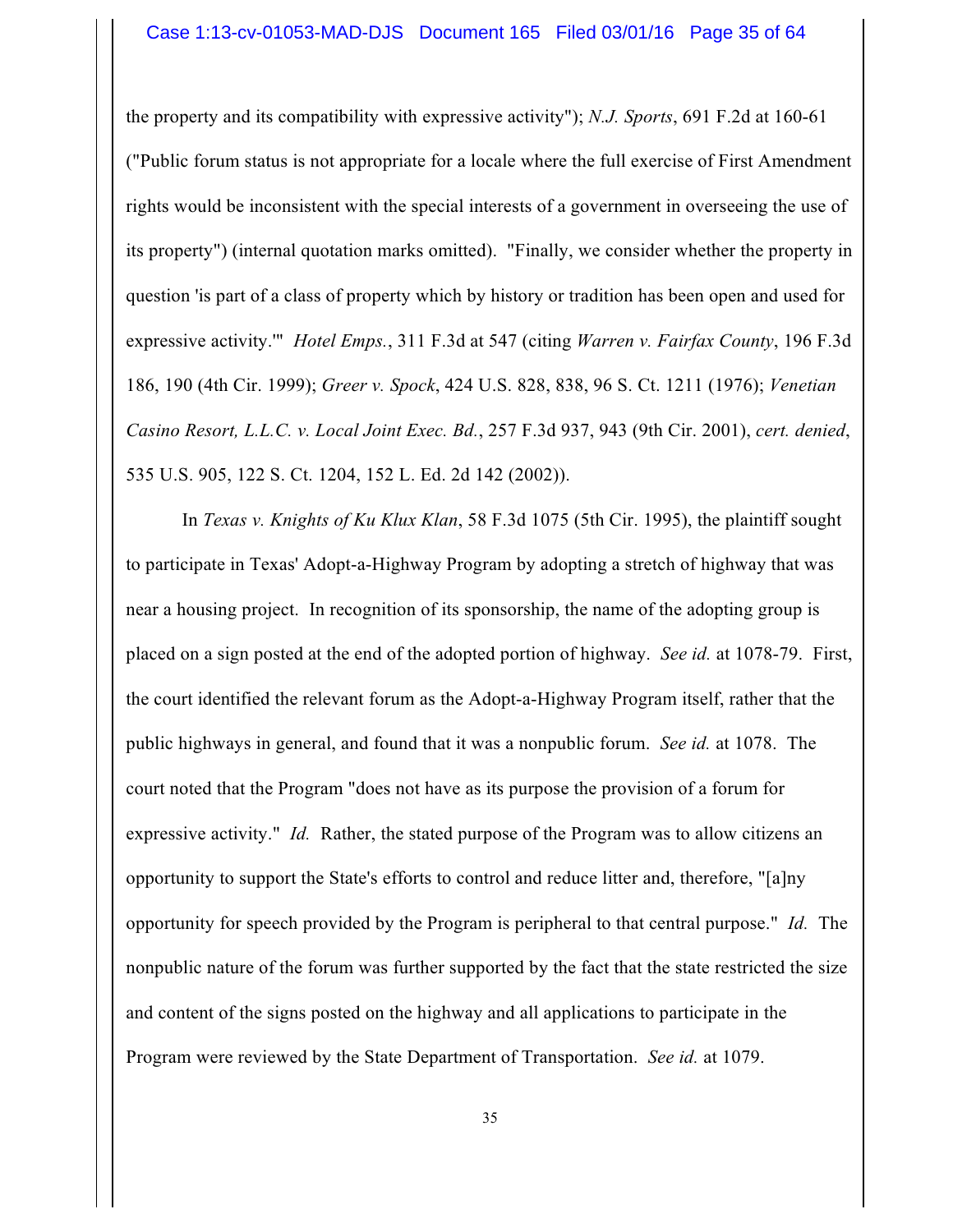In the present matter, the Court finds that the Summer Outdoor Lunch Program is a nonpublic forum and, therefore, restrictions on speech must only be reasonable and viewpoint neutral. As discussed, OGS took control of the Summer Outdoor Lunch Program in 2013 when Sodexo's contract with OGS expired and was not renewed. *See* Dkt. No. 155-1 at ¶ 2; *see also* Dkt. No. 158-1 at ¶ 2. Moreover, in the application itself, OGS identifies the fact that it has "management supervision over the general domain of the food service operations at the Empire State Plaza" and that its intention is to subcontract some of these responsibilities to independent food vendors through this Summer Outdoor Lunch Program. *See* Dkt. No. 155-3 at 16. The operation of the Summer Outdoor Lunch Program, similar to the food services OGS contracts to provide in the Concourse of the Empire State Plaza, is unquestionably an activity in which OGS was "'acting as a proprietor, managing its internal operations.'" *Walker*, 135 S. Ct. at 2251 (quoting *Int'l Soc'y for Krishna*, 505 U.S. at 678, 112 S. Ct. 2701).

The fact that OGS was operating as a proprietor in creating the Summer Outdoor Lunch Program is further supported by the fact that OGS promoted the program in several ways. For example, OGS provided "blast email advertising" which involved OGS' "sponsorship department" sending emails to a list of recipients who had previously asked to be informed about upcoming events and programs at the Empire State Plaza. *See* Dkt. No. 152-4 at 27-31. Moreover, the Summer Outdoor Lunch Program was advertised on the Empire State Plaza's closed-circuit television system, which is located throughout the Concourse, as well as on OGS' Facebook page. *See id.* at 31. Finally, OGS engaged in a "Vendor Outreach Program" in an attempt to attract vendors for the program. *See id.* at 33-36.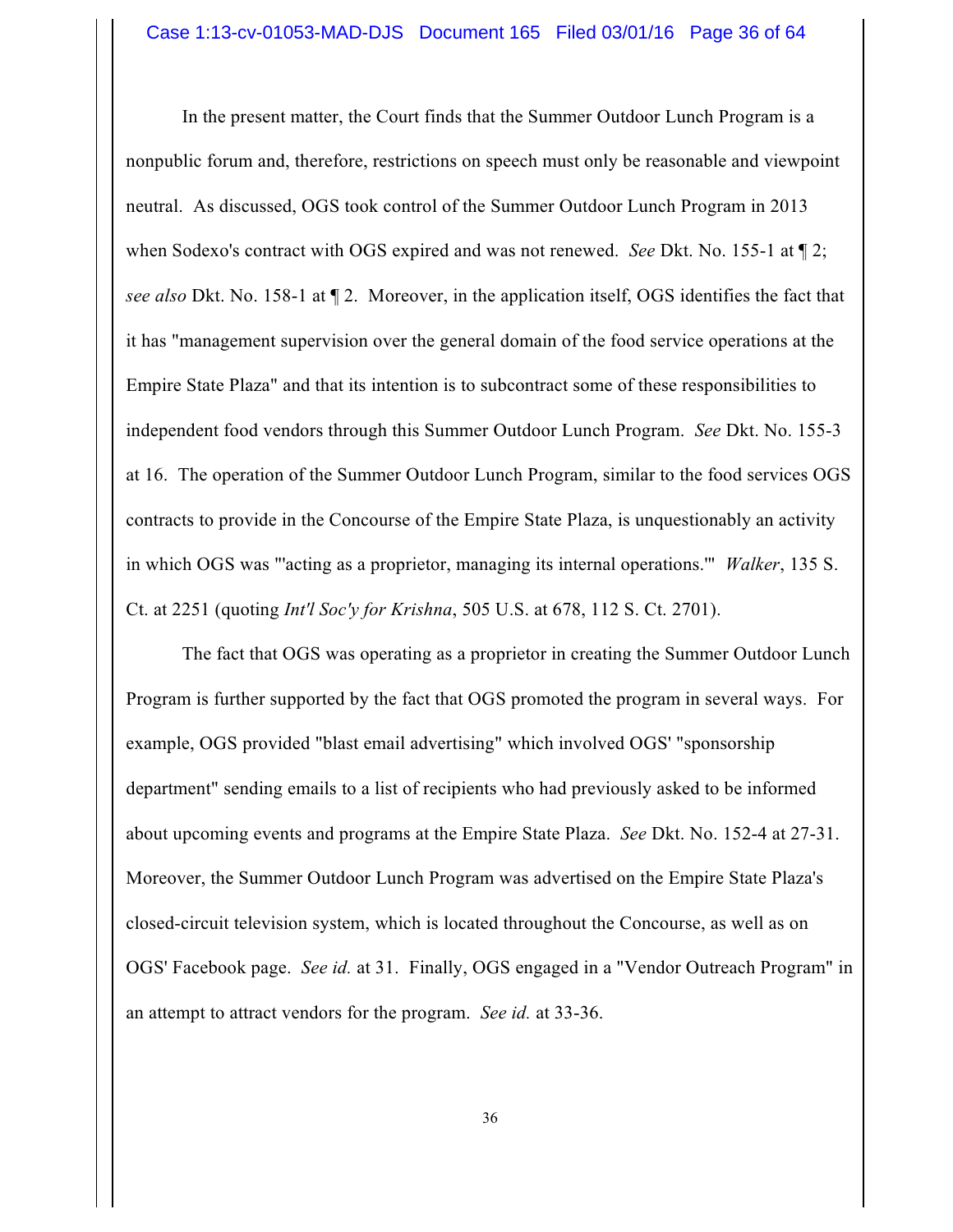Further, the Summer Outdoor Lunch Program was created for the sole purpose of providing lunch options to the approximately 11,000 State employees who work at the Empire State Plaza, as well as for visitors to the Capitol, State Museum, performing arts center, and the various monuments and memorials at the Empire State Plaza. *See* Dkt. No. 155-3 at ¶ 9. Not only did OGS not intend to create a forum for certain types of speech, the very narrow category of speech contemplated by the Summer Outdoor Lunch Program is limited to the display of permitted vendors' business names and menu items, after approval by OGS. Considering this purpose, as well as the undisputed fact that Defendants did not intend to create a public forum in beginning this undertaking, the undisputed facts clearly demonstrate that the Summer Outdoor Lunch Program is a nonpublic forum. *See Knights of Ku Klux Klan*, 58 F.3d at 1079. Rather, any opportunity for speech that the Program may have provided was peripheral to its central purpose, *i.e.*, providing outdoor lunch options to employees and visitors at the Empire State Plaza. *See id.*

Having found that the Summer Outdoor Lunch Program is a nonpublic forum, the Court must now determine whether the restriction on speech was reasonable and content neutral.

#### *d. Reasonable, viewpoint neutral restrictions*

Plaintiff contends that, regardless of the type of forum at issue, Defendants' actions were unconstitutional because they engaged in impermissible viewpoint discrimination. *See* Dkt. No. 156-1 at 17-20. Plaintiff asserts that Defendants' argument that Wandering Dago was excluded on the basis of a viewpoint-neutral prohibition of all speech that they have characterized as ethnic slurs is wrong for two reasons: (1) "it is simply not true" because there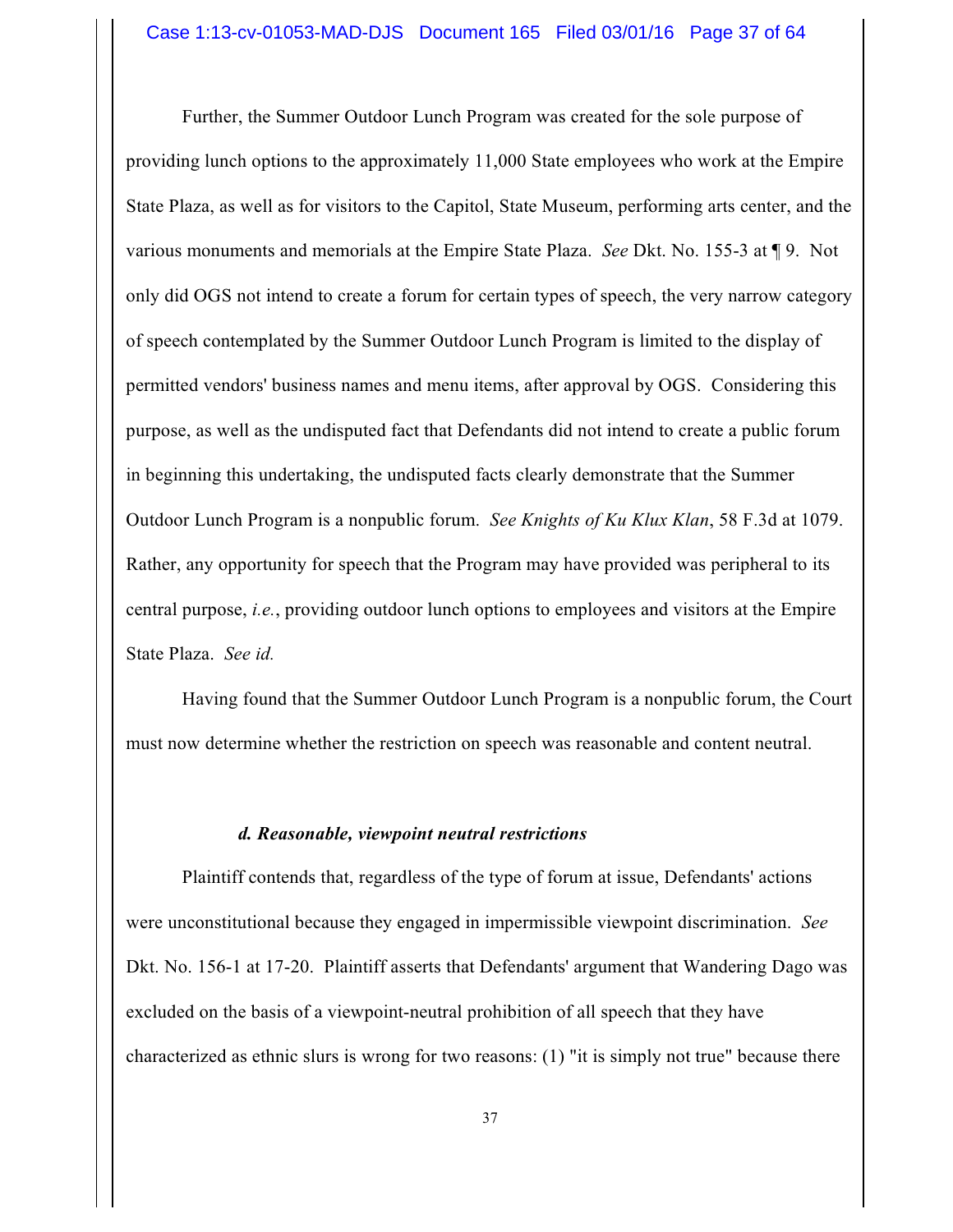was no policy in place concerning speech in the Summer Outdoor Lunch Program, nor was the decision made on the basis of any such policy; and (2) "even if that were the policy, prohibiting language deemed to be derogatory toward an ethnicity or nationality, while allowing speech that references ethnicity in a neutral or positive way, is classic viewpoint discrimination." *Id.* at 18. Specifically, Plaintiff contends that Defendants have not sought to prohibit all speech on the topic of ethnicity or nationality; rather, they seek "to prohibit only speech that expresses a particular viewpoint – speech that Defendants deem disparaging toward an ethnic or national identity." *Id.* By way of example, Plaintiff argues that Defendants approved the application of another food vendor with the name "Red Poppies: A Polish Pantry." *Id.* The Court finds Plaintiff's arguments unpersuasive.

First, the Court will address Plaintiff's argument regarding the absence of a policy and impermissible, unbridled discretion. 5 "The fact that a policy is not committed to writing does not of itself constitute a First Amendment violation." *Lebron v. Nat'l R.R. Passenger Corp.*, 69 F.3d 650, 658 (2d Cir. 1995) (citing *City of Lakewood v. Plain Dealer Publishing Co.*, 486 U.S. 750, 770, 108 S. Ct. 2138, 2151, 100 L. Ed. 2d 771 (1988) ("[T]he limits the city claims are implicit in its law must be made explicit by textual incorporation, binding judicial or administrative construction, or well-established practice")). It is true that "'in the area of free expression a licensing statute placing unbridled discretion in the hands of a government official

<sup>&</sup>lt;sup>5</sup> The Court notes that Plaintiff has provided the Court with a recent decision from the Federal Circuit Court of Appeals, which it claims is relevant to the present matter. *See In re Tam*, 808 F.3d 1321 (Fed. Cir. 2015). The Court disagrees. In that case, the Federal Circuit invalidated a portion of the Trademark Act which prohibited the registering of "disparaging" marks. In making this finding, the court declined to perform the government forum approach and instead subjected the regulation to strict scrutiny. *See id.* at 1334-37. The different standards applicable to the present matter, and the fact that the regulation at issue in *In re Tam* was inconsistently applied, make the decision largely irrelevant to this case.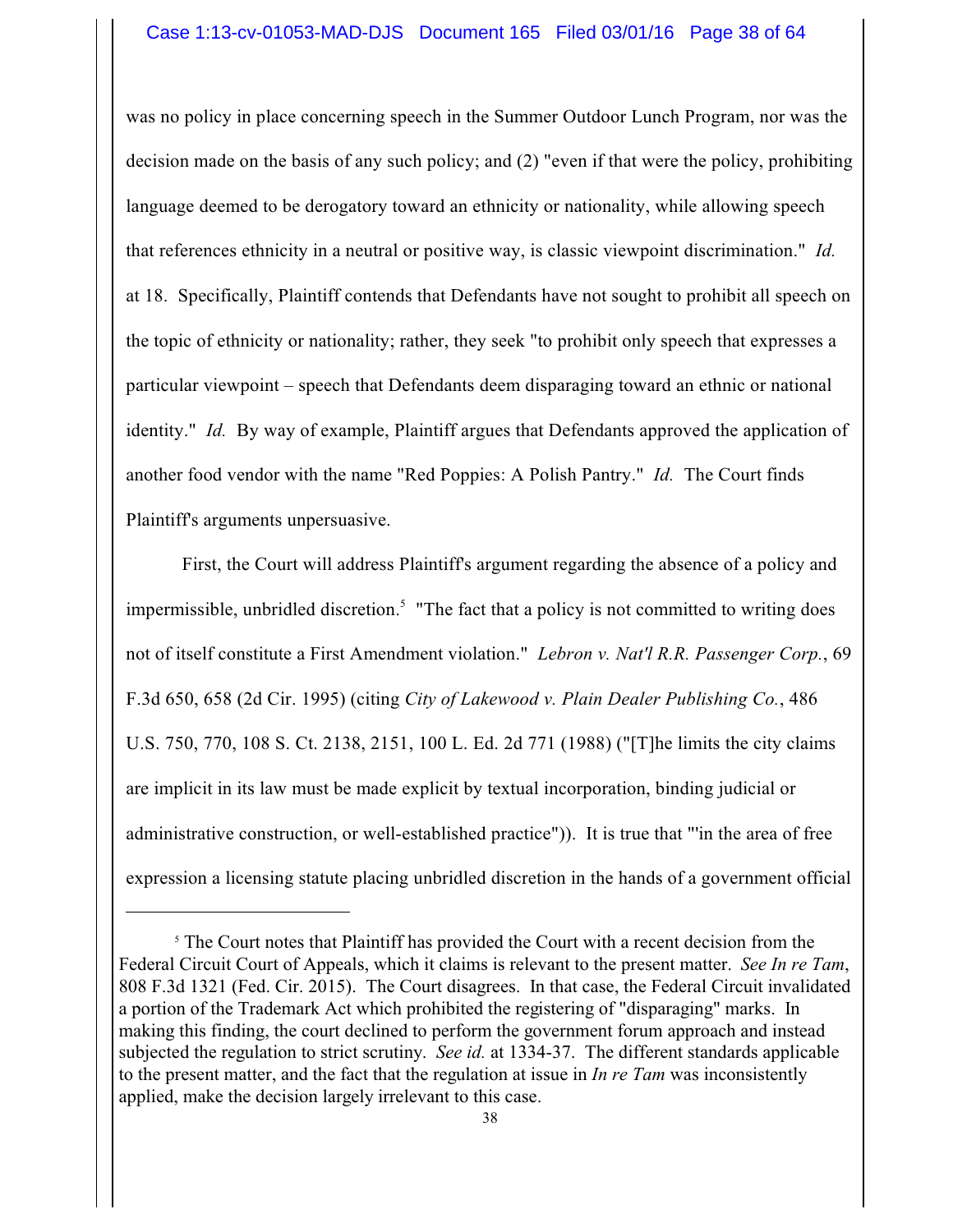or agency constitutes a prior restraint and may result in censorship,' . . . and that 'the absence of express standards makes it difficult to distinguish, "as applied," between a licensor's legitimate denial of a permit and its illegitimate abuse of censorial power.'" *Id.* (internal quotations omitted).

While the absence of any guiding principles may raise the specter of unfettered discretion, a policy does not have to be written to be real. *See Lebron*, 69 F.3d at 658. A policy limiting the use of a forum may be expressed through "well-established practice." *City of Lakewood v. Plain Dealer Publishing Co.*, 486 U.S. 750, 770 (1988). Nor does the lack of written guidelines require the inference that the forum in question is, by default, open to all users and therefore public.

The issue of standardless discretion applies only to First Amendment claims involving expressive activity. *See Lakewood v. Plain Dealer Pub. Co.*, 486 U.S. 750, 755-56 (1988) ("[W]hen a licensing statute allegedly vests unbridled discretion in a government official over whether to *permit or deny expressive activity* . . .") (emphasis added); *see also Miller v. City of Cincinnati*, 622 F.3d 524, 532 (6th Cir. 2010). In the present matter, as discussed above, this nonpublic forum was not opened to facilitate First Amendment activity. Rather, any speech that may occur was peripheral to the primary purpose of providing outside lunch options to the 11,000 state employees and visitors at the Empire State Plaza. Moreover, as discussed in more detail below, neither Ms. Loguidice nor Mr. Snooks could identify any message or point-ofview they were attempting to convey through the name Wandering Dago. Since Plaintiff's claim is that it was denied access to the Summer Outdoor Lunch Program, and not that it was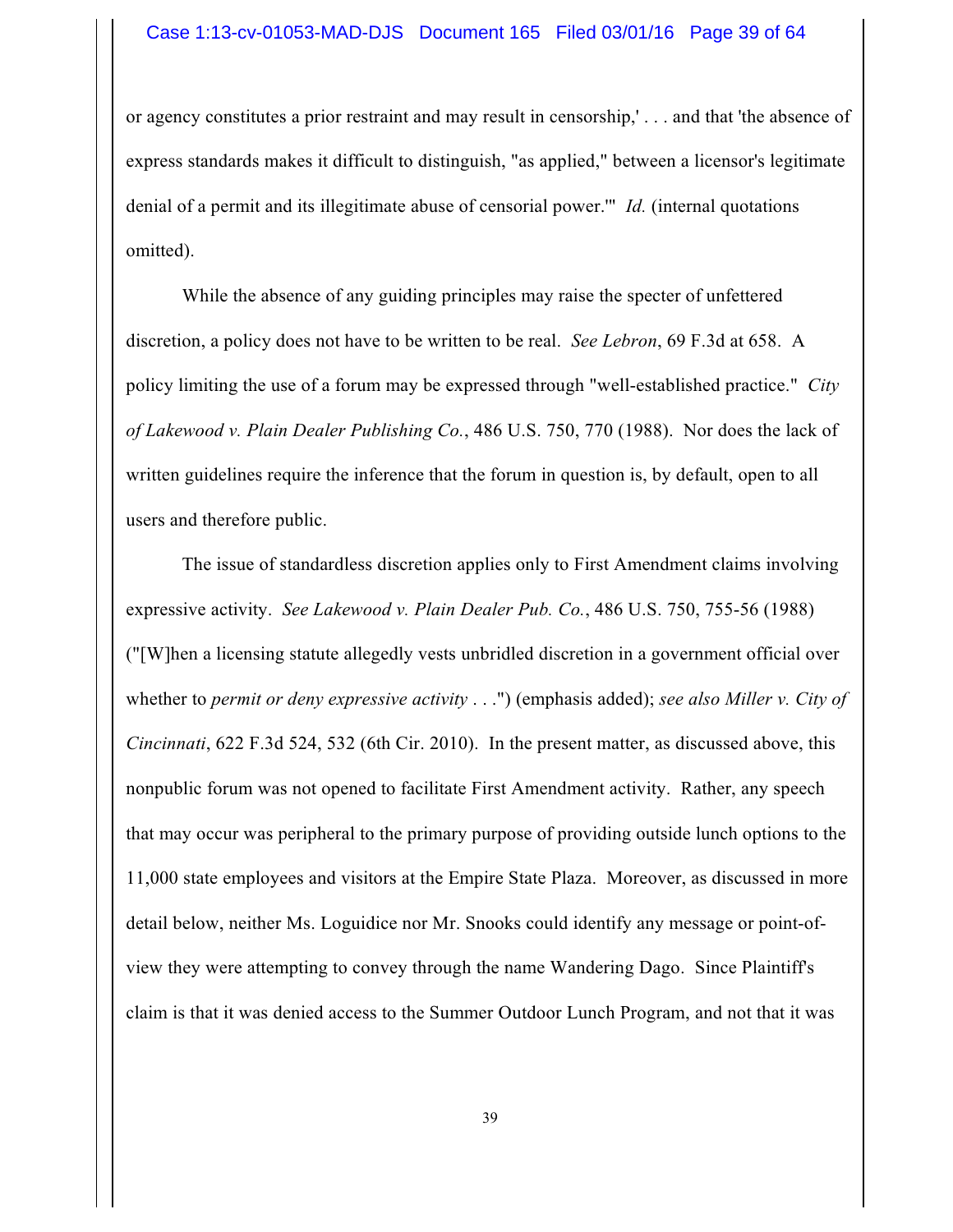prohibited from conveying a message of any kind, the standardless discretion limitation is not applicable to the present matter. *See McKay*, 2014 WL 7013574, at \*16.

Even if the Court found that the standardless discretion limitation were applicable to the present matter, Plaintiff's argument still fails. In *Lebron*, Amtrak had an unwritten policy prohibiting the display of political advertisements on a large billboard in Penn Station known as the Spectacular. *See Lebron*, 69 F.3d at 653-55. Upholding the unwritten policy, the Second Circuit first found that the Spectacular was the relevant forum, not Penn Station as a whole, and held that it was a nonpublic forum, or a limited public forum opened for purely commercial speech. *See id.* at 656. Thereafter, the court noted that "[i]t is especially significant that, as in *Lehman*, Amtrak acts in this case in a proprietary capacity, rather than as a governmental regulator." *Id.* at 657. Rejecting the plaintiff's arguments that the policy is unwritten, inconsistently applied, and possibly viewpoint biased, the Second Circuit noted as follows:

> Amtrak's prior written agreements, together with the testimony of the Amtrak official responsible for approving advertisements on the Spectacular and Amtrak's historic practice of reserving the Spectacular for commercial advertisements, dispel the notion that Amtrak enjoyed "unbridled discretion" or could have perpetrated an "illegitimate abuse of censorial power" in rejecting an advertisement because of its political content. Furthermore, because the policy against political advertisements was limited in scope to the Spectacular, there is no evidence that Amtrak's policy has ever been applied inconsistently.

*Id.* at 658. Further, the court rejected the plaintiff's arguments that the policy was viewpoint biased because of language contained in contracts regarding the billboard, which gave Amtrak the discretion to refuse any advertising that "'involve[s] political or other views which could result in dissension or involve [Amtrak] in dissension, complaints or controversy with its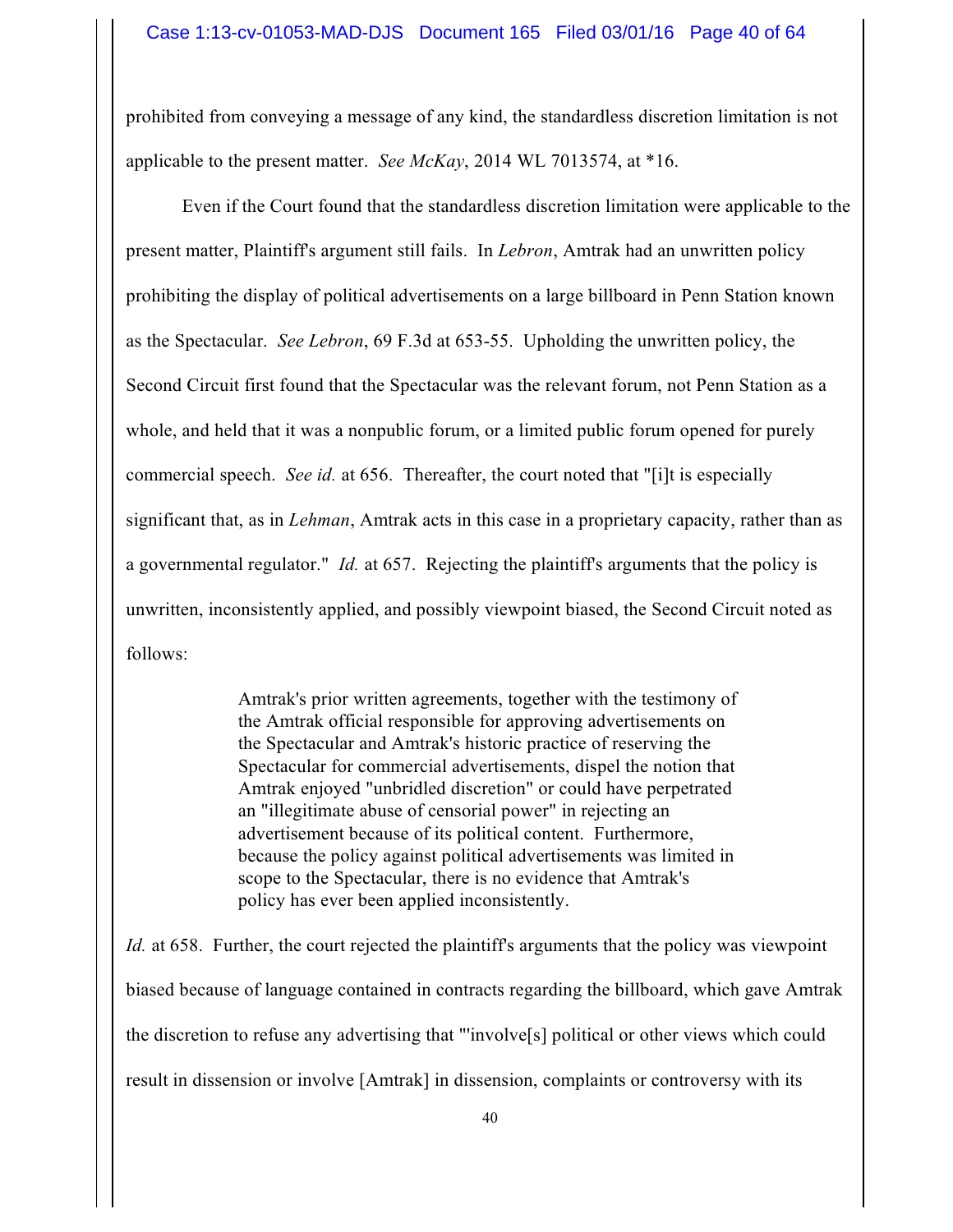#### Case 1:13-cv-01053-MAD-DJS Document 165 Filed 03/01/16 Page 41 of 64

patrons or the public.'" *Id.* The court noted that, if the policy were used to screen out only controversial political advertisements, it would be void for viewpoint bias. *See id.* However, the court held that "it seems more sensible to read the language as a justification, however inartfully phrased, for a categorical ban against political advertising . . . rather than as a test for discriminating against certain types of political advertisements." *Id.* at 658-59 (internal citation omitted).

Contrary to Plaintiff's contentions, its application was not rejected pursuant to an unwritten policy or through a policy in which the reviewer was granted unbridled discretion. Pursuant to the "Rules for the Empire State Plaza Vendor Participation," which was attached to the application form, OGS set forth the following: "All vendors are expected to conduct themselves with courtesy and in an orderly manner. Arguments, harassment, sexual harassment, name-calling, profane language, or fighting are grounds for revocation of the vendor permit." Dkt. No. 155-1 at ¶ 7. Profane language is defined as, among other things, language that is "vulgar, coarse, or blasphemous." *See* http://www.thefreedictionary.com/ profane (last visited Feb. 24, 2016). Ethnic slurs unquestionably fit within the definition of profanity. Although Defendants could not limit the use of profane language within a traditional public forum, absent some other compelling justification, Defendants can refuse to permit such language in a nonpublic forum.

Further, when considering whether an official is granted too much discretion, it is necessary to consider the type of forum at issue and the purpose behind the forum's creation. The Circuits that have applied the unbridled discretion doctrine outside of traditional public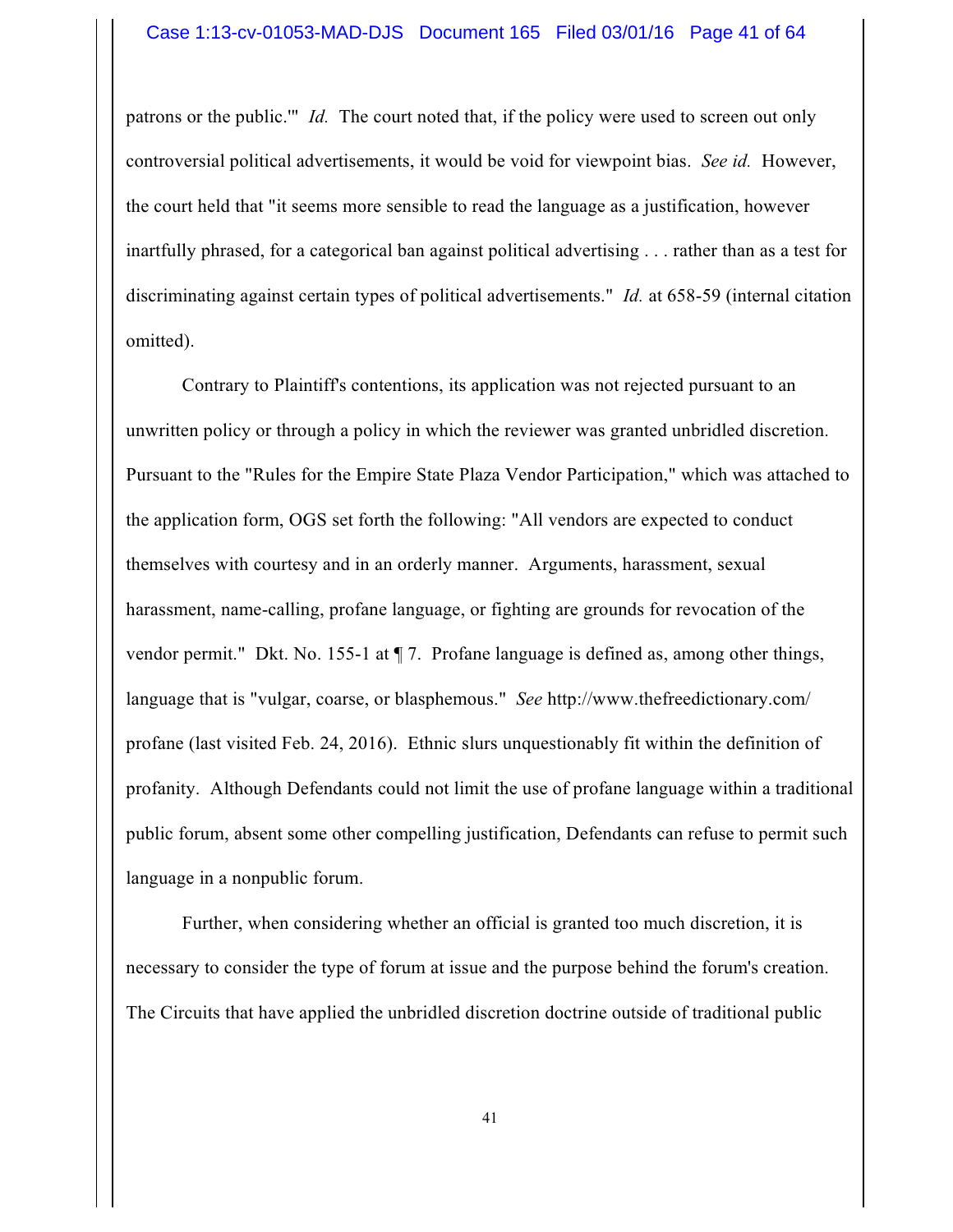forums have noted that public officials have more discretion limiting speech in nonpublic forums:

> This does not mean that the unbridled discretion analysis is precisely the same when a limited public or nonpublic forum, rather than a traditional public forum, is involved. The unbridled discretion inquiry is "not a static inquiry, impervious to context"; rather a court will review a grant of discretion "in light of the characteristic nature and function of that forum." *Ridley v. Mass. Bay. Transp. Auth.*, 390 F.3d 65, 94-95 (1st Cir. 2004). "That discretionary access is the defining characteristic of the nonpublic forum suggests that more official discretion is permissible in a nonpublic forum than would be acceptable in a public forum. . . ."

*McKay v. Federspiel*, No. 14-cv-10252, 2014 WL 7013574, \*17 (E.D. Mich. Dec. 11, 2014) (quoting *Child Evangelism Fellowship of MD, Inc. v. Montgomery County Public Schools*, 457 F.3d 376, 386 (4th Cir. 2006)).

By its terms, the unbridled discretion doctrine has been articulated as a limit on licensing regimes in public fora. *See, e.g.*, *Shuttlesworth v. City of Birmingham, Ala.*, 394 U.S. 147, 153 (1969) ("[W]e have consistently condemned licensing systems which vest in an administrative official discretion to grant or withhold a permit upon broad criteria unrelated to proper regulation of public places") (quoting *Kunz v. New York*, 340 U.S. 290, 293-94, 71 S. Ct. 312, 95 L. Ed. 280 (1951)). In a nonpublic forum, the government is said to operate as proprietor, not licensor. *See United States v. Kokinda*, 497 U.S. 720, 725 (1990). As other courts have noted, selectivity and discretion are some of the defining characteristics of the nonpublic forum and, therefore, greater latitude should be accorded to government officials. *See Griffin v. Sec'y of Veterans Affairs*, 288 F.3d 1309, 1323 (Fed. Cir. 2002). "While one might protest that such logic undercuts the fundamental premise of the unbridled discretion doctrine, *see Ark. Educ. Television Comm'n v. Forbes*, 523 U.S. 666, 693 n.18, 118 S. Ct.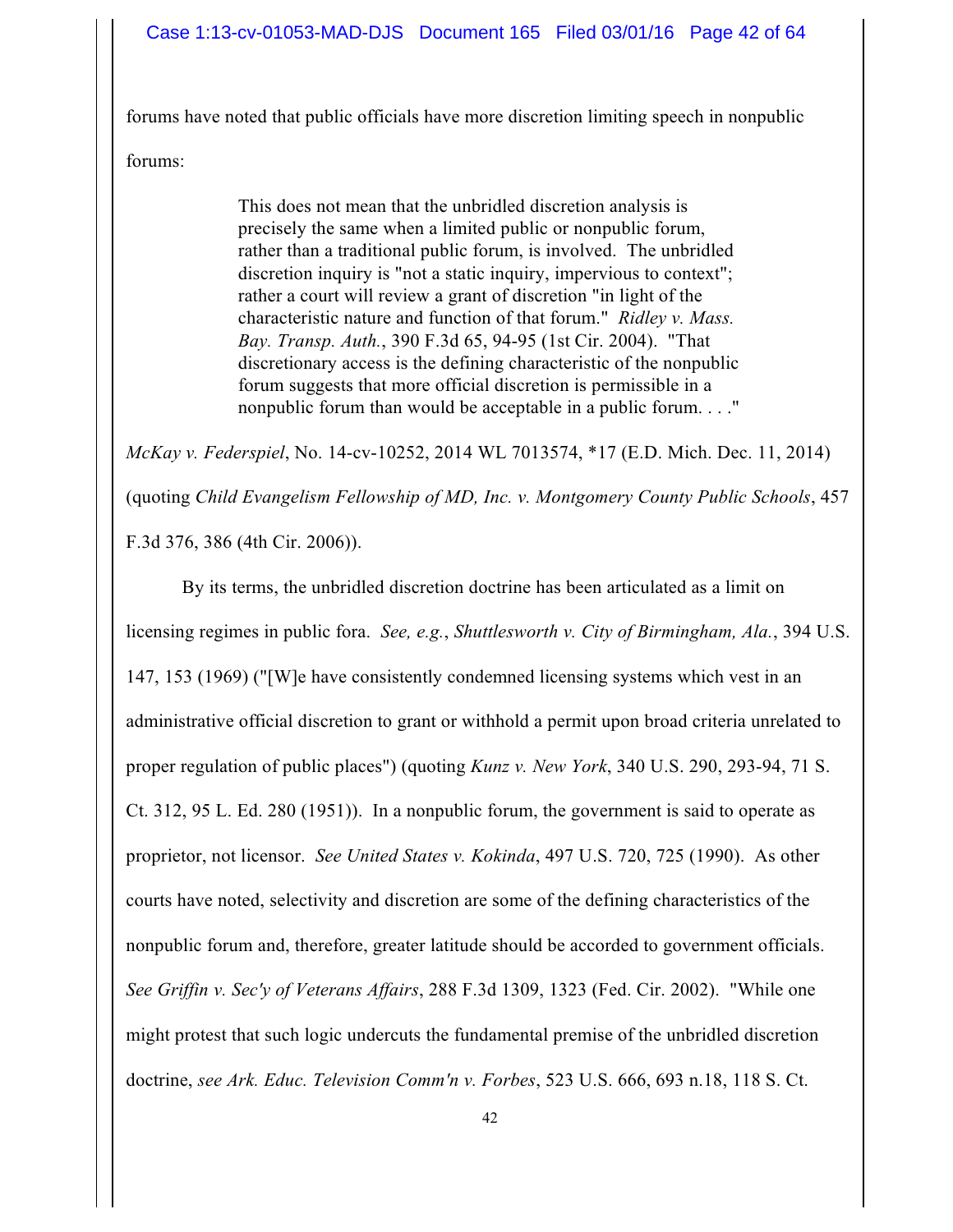1633, 140 L. Ed. 2d 875 (1998) (Stevens, J., dissenting), the fact that discretionary access is a defining characteristic of the nonpublic forum should suggest that more official discretion is permissible in a nonpublic forum than would be acceptable in a public forum." *Griffin*, 288 F.3d at 1324.

Since Plaintiff sought access to a nonpublic forum, Defendants were entitled to greater discretion in deciding what speech was appropriate. This conclusion is further supported by the fact that the State was acting in a proprietary capacity in refusing to permit Plaintiff to participate in the Summer Outdoor Lunch Program. As discussed, the Summer Outdoor Lunch Program was created to provide outdoor food options to the thousands of employees and visitors at the Empire State Plaza. The program was sponsored by and promoted by OGS. The decision to create a family-friendly environment and to disassociate the State from profane language in this nonpublic forum was entirely permissible. Finally, OGS has consistently applied this policy to other events that it has sponsored on the Empire State Plaza. For example, in 2010 during "African American Family Day," Defendant Rabito directed an OGS employee to not hire one of the proposed dance troops because its dress and type of dance were deemed not family friendly. *See* Dkt. No. 155-3 at ¶¶ 14-15. Further, during African American Family Day, OGS offered an open venue to young people in the community to perform for up to three minutes. *See id.* at ¶ 16. According to Defendant Rabito, after they were advised of the "family friendly rules . . . one performer used the N-word and was removed from the stage." *Id.* Moreover, Defendant Rabito contends that, "during the course of an OGS-sponsored event on the Plaza, OGS has directed vendors that are permitted to sell products at the Plaza as part of OGS-sponsored events or programs to remove items from their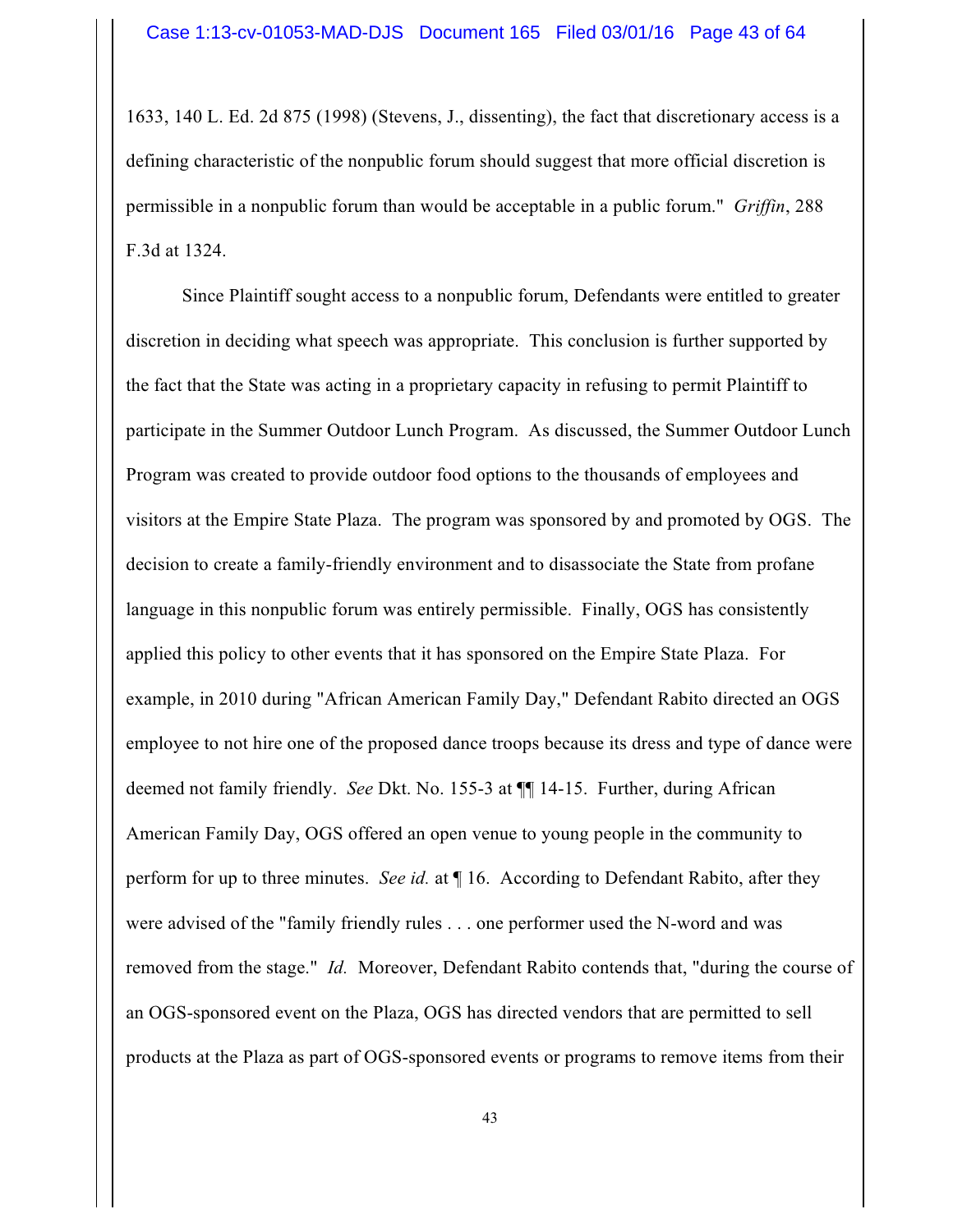stalls that violated OGS's family-friendly [policy], including replica 'black face' figurines, panties with 'Kiss Me I'm Irish' printed on them, fertility pendants with a phallus that becomes erect when a chain is pulled, and marijuana leaf belt buckles." *Id.* at ¶ 18. Further, Defendants Bruso and Walters also acknowledged OGS' family-friendly policy and its consistent application to sponsored events. *See, e.g.*, Dkt. No. 155-4 at ¶ 35; Dkt. No. 155-5 at ¶ 28.

In *Perry v. McDonald*, 280 F.3d 159 (2d Cir. 2001), the Second Circuit held that the Vermont Department of Motor Vehicles had not violated the plaintiff's First Amendment right to freedom of speech by revoking as erroneously issued her "vanity" license plate bearing the letters: "SHTHPNS." <sup>6</sup> Under the applicable statute, a vehicle owner was permitted to obtain a vanity plate by paying a fee, so long as the contents of the plate were not "offensive or confusing to the general public." *Perry*, 280 F.3d at 163. The Department of Motor Vehicles sought to revoke the plaintiff's plate because it was "offensive." *Id.* at 164. Discovery revealed that the Department generally did not approve any vanity plates with "offensive scatological terms," and that the plaintiff's plate had been approved in error. *See id.* at 169-71.

The court concluded that the Department's restriction on the plaintiff's speech was viewpoint-neutral, and therefore constitutional. The court explained that

> [i]t is apparent that Vermont's policy does not oppose Perry's philosophical views as reflected in the vanity plate. Vermont's policy prohibits Perry's vanity plate not because it stands for "Shit happens (so don't let life's problems drive you to drink)," but because Perry chose to express that viewpoint using a combination of letters that stands in part for the word "shit." This restriction does not discriminate on the basis of viewpoint.

<sup>6</sup> The Court is referencing the *Perry* decision only for its discussion as to what constitutes viewpoint discrimination. Although that discussion may be properly considered dicta in light of the Supreme Court's decision in *Walker*, the discussion is nevertheless relevant.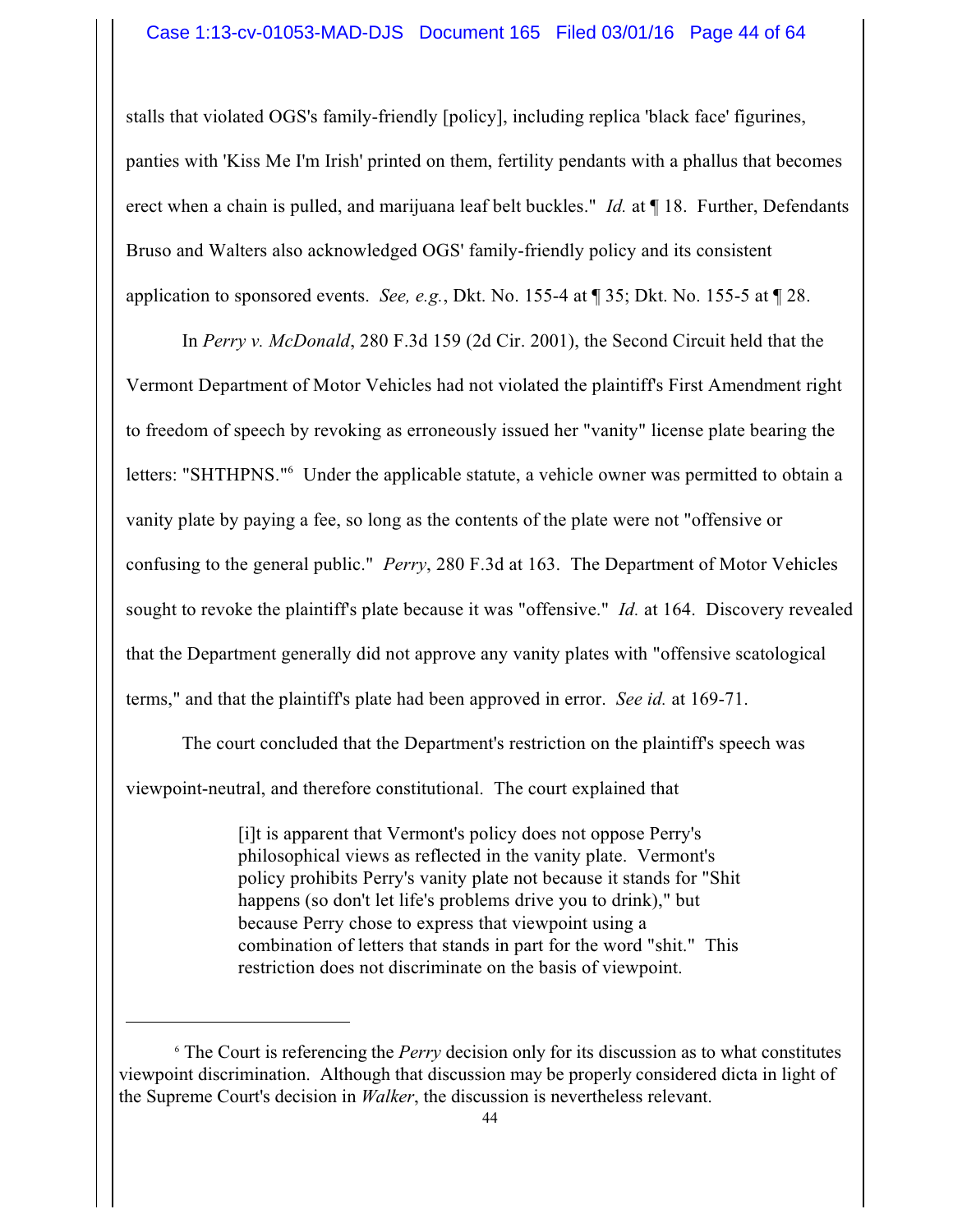*Id.* at 170. Further, the court noted that the policy does not prevent the plaintiff from communicating any particular message on her automobile, just on the license plate itself. *See id.* As such, the court held that "Vermont's scatological terms policy is thus reasonably 'directed not to suppressing, but to disassociating the [state] from, plaintiff's speech.'" *Id.* at 170-71 (quoting *General Media Commc'ns, Inc. v. Cohen*, 131 F.3d 273, 281 n.10 (2d Cir. 1997)).

In the present matter, the Court finds that Defendants did not engage in impermissible viewpoint discrimination. Plaintiff contends that the viewpoint discrimination is evidenced by the fact, "while denying Wandering Dago on the basis of its name, Defendants approved the application of another food vendor with the name 'Red Poppies: A Polish Pantry.' . . . Vendors are free to express their ethnic or national identity or the ethnic or national origins of the foods they serve, unless they wish to do so in a manner Defendants deem disparaging. The government cannot evade the constitution's requirement of viewpoint-neutrality by simply characterizing a disapproved perspective as an off-limits topic." Dkt. No. 156-1 at 18-19.

The Court finds Plaintiff's argument and example unpersuasive. First, the owners of Wandering Dago have not identified any particular view they sought to convey through their name. In fact, at their depositions, both owners of Wandering Dago testified that the name is not intended to express an opinion or communicate a point of view. Specifically, Ms. Loguidice testified that the use of the term "dago" in the business name was "to convey our business, that we are Italian-Americans and we wander around in a food truck and we get paid as the day goes, and that we make our products on that truck and that's our business." Dkt. No. 152-14 at 114. Ms. Loguidice further testified that she was not intending to convey any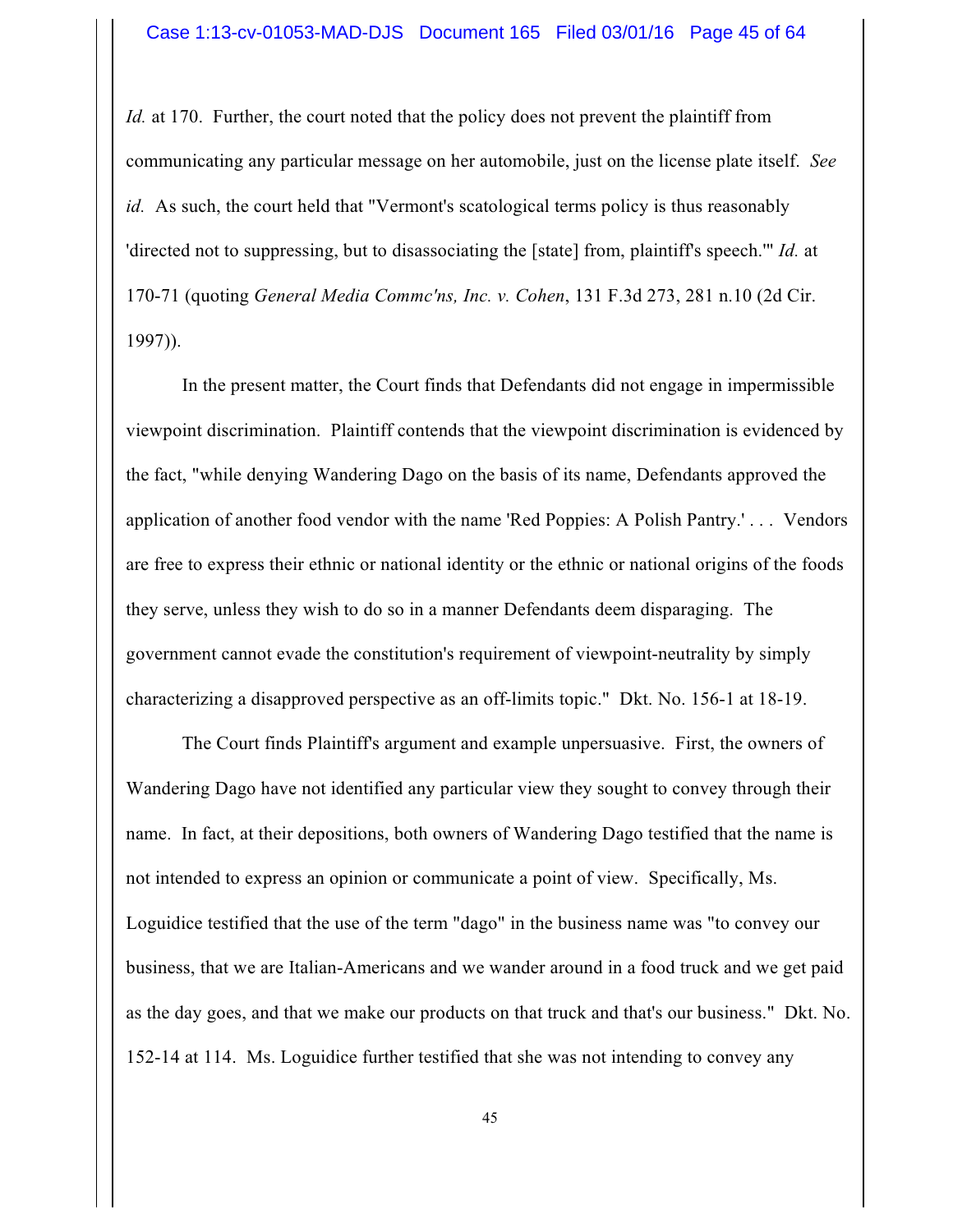#### Case 1:13-cv-01053-MAD-DJS Document 165 Filed 03/01/16 Page 46 of 64

message about Italian-Americans beyond herself and Mr. Snooks. *See id.* When Mr. Snooks was asked if the name of the company was meant to convey a message to the public, he responded as follows: "No. Well, I mean yes. I mean obviously we have a brand, the pig on the bike, we wanted everyone to remember the logo. But not specifically with Wandering Dago. That was just a name that we felt fit what we do and who we are." Dkt. No. 152-15 at 98-99. Further, Mr. Snooks responded in the negative when asked if he was "attempting to make any type of political statement with the name Wandering Dago?" *Id.* at 100. It is difficult to see how the government can engage in viewpoint discrimination when the speaker is not intending to actually convey a point-of-view.

Second, allowing participants in the Summer Outdoor Lunch Program to identify the ethnic origin of the food they are selling using non-offensive adjectives that communicate their ethnicity or national origin while not allowing racially offensive and pejorative names is entirely reasonable, and viewpoint neutral. It strains credulity to equate the use of the word "dago," an offensive epithet used to describe people from Italy, with the word "Polish," a nonoffensive adjective used to describe people from Poland. Quite simply, Plaintiff's argument is without merit. Defendants did not engage in impermissible viewpoint discrimination as Plaintiff suggests. Rather, Defendants simply prohibited Plaintiff from participating in the Program because of the offensive nature of its name, Wandering Dago, and the other offensive racial epithets contained in its menu. As Defendants noted, several menu items included ethnic slurs, specifically the items named "Dago," "Polack," "Mick and Cheese," "American Idiot," "Goombah," "Guido," "El Guapo," and "KaSchloppas." Dkt. No. 155-5 at 15-16; Dkt. No.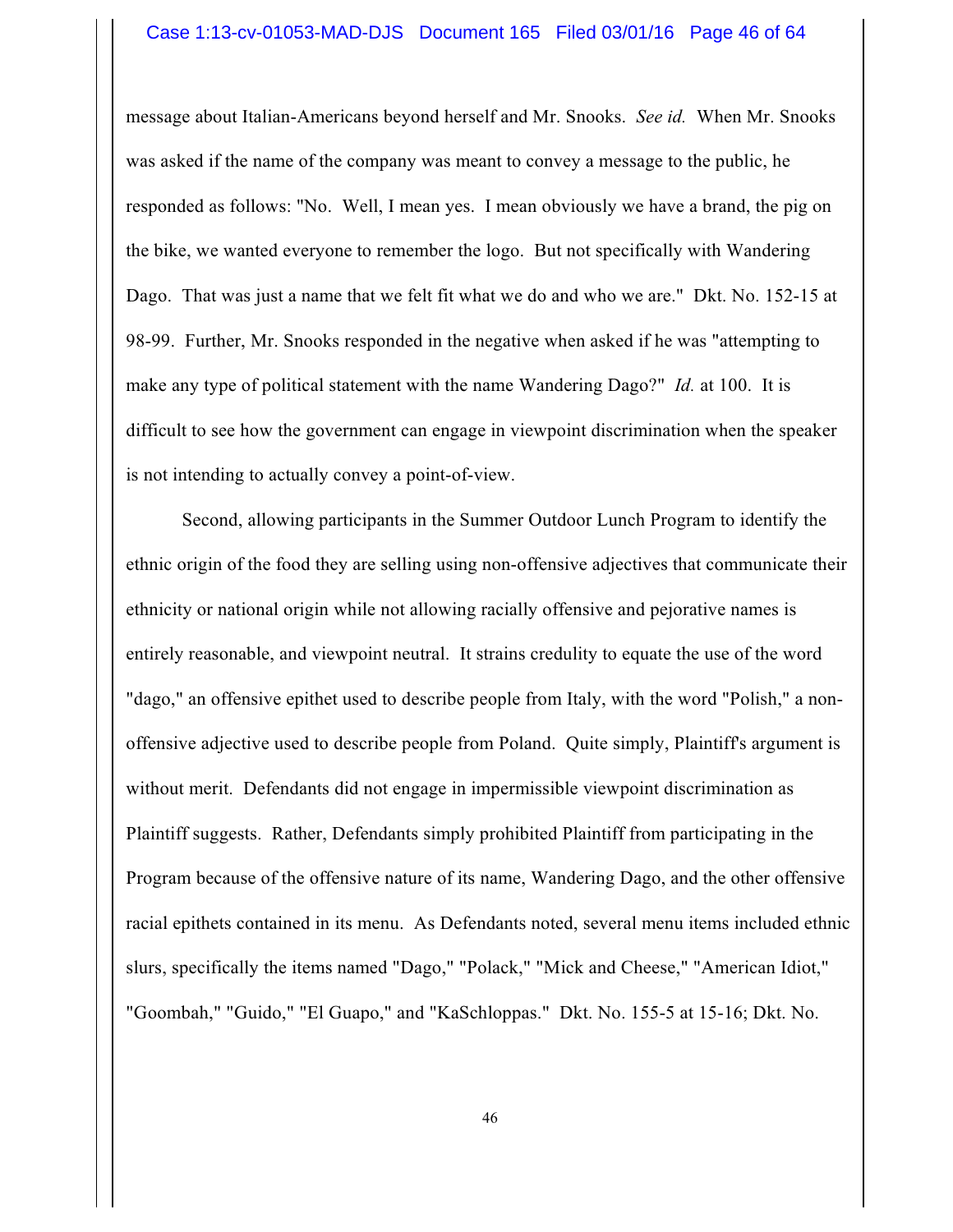155-4 at ¶ 10; Dkt. No. 152-14 at 58-59. <sup>7</sup> As the Supreme Court has explained, a blanket ban on the use of "odious racial epithets" by "proponents of all views" constitutes mere contentbased regulation, while a ban on the use of racial slurs by one group of speakers but not "those speakers' opponents" constitutes viewpoint discrimination. *See R.A.V.*, 505 U.S. at 391; *see also Barr v. Lafon*, 538 F.3d 554, 572 (6th Cir. 2008). Accordingly, prohibiting racial epithets, regardless of the message the party is seeking to convey, while permitting unoffensive terms to identify the origin of the food being sold, is not viewpoint discrimination, as Plaintiff suggests. *See id.*

As discussed, Plaintiff contends that the food truck "Slidin' Dirty" was permitted to participate in the Summer Outdoor Lunch Program despite having a name that was in violation of the alleged family-friendly policy. The name "Slidin' Dirty," however, is not obviously offensive or easily recognizable as such. In fact, unless Defendants were intimately familiar with the musings of the artist Chamillionaire, they would have no reason to know that the seemingly benign name may or may not have illicit connotations, which are tenuous at best.

In *Perry*, the Second Circuit rejected a somewhat similar argument. In that case, the plaintiff argued that the state inconsistently applied its scatological terms policy by issuing license plates with scatological terms it considered "cute." *Perry*, 280 F.3d at 170. Specifically, the plaintiff argued that the issuance of a license plate with the term "POOPER," while not permitting "SHTHPNS" constituted viewpoint discrimination. *See id.* Rejecting the

<sup>7</sup> When asked at her deposition to explain the meaning of the term "KaSchloppas" as used by Wandering Dago as a name for a wrap sandwich, Ms. Loguidice responded "I assume it's someplace near Greece." Dkt. No. 152-14 at 58-59. According to Defendants, a "computer search found no such location, but revealed that the term is likely a reference to a slang term for vagina made popular by comedian Chelsea Handler." Dkt. No. 155-9 at 20 n.6.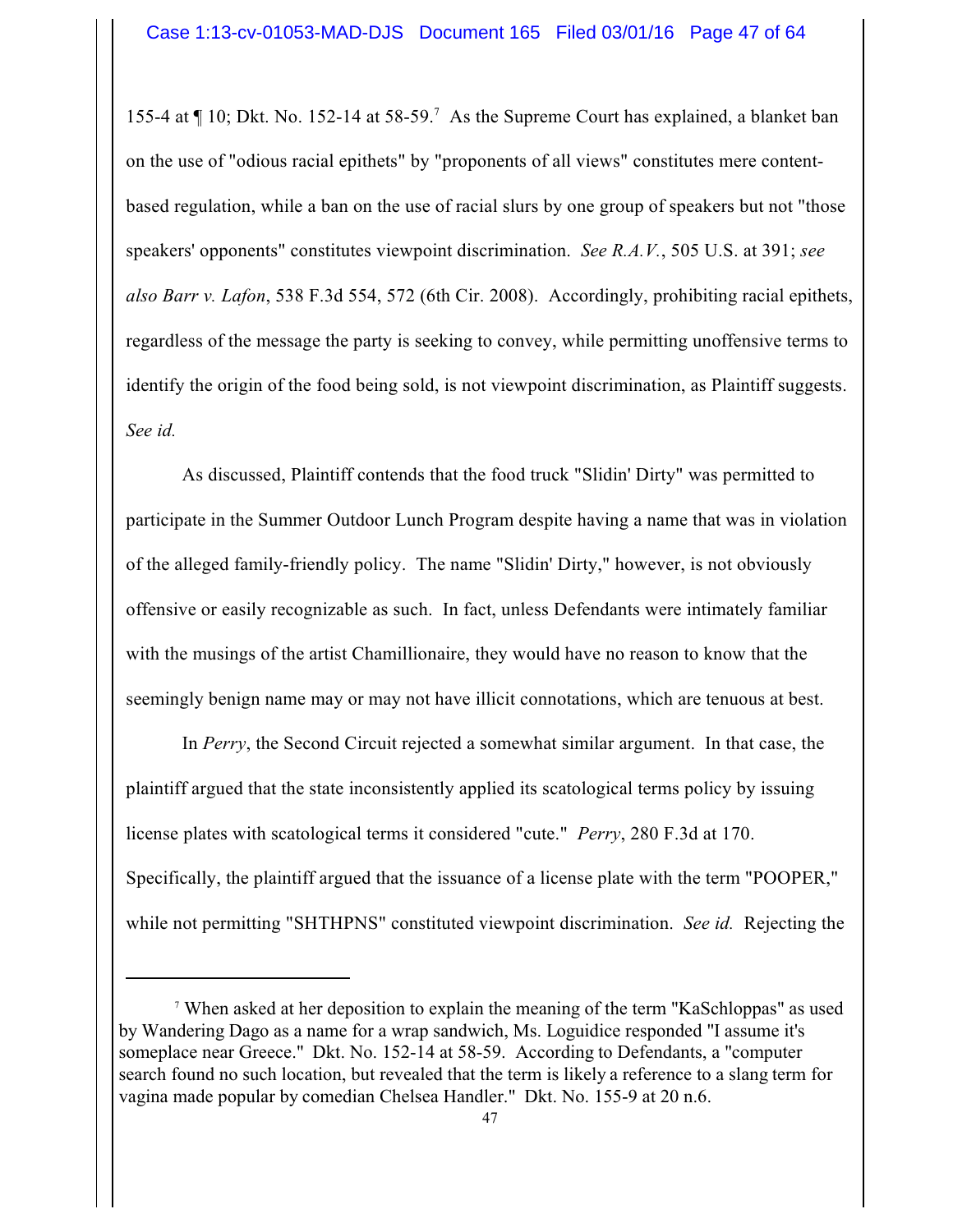#### Case 1:13-cv-01053-MAD-DJS Document 165 Filed 03/01/16 Page 48 of 64

argument, the Second Circuit held that the difference between the examples the plaintiff cited is "not that the latter are 'cute,' but that they do not use easily recognizable profanities. The relevant difference between 'shit' and 'pooper,' for instance, is not the so-called 'cuteness' of the word 'pooper,' but the fact that 'shit' is a profanity. That is why the DMV considers the latter offensive." *Id.* at 170-71.

Finally, the Court finds that the limits on speech were reasonable. Given the nature of the Summer Outdoor Lunch Program and the fact that it is sponsored and promoted by OGS, it is reasonable for the State to want to avoid the perception that it condones the use of racial epithets. *See Weingarten v. Bd. of Educ. of City Sch. Dist. of City of N.Y.*, 680 F. Supp. 2d 595, 601-02 (S.D.N.Y. 2010).

In sum, the Court finds that the undisputed facts establish that Defendants have not engaged in impermissible viewpoint discrimination and that the limits on speech were reasonable in light of the nature of the nonpublic forum. This result is further supported by the fact that Defendants were acting in a proprietary capacity, rather than as a governmental regulator. *See Lebron*, 69 F.3d at 656. Based on the foregoing, the Court grants Defendants' motion for summary judgment and denies Plaintiff's cross motion for summary judgment as to Plaintiff's First Amendment claim.

#### *3. Employment-context cases*

In *Pickering v. Board of Education*, 391 U.S. 563, 565 (1968), the Supreme Court recognized that "the First Amendment protects a public employee's right, in certain circumstances, to speak as a citizen addressing matters of public concern." *Garcetti v.*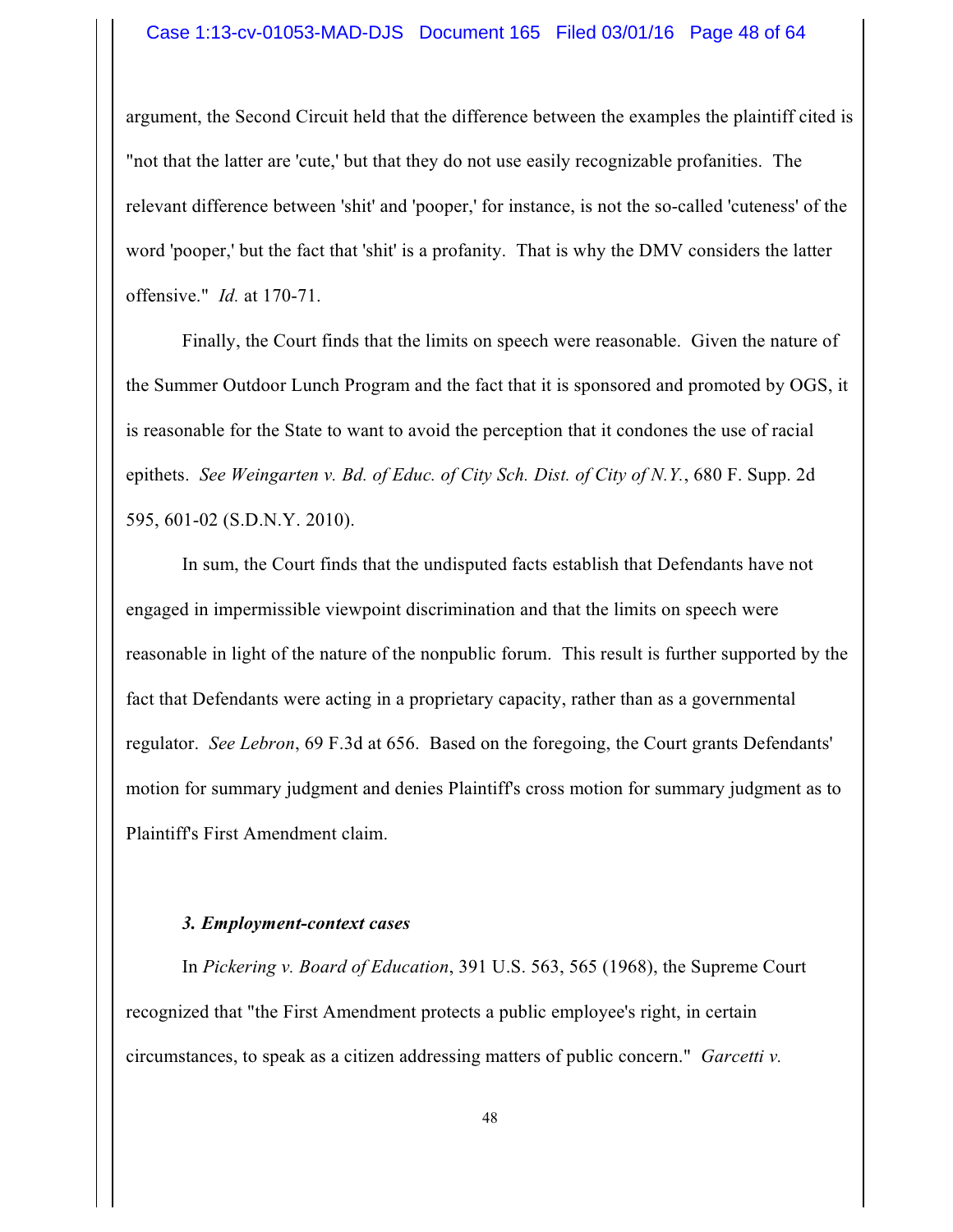*Ceballos*, 547 U.S. 410, 417 (2006) (citing *Pickering*, 391 U.S. at 568, 88 S. Ct. 1731).

*Pickering* and its progeny "identify two inquiries to guide interpretation of the constitutional protections accorded to public employee speech":

> The first requires determining whether the employee spoke as a citizen on a matter of public concern. If the answer is no, the employee has no First Amendment cause of action based on his or her employer's reaction to the speech. If the answer is yes, then the possibility of a First Amendment claim arises. The question becomes whether the relevant government entity had an adequate justification for treating the employee differently from any other member of the general public.

*Garcetti*, 547 U.S. at 417 (internal citations omitted); *see also Pickering*, 391 U.S. at 568 (concluding that the scope of a public employee's First Amendment rights depends on the "balance between the interests of the [employee], as a citizen, in commenting upon matters of public concern and the interest of the State, as an employer, in promoting the efficiency of the public services it performs through its employees"); *Connick v. Myers*, 461 U.S. 138, 147-48 (1983).

In determining whether a plaintiff's speech was constitutionally protected, the court must determine "whether [he] spoke as a citizen on a matter of public concern." *Garcetti*, 547 U.S. at 418 (citation omitted). This requires two separate determinations: "(1) that the employee speak as a citizen, and (2) that the employee speak on a matter of public concern." *Kelly v. Huntington Union Free Sch. Dist.*, 675 F. Supp. 2d 283, 291 (E.D.N.Y. 2009) (citing *Sousa*, 578 F.3d at 170). "If either of these requirements is not met, then plaintiff's First Amendment retaliation claim must fail as a matter of law." *Id.*

Although Wandering Dago was not and is not a public employee, the Supreme Court has held that independent contractors hired by the State are protected by the First Amendment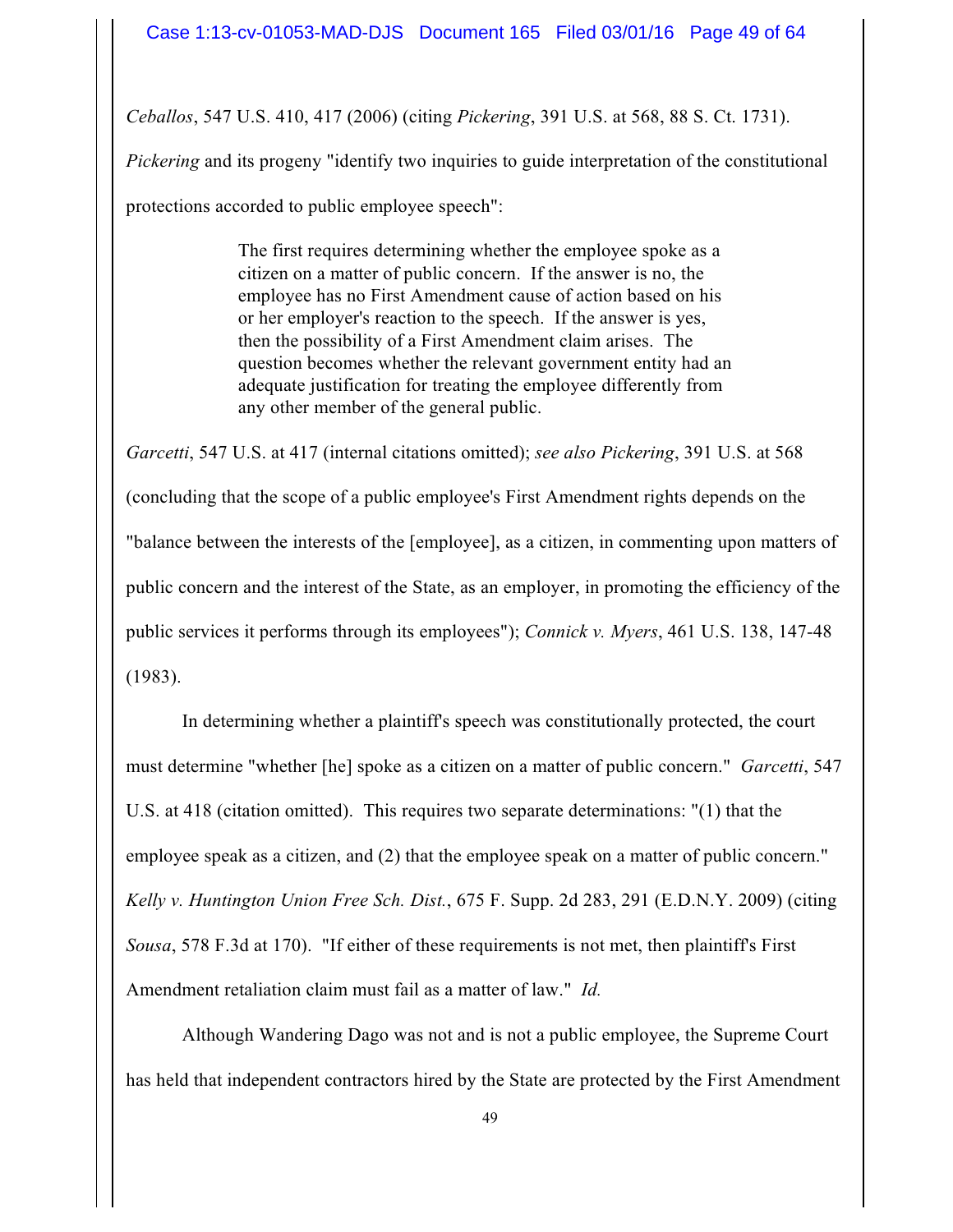and that the "*Pickering* balancing test, adjusted to weigh the government's interests as contractor rather than as employer, determines the extent of their protections." *Bd. of County Comm'rs v. Umbehr*, 518 U.S. 668, 673 (1996). "Therefore, an official may take an adverse action against an independent contractor for speech on matters of public concern if: (1) the official's prediction of the disruption that such speech will cause is reasonable; (2) the potential for disruption outweighs the value of the speech; and (3) the official took the adverse action not in retaliation for the speech, but because of the potential for disruption." *Richardson v. Pratcher*, 48 F. Supp. 3d 651, 664 (S.D.N.Y. 2014) (citing *Johnson v. Ganim*, 342 F.3d 105, 114 (2d Cir. 2003)) (other citation omitted). 8

Generally, in the cases the Court has reviewed dealing with independent contractors working for the government, the contractor performed a service for which it was paid directly by the state. For example, the plaintiff in *Fahs Construction Group, Inc. v. Gray*, 725 F.3d 289 (2d Cir. 2013) was a general contractor that provided roadway construction and paving services to the New York State Department of Transportation. While a relationship of that nature is more common, the undisputed facts clearly demonstrate that, in submitting its application to participate in the Summer Outdoor Lunch Program, Wandering Dago was

<sup>8</sup> Although the Supreme Court or Second Circuit have not determined whether First Amendment protections should be extended to applicants or bidders for government contracts as opposed to those who already have a pre-existing relationship, the Court will assume for purposes of this motion that the First Amendment extends to Wandering Dago. *See African Trade & Information Center, Inc. v. Abromatis*, 294 F.3d 355, 360-61 (2d Cir. 2002); *see also A.F.C. Enterprises, Inc. v. New York City School Construction Authority*, No. 98 CV 4534, 2001 WL 1335010, \*17 (E.D.N.Y. Sept. 6, 2001) (concluding "that an independent contractor potentially may state a viable First Amendment Claim for retaliation where the contractor is denied a bid in retaliation for the exercise of his right to free speech"); *Ruscoe v. Housing Auth. of City of New Britain*, 259 F. Supp. 2d 160, 170-72 (D. Conn. 2003) (applying the *Pickering-Connick* test in the context of an applicant for a government employment position who claimed that he did not receive the position in retaliation for the exercise of his First Amendment rights).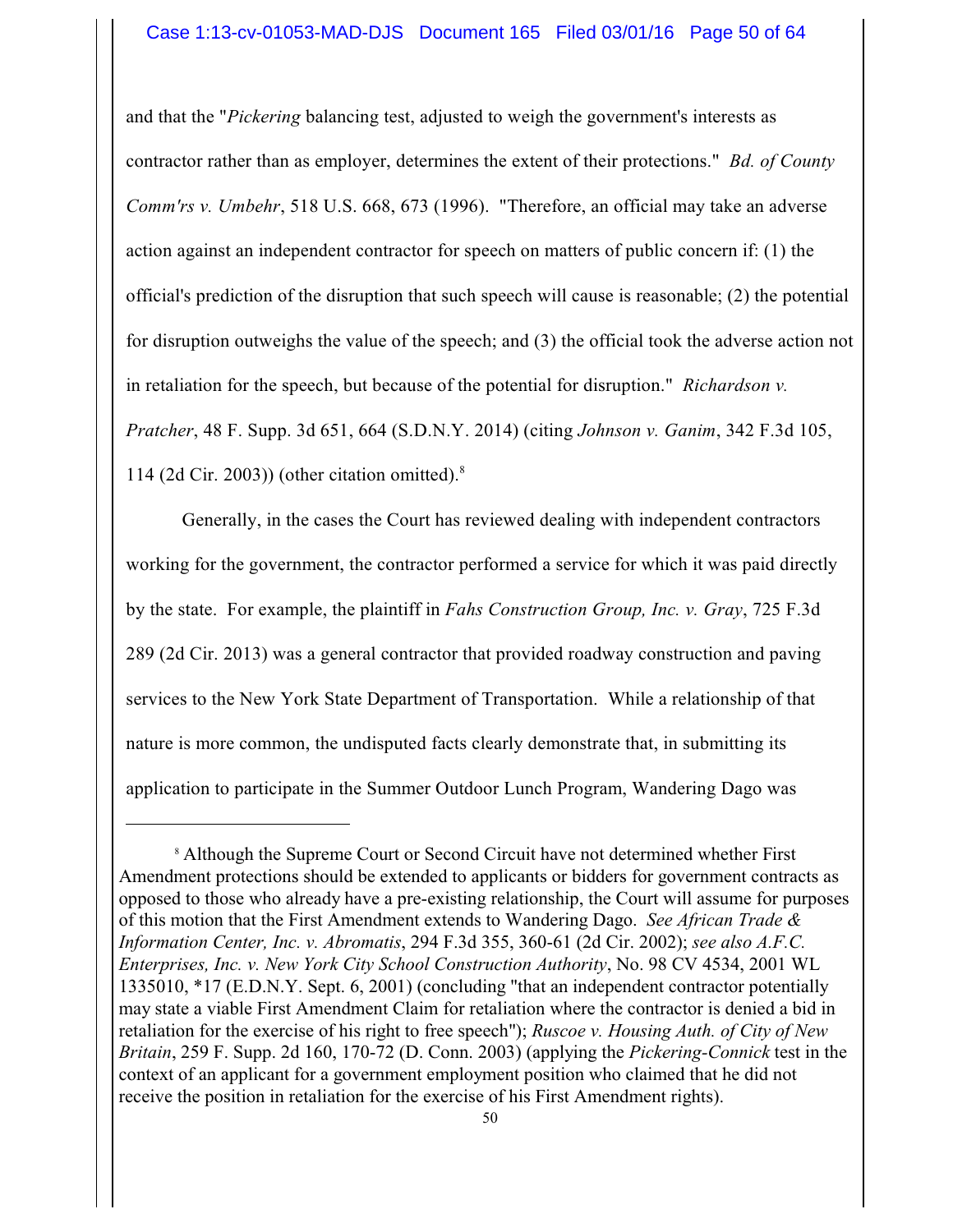applying to be an independent contractor performing a service for the State. As discussed, although an outdoor lunch program had been operated in prior years by Sodexo, a private company which had a contract to provide food services for the Empire State Plaza, Sodexo's contract had not been renewed for 2013, and OGS decided to run its own summer outdoor lunch program. *See* Dkt. No. 155-1 at ¶ 2; *see also* Dkt. No. 158-1 at ¶ 2. The "Plaza Vendor Permit Agreement for Empire State Plaza Vendors," which was part of the application for the Summer Outdoor Lunch Program, specifically indicated that OGS would be "subcontracting" some or all of its food service operations responsibilities to interested food vendors. *See* Dkt. No. 155-3 at 16. The application also indicated that OGS would maintain supervisor control over the Program and that applications were subject to its review and approval.

In light of the relationship between accepted applicants and the State, the Court finds that such vendors are properly considered independent contractors, subject to *Pickering* and its progeny. As such, the Court must determine whether the speech addressed a matter of public concern. "Whether an employee's speech addresses a matter of public concern must be determined by the content, form, and context of a given statement, as revealed by the whole record." *Connick*, 461 U.S. at 147-48.

The undisputed facts in the present matter establish that Plaintiff's speech did not address a matter of public concern. As the Court discussed in its January 15, 2014 Memorandum-Decision and Order, "the word 'dago' is highly offensive to many. For certain, the term 'dago' is not a playful or accepted word for most Italians." *Wandering Dago, Inc.*, 992 F. Supp. 2d at 108. Rather, the word constitutes a racial slur. Further, as discussed, both owners of Wandering Dago testified at their depositions that the name is not intended to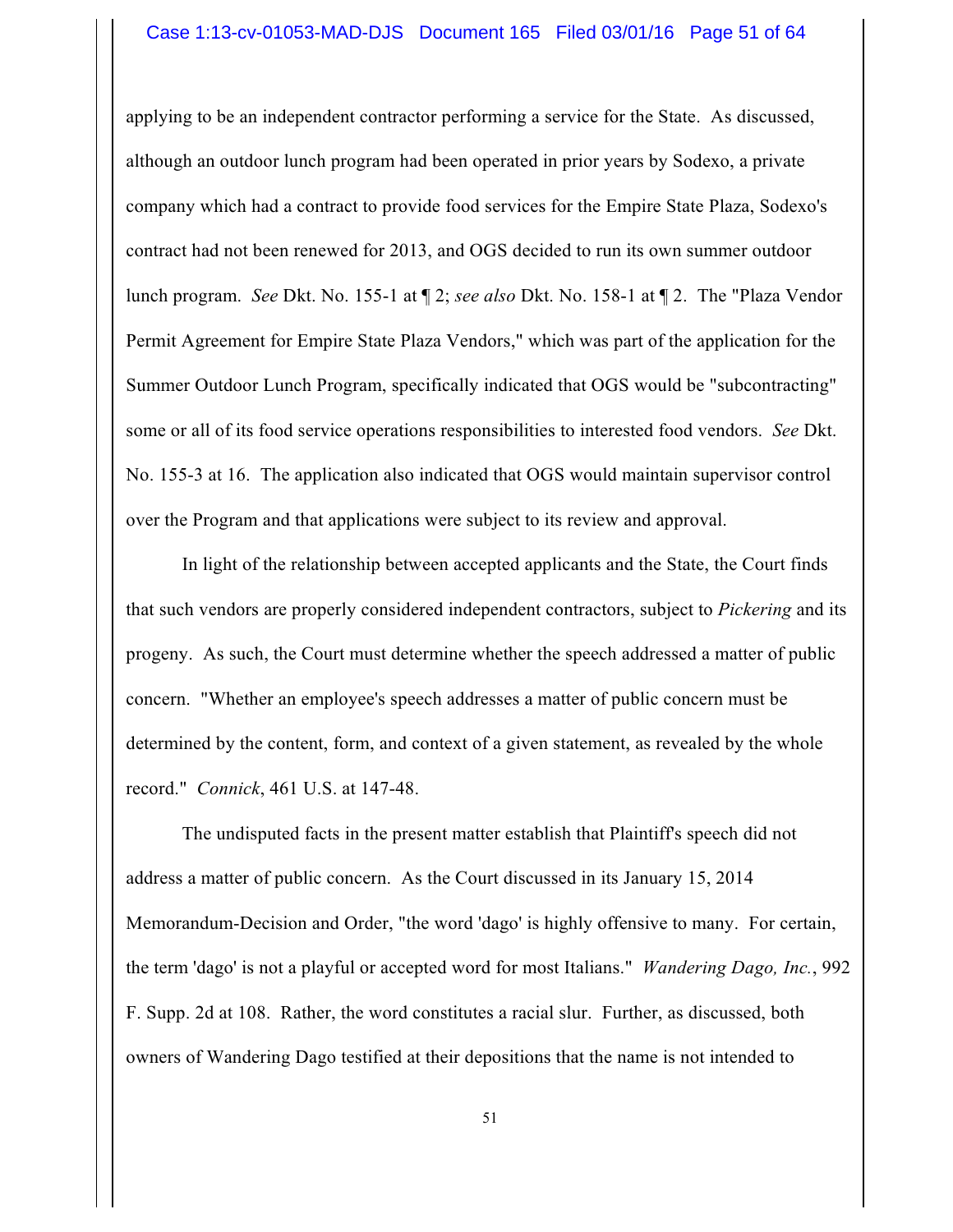express an opinion or communicate a point of view. Rather, Ms. Loguidice and Mr. Snooks both testified that the only message that they were trying to convey through the name "Wandering Dago" is that they are Italian-Americans, selling food out of their truck. *See* Dkt. No. 152-14 at 114; Dkt. No. 152-15 at 98-100. Since Plaintiff's speech was not made in order to bring focus on an issue of importance, but was rather simply an attempt to convey they are two Italian-Americans selling food out of a truck, the speech activity in question does not touch on a matter of public concern. *See Bevill v. UAB Walker Coll.*, 62 F. Supp. 2d 1259, 1289 (N.D. Ala. 1999). Simply stated, using racially offensive terms, without an underlying agenda to bring focus to an issue, such as racial inequality, is not speech on a matter of public concern and, therefore, not protected under the First Amendment. *See Balsamo v. Univ. Sys. of N.H.*, No. 10-CV-500, 2011 WL 4566111, \*8 (D.N.H. Sept. 30, 2011) (holding that "sexually explicit remarks and derogatory slurs . . . are simply not matters of public concern"); *Willson v. Yerke*, No. 3:10CV1376, 2011 WL 332487, \*4 (M.D. Pa. Jan. 31, 2011) (holding that insulting personal slurs were not matters of public concern).

Even assuming that Plaintiff's use of the word "dago" was speech on a matter of public concern (which it is not), Defendants are still entitled to summary judgment on this claim. The undisputed evidence establishes that from the outset, Defendants discussed the offensive nature of the word "dago" and the potential disruption it could cause. Further, the speech at issue has limited value in the context of the present matter for the reasons discussed above, including the fact that the only message Ms. Loguidice and Mr. Snooks were attempting to convey is that they are Italian Americans selling food out of a truck. Since Plaintiff's name was admittedly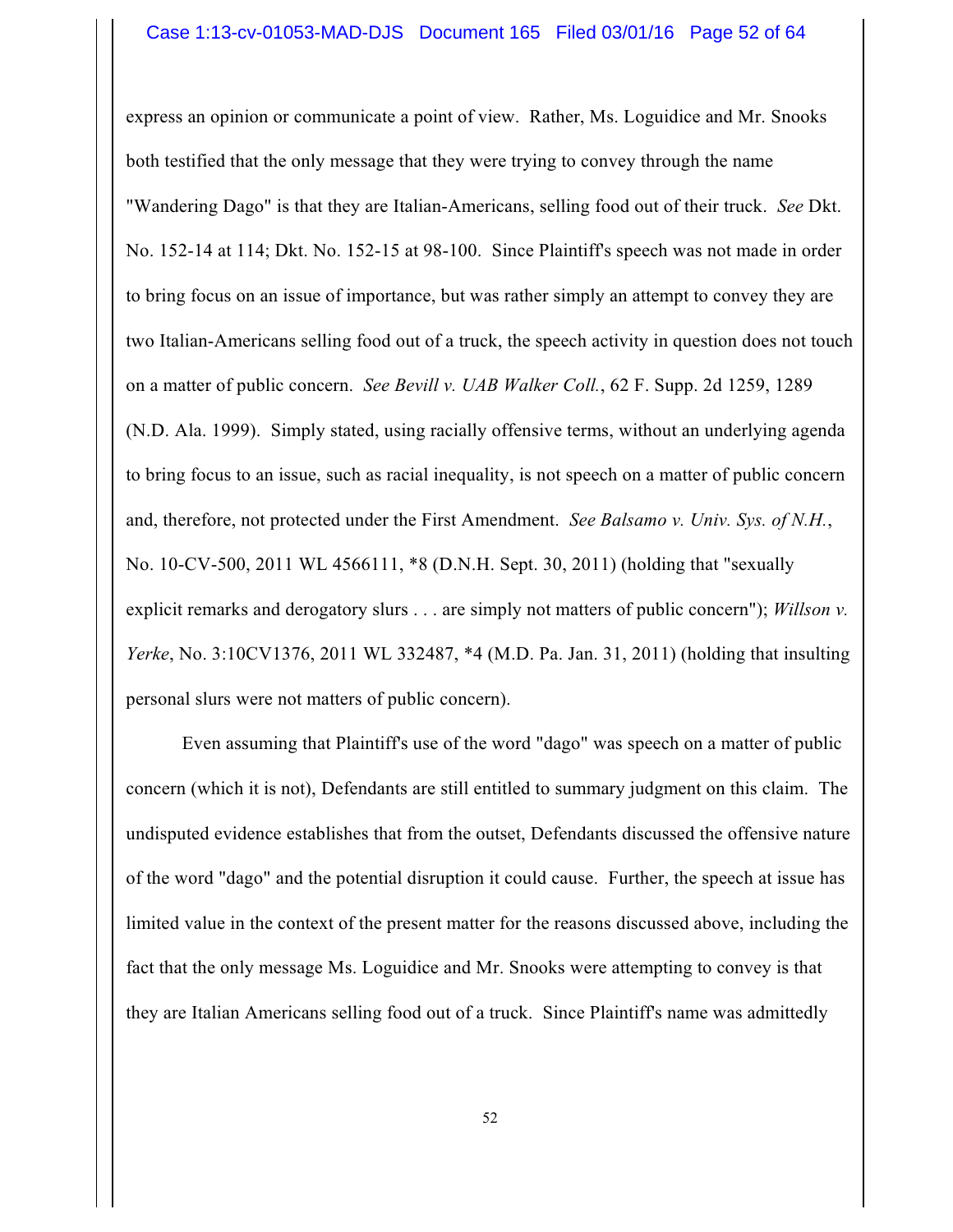not an attempt to send a political message of any kind or start a discourse on the struggles of Italian immigrants, the speech has little value.

In his deposition, Defendant Rabito testified that, in light of the derogatory nature of

Plaintiff's name, he had safety concerns if Plaintiff was permitted to participate in the Program.

*See* Dkt. No. 156-19 at 13. Specifically, Defendant Rabito testified as follows:

- Q. When you made your decision, did you have any specific regulation in mind that you thought that the Wandering Dago application violated?
- A. I was pretty confident I was making a decision that we were talking about something that was discriminatory. And moreover, what I was concerned about was providing the workplace a safe and comfortable – not comfortable, a safe workplace.
- Q. What safety concern did you have?
- A. Well, I used my own example. That if, you know if someone would refer to me as a Dago, I would punch them in the mouth. And I was concerned that people would take offense to it and people would be hurt by it and people would think similar to the way I thought.
- Q. And you viewed it as discriminatory because you thought the word was derogatory?
- A. I was very comfortable that the word was derogatory, yes.

*Id.* Defendant Rabito's uncontested testimony makes clear that Wandering Dago's application for the Summer Outdoor Lunch Program was denied because of the legitimate belief in the potential for disruption. As such, even if Plaintiff's speech was protected, the First Amendment claim is still subject to dismissal because the adverse action was taken because of the potential for disruption and the speech at issue had very little value. *See Richardson*, 48 F. Supp. 3d at 664.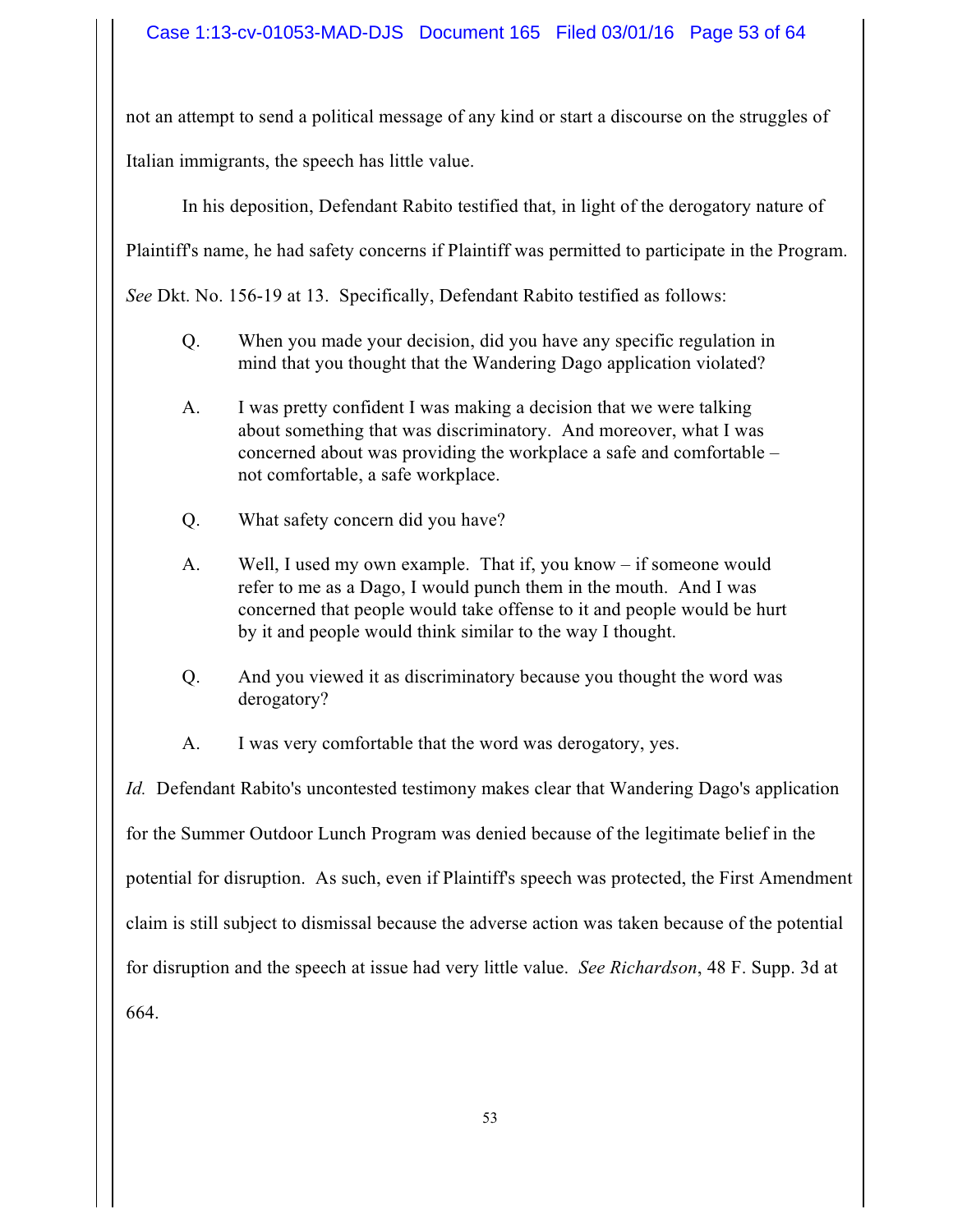Based on the foregoing, the Court grants Defendants' motion for summary judgment as to Plaintiff's First Amendment cause of action on this alternative ground.

## *4. Government Speech*

After the Court issued its decision on Defendants' motions to dismiss, but before the parties filed the pending motions for summary judgment, the Supreme Court decided *Walker v. Texas Div., Sons of Confederate Veterans, Inc.*, 135 S. Ct. 2239 (2015). Although the parties have not addressed the implications of *Walker* on the present matter, the Court finds that a discussion of that case and the government speech doctrine discussed therein is appropriate for the resolution of the present matter.

The Free Speech Clause of the First Amendment "restricts government regulation of private speech; it does not regulate government speech." *Pleasant Grove City, Utah v. Summum*, 555 U.S. 460, 467 (2009). When the government exercises "the right to 'speak for itself,'" it can freely "select the views that it wants to express." *Id.* at 467-68 (quotations omitted). This freedom includes "choosing not to speak" and "speaking through the ... removal" of speech of which it disapproves. *Downs v. L.A. Unified Sch. Dist.*, 228 F.3d 1003, 1012 (9th Cir. 2000) (citing *Ark. Educ. Television Comm'n v. Forbes*, 523 U.S. 666, 674, 118 S. Ct. 1633, 1639, 140 L. Ed. 2d 875 (1998)). Government speech is regulated primarily by "the political process," not the Constitution. *See Bd. of Regents of Univ. of Wis. Sys. v. Southworth*, 529 U.S. 217, 235 (2000). Characterizing speech as government speech should not be done lightly because the characterization "strips it of all First Amendment protection" under the Free Speech Clause. *Walker*, 135 S. Ct. at 2255 (Alito, J., dissenting).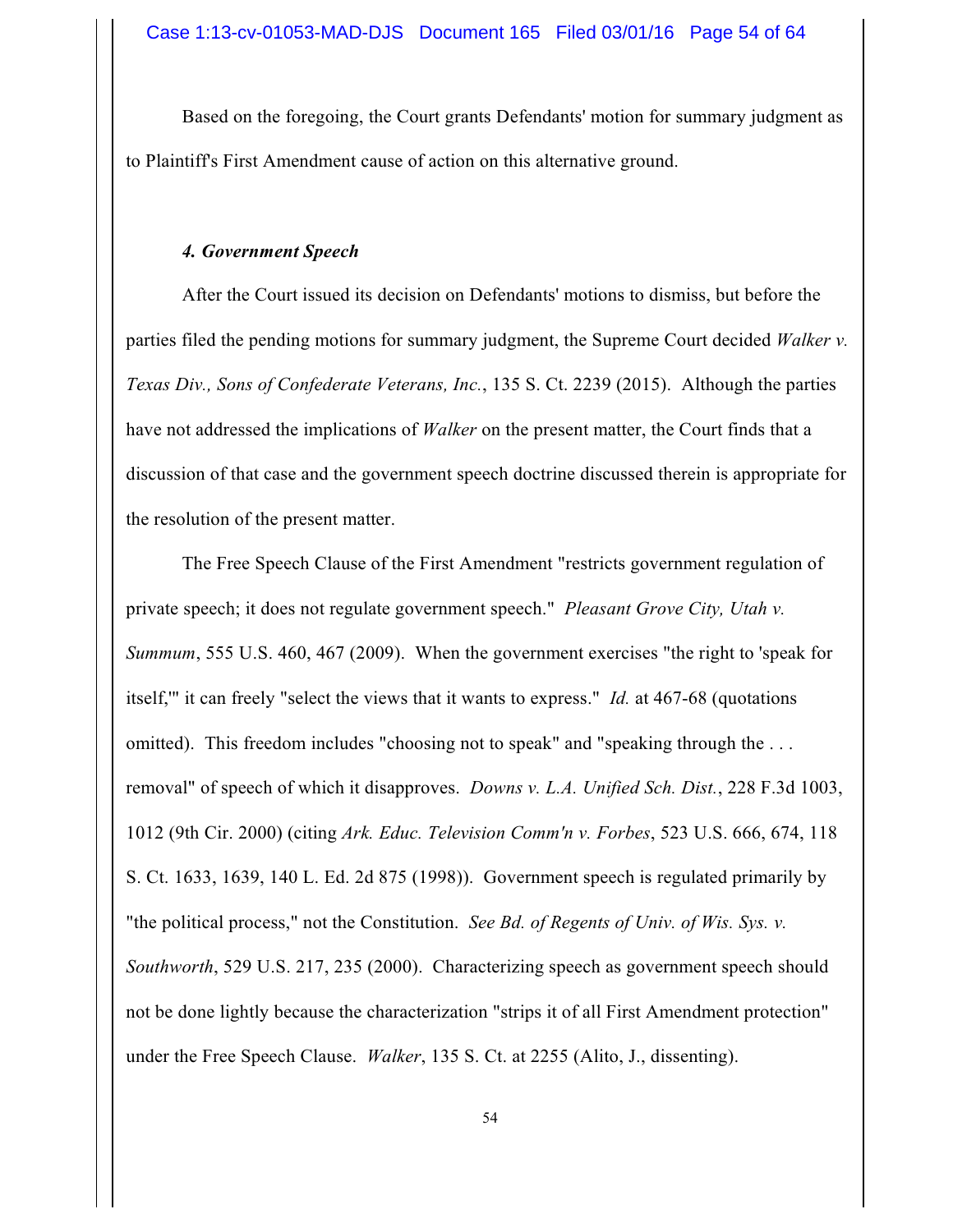In *Walker*, the Supreme Court determined that specialty license plates issued by the State of Texas were government speech, and that the State's denial of a Confederate Flag plate was therefore not subject to First Amendment scrutiny. *See Walker*, 135 S. Ct. at 2244-45. Applying the government speech test set forth in *Summum*, the *Walker* Court concluded that because (1) the States have historically used license plates to communicate with the public, (2) license plates are often closely identified in the public mind with the State, and (3) Texas effectively controlled the expressive content of the license plates by exercising final approval authority over submitted designs, Texas' specialty plates "are similar enough to the monuments in *Summum* to call for the same result." *Walker*, 135 S. Ct. at 2249. *Walker* acknowledged that its holding applied only in limited circumstances, however, noting the close connection between license plates and State directives. *See id.* at 2251.

The three factors that the Supreme Court applied in *Walker* came from *Summum*, a decision in which the Court concluded that privately donated monuments in public parks were government speech. *See Summum*, 555 U.S. at 470-72. There, the Court explained that "[g]overnments have long used monuments to speak to the public." *Id.* at 470. Moreover, "[i]t certainly is not common for property owners to open up their property for the installation of permanent monuments that convey a message with which they do not wish to be associated." *Id.* at 471. "[T]here is little chance that observers will fail to appreciate the identity of the speaker" when they view a monument in a public park, *id.*, especially because "[p]ublic parks are often closely identified in the public mind with the government unit that owns the land," *id.* at 472. Finally, the city "'effectively controlled' the messages sent by the monuments in the [p]ark by exercising 'final approval authority' over their selection." *Id.* at 473 (quoting *Johanns*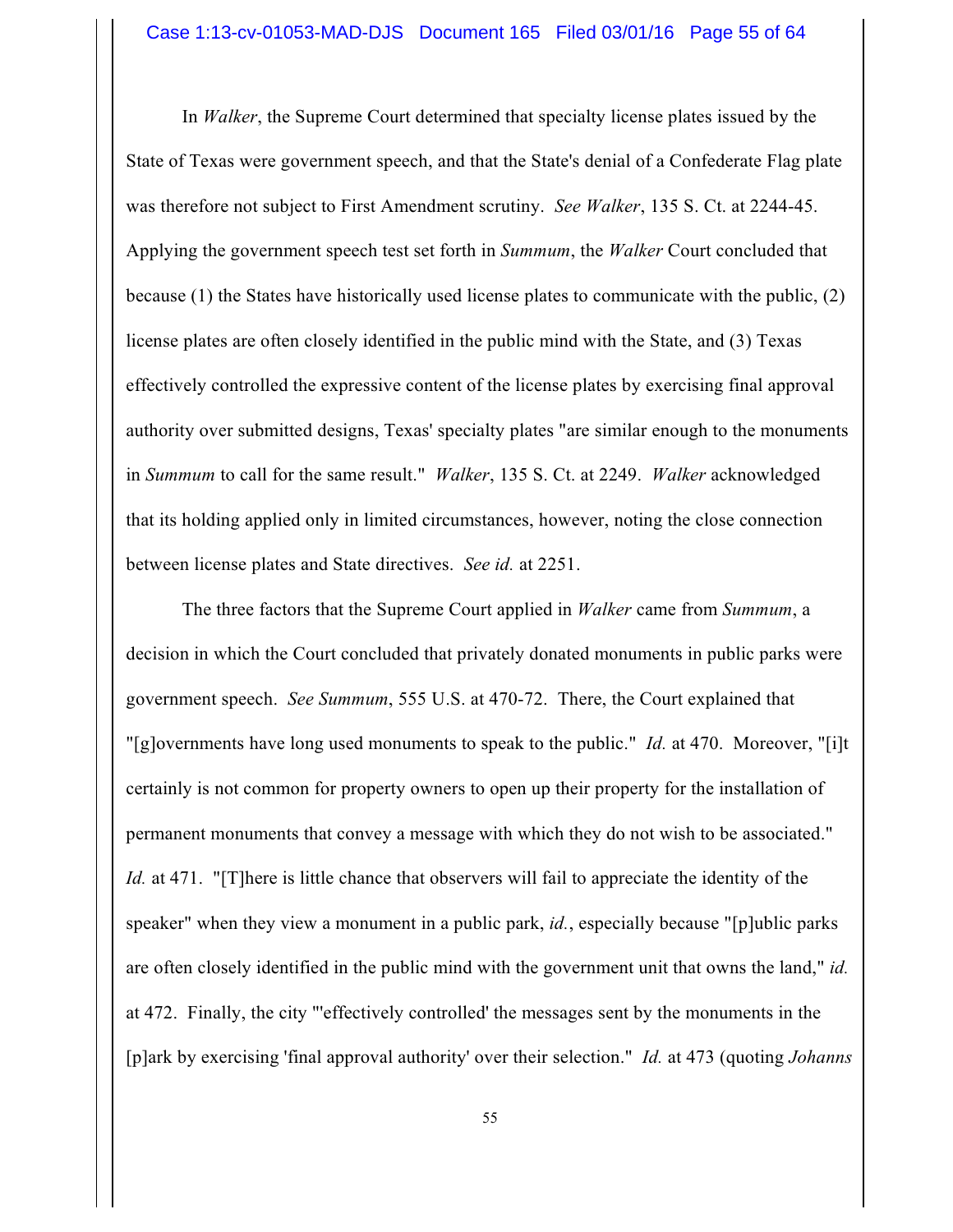*v. Livestock Mktg. Ass'n*, 544 U.S. 550, 560-61, 125 S. Ct. 2055, 2062-63, 161 L. Ed. 2d 896 (2005)). "The monuments that are accepted, therefore, are meant to convey and have the effect of conveying a government message, and they thus constitute government speech." *Id.* at 472.

As to the first *Walker* factor, the government has a history of sponsoring programs of all varieties. Implicit in that sponsorship is the fact that the government endorses the message or messages conveyed.

As to the second *Walker* factor, there is little chance that the observer will fail to see the identity of the speaker. According to Heather Flynn, as part of the Summer Lunch Program, OGS informed the public about the Program in several different ways. *See* Dkt. No. 152-4 at 27-31. For example, OGS provided "blast email advertising" which involved OGS' "sponsorship department" sending emails to a list of recipients who provided their email addresses so that they could be informed of upcoming events and programs at the Empire State Plaza. *See id.* Moreover, the Summer Outdoor Lunch Program was advertised on the Empire State Plaza's closed-circuit television system, which is located throughout the Concourse. *See id.* at 30. Further, OGS promoted the program on its Facebook page and other social media websites. *See id.* at 31. Through the promotion of the Summer Outdoor Lunch Program, OGS provided the names of the participating vendors to its audience. In sponsoring the Summer Outdoor Lunch Program, the State has engaged in a form of speech (albeit of a somewhat commercial nature). If the Court was to invoke the First Amendment to protect Wandering Dago's ability to participate in this State sponsored program, Wandering Dago would be able to do to the government what the government could not do to Wandering Dago: compel it to embrace speech with which it does not agree.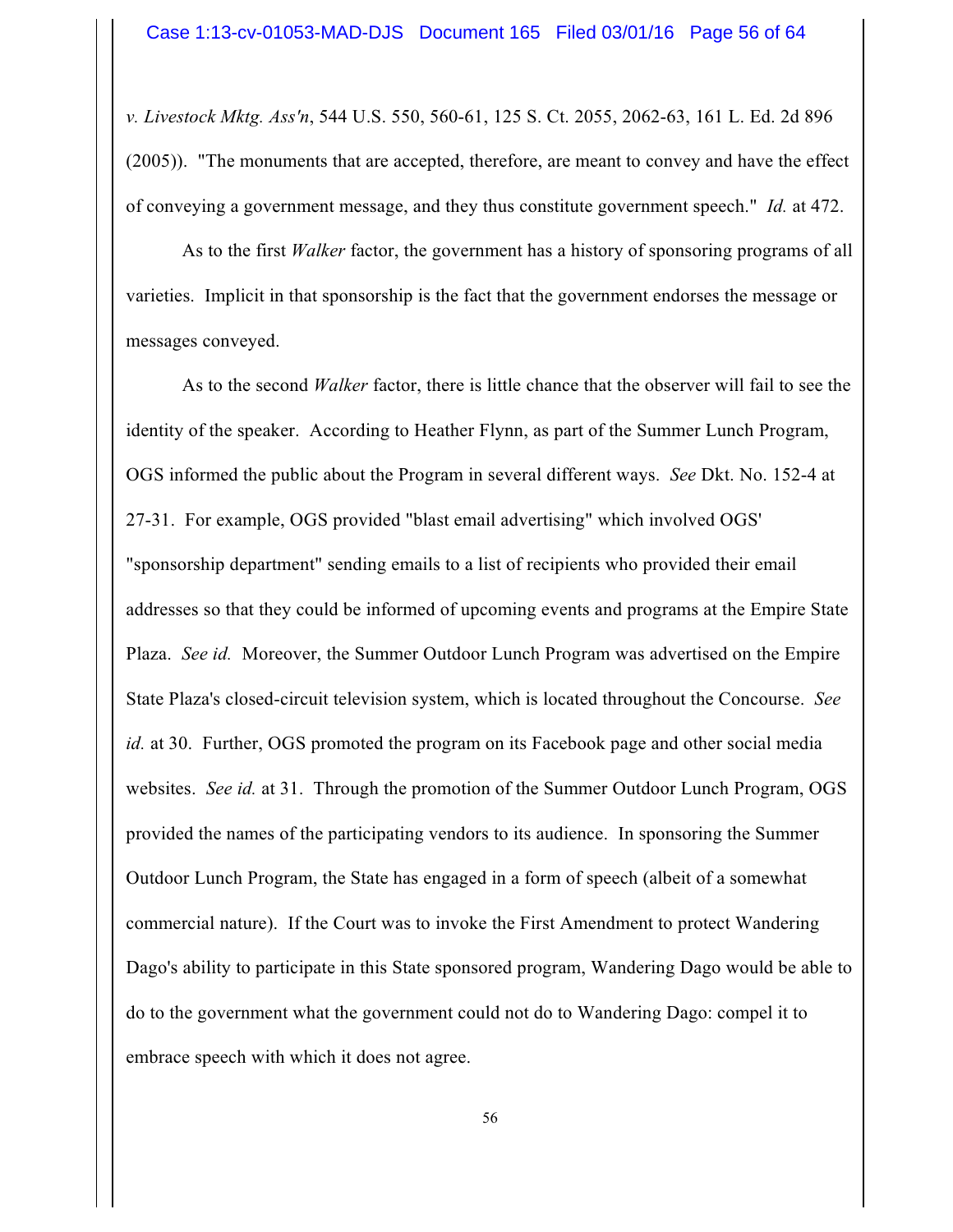As to the third *Walker* factor, the undisputed evidence clearly demonstrates that OGS maintains tight control over any messages that are sent during events it sponsors at the Empire State Plaza. OGS has long history of only sponsoring programs that are "family friendly," and suitable to persons of all ages. Although all sorts of political events take place on the Empire State Plaza, OGS does not sponsor those events and does not censor in any way their content. The events OGS does sponsor, however, are more closely scrutinized because, unlike political rallies held on the Plaza, the sponsored events are more clearly linked to the State. As such, as Defendant Rabito testified, such sponsored events are reviewed to ensure that there is a familyfriendly environment. As discussed above, during OGS sponsored events, OGS employees have refused to hire performers because of the nature of their acts or attire, removed a performer from the stage when he used the "N-word," and required vendors to remove offensive and racially insensitive merchandise. *See* Dkt. No. 155-3 at ¶¶ 14-18.

Like the monuments at issue in *Summum* and the license plates at issue in *Walker*, the programs sponsored and promoted by OGS have long conveyed messages to the people of the State and reasonable observers would conclude that New York agrees with the messages these programs send. Further, as discussed above, OGS exercises direct control over the messages conveyed at these programs and prohibits those messages that do not fall within its familyfriendly policy. These State sponsored programs take place in the Empire State Plaza, surrounded by the buildings that house the seat of New York government.

Who the government decides to do business with will often reflect the values of those in positions of authority. Such values are also reflected by the messages these individuals convey to the public through their positions. When the government exercises "the right to 'speak for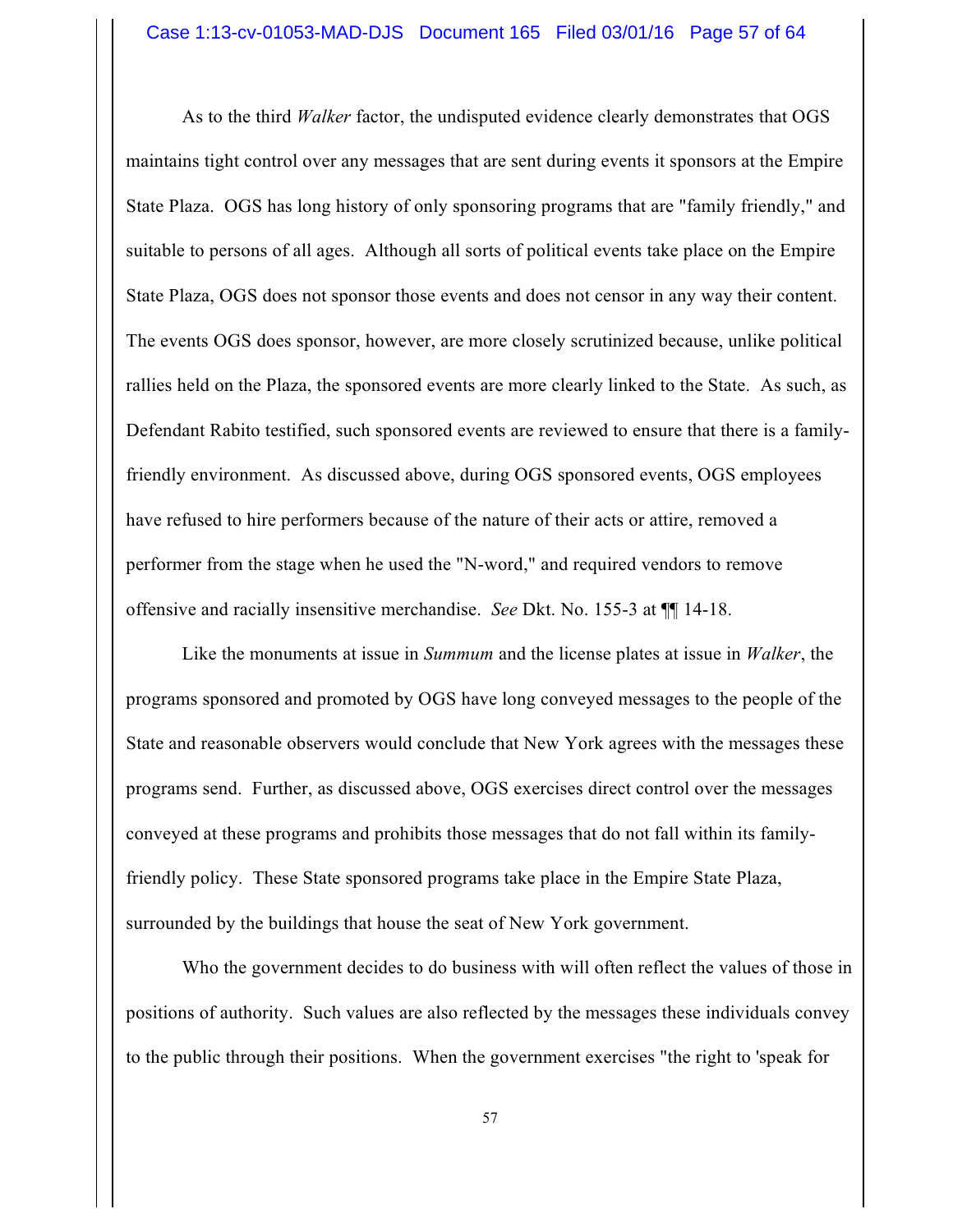itself,'" it can freely "select the views that it wants to express." *Summum*, 555 U.S. at 467-68 (quotation omitted). This freedom also includes the choice to not speak. "The fact that private parties take part in the design and propagation of a message does not extinguish [its] governmental nature." *Walker*, 135 S. Ct. at 2251. The monuments in *Summum* and the license plates in *Walker* were government speech, even though private entities designed them. *See id.*; *Summum*, 555 U.S. at 470-71. OGS determines which events it wants to sponsor and then controls the messages that those events are permitted to convey. The speech at issue exhibits strong indicia of government endorsement and control. Accordingly, the Court finds that all three factors identified in *Walker* are satisfied. As such, Plaintiff's redress lies with the political process, not the courts. *See Mech v. School Bd. of Palm Beach County, Fla.*, 806 F.3d 1070, 1078-79 (11th Cir. 2015) (holding that banners hung on fences at a school to recognize private sponsors of school programs were government speech); *Sutliffe v. Epping School Dist.*, 584 F.3d 314 (1st Cir. 2009) (holding that the defendants had engaged in government speech when they advocated for approval of budgets and spending on school and Town endeavors through school and Town newsletters, mailings, and other forms of communication including the Town website, and, therefore, were not required to provide the plaintiffs access to these same communication channels to express their opposing views); *People for the Ethical Treatment of Animals, Inc. v. Gittens*, 414 F.3d 23 (D.C. Cir. 2005) (holding that the government's decision to not display the plaintiff's artistic submission after the plaintiff had paid the \$5,000 for permission to participate in the program was not protected by the First Amendment and that, at best, the government's "failure to abide by any of these commitments might give rise to a contract claim").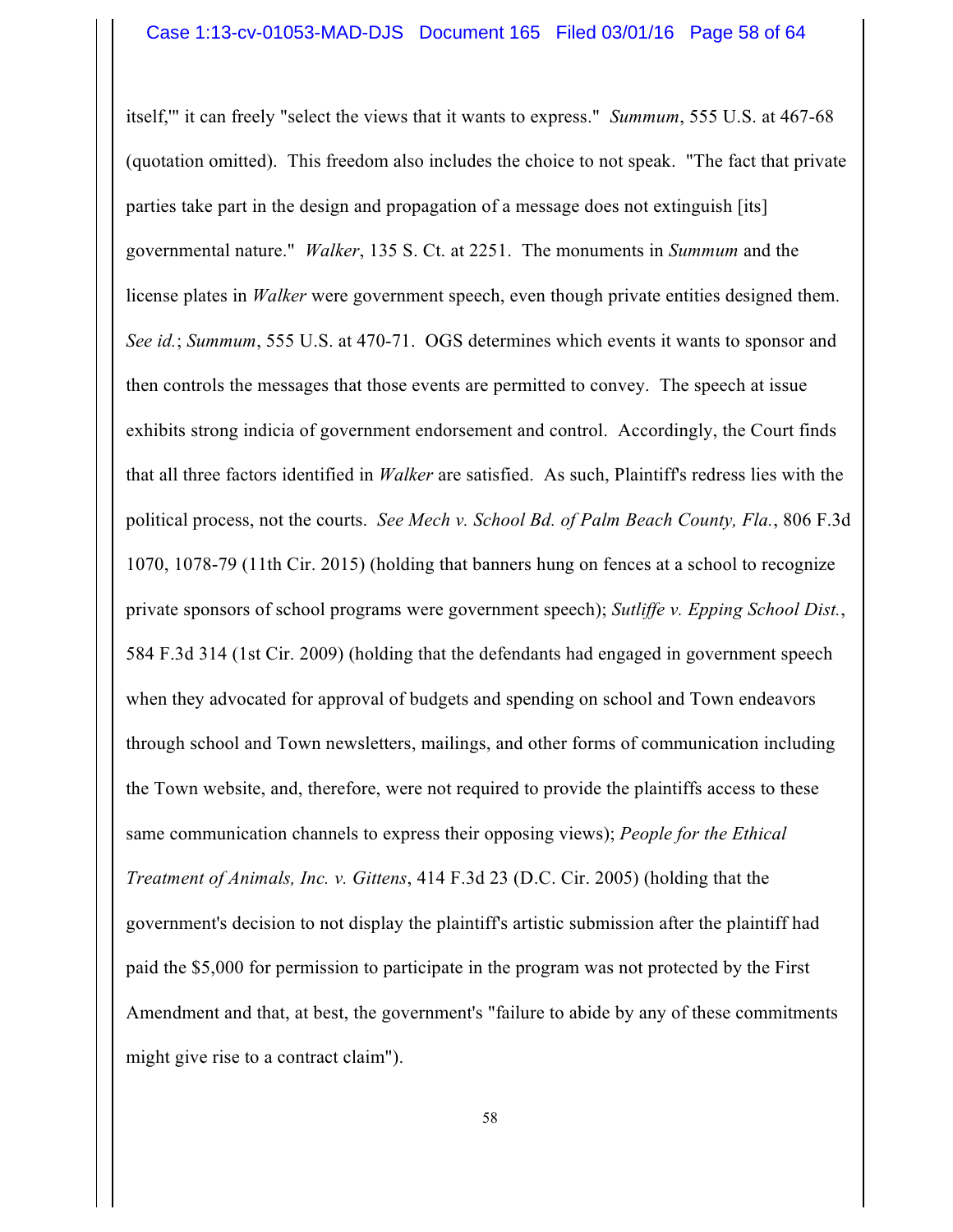Based on the foregoing, Defendants' motion for summary judgment is granted on this alternative ground.

### **D. Equal Protection claim**

Defendants contend that Plaintiff cannot establish its Equal Protection claim as a matter of law. *See* Dkt. No. 155-9 at 21. First, Defendants argue that Plaintiff cannot establish that it was treated differently than any other similarly situated entity because no other applicant to the 2013 or 2014 Summer Outdoor Lunch Program had a name which contained a derogatory ethnic term, or another offensive term in violation of OGS' family-friendly policy. *See id.* at 21-22. Second, Defendants contend that, even if Plaintiff could establish that it was treated differently than other similarly situated entities, Plaintiff cannot prove that such differential treatment was based on impermissible considerations such as race, religion, intent to inhibit or punish the exercise of constitutional rights, or malicious or bad faith intent to injure. In response, Plaintiff contends that Wandering Dago was similarly situated "to the class of vendor applicants for the Summer Lunch Program" and that it "was singled out for differential treatment – application denial – explicitly on account of its name, which is commercial speech protected by the constitution." Dkt. No. 158 at 26 (citing *Cuffley v. Mickes*, 208 F.3d 702 (8th Cir. 2000)).

The Equal Protection Clause requires the government to treat all similarly situated people alike. *See Harlen Assocs. v. Incorporated Vill. of Mineola*, 273 F.3d 494, 499 (2d Cir. 2001) (citing *City of Cleburne v. Cleburne Living Ctr.*, 473 U.S. 432, 439, 105 S. Ct. 3249, 87 L. Ed. 2d 313 (1985)). A plaintiff may proceed under the Equal Protection Clause as either a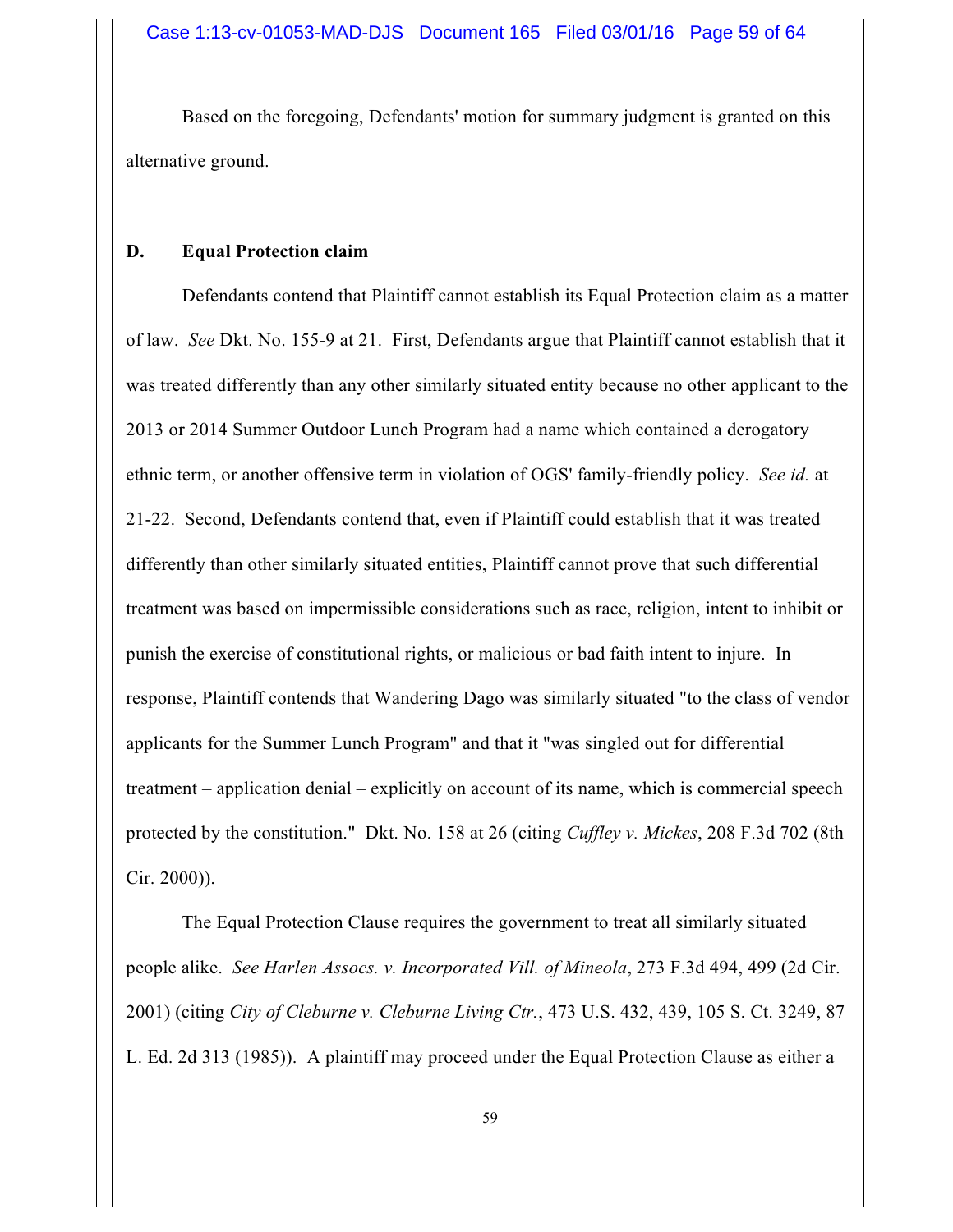"class of one," *Vill. of Willowbrook v. Olech*, 528 U.S. 562, 564 (2000) (*per curiam*) (citations omitted), or under the theory of "selective enforcement," *Diesel v. Town of Lewisboro*, 232 F.3d 92, 103 (2d Cir. 2000) (citation omitted). In the present matter, Plaintiff has alleged a selective enforcement claim against Defendants.

The Second Circuit has "described selective enforcement as a 'murky corner of equal protection law in which there are surprisingly few cases.'" *Diesel*, 232 F.3d at 103 (quoting *LeClair v. Saunders*, 627 F.2d 606, 608 (2d Cir. 1980)). Nevertheless, it is well settled that a plaintiff must meet a two-pronged test in order to successfully demonstrate selective enforcement under the Fourteenth Amendment. *See Cine SK8, Inc. v. Town of Henrietta*, 507 F.3d 778, 790 (2d Cir. 2007) (quotation omitted). "[T]o succeed on a 'selective enforcement claim,' a plaintiff must show: '(1) that they were treated differently from other similarly situated individuals, and (2) that such differential treatment was based on impermissible considerations such as race, religion, intent to inhibit or punish the exercise of constitutional rights, or malicious or bad faith intent to injure a person.'" *Sebold v. City of Middletown*, No. 3:05-CV-1205, 2007 WL 2782527, \*26 (D. Conn. Sept. 21, 2007) (quotation omitted); *see also Cine SK8*, 507 F.3d at 790 (quotation omitted); *Church of the Am. Knights of the Ku Klux Klan v. Kerik*, 356 F.3d 197, 210 (2d Cir. 2004) (holding that "[a] selective enforcement claim requires, as a threshold matter, a showing that the plaintiff was treated differently compared to others similarly situated"). In particular, a "plaintiff must present evidence comparing [him]self to individuals that are 'similarly situated in all material respects.'" *Sebold*, 2007 WL 2782527, at \*26 (quoting *Graham v. Long Island R.R.*, 230 F.3d 34, 39 (2d Cir. 2000)). 9

(continued...)

<sup>&</sup>lt;sup>9</sup> "[T]here is disagreement within the Second Circuit regarding the precise standard for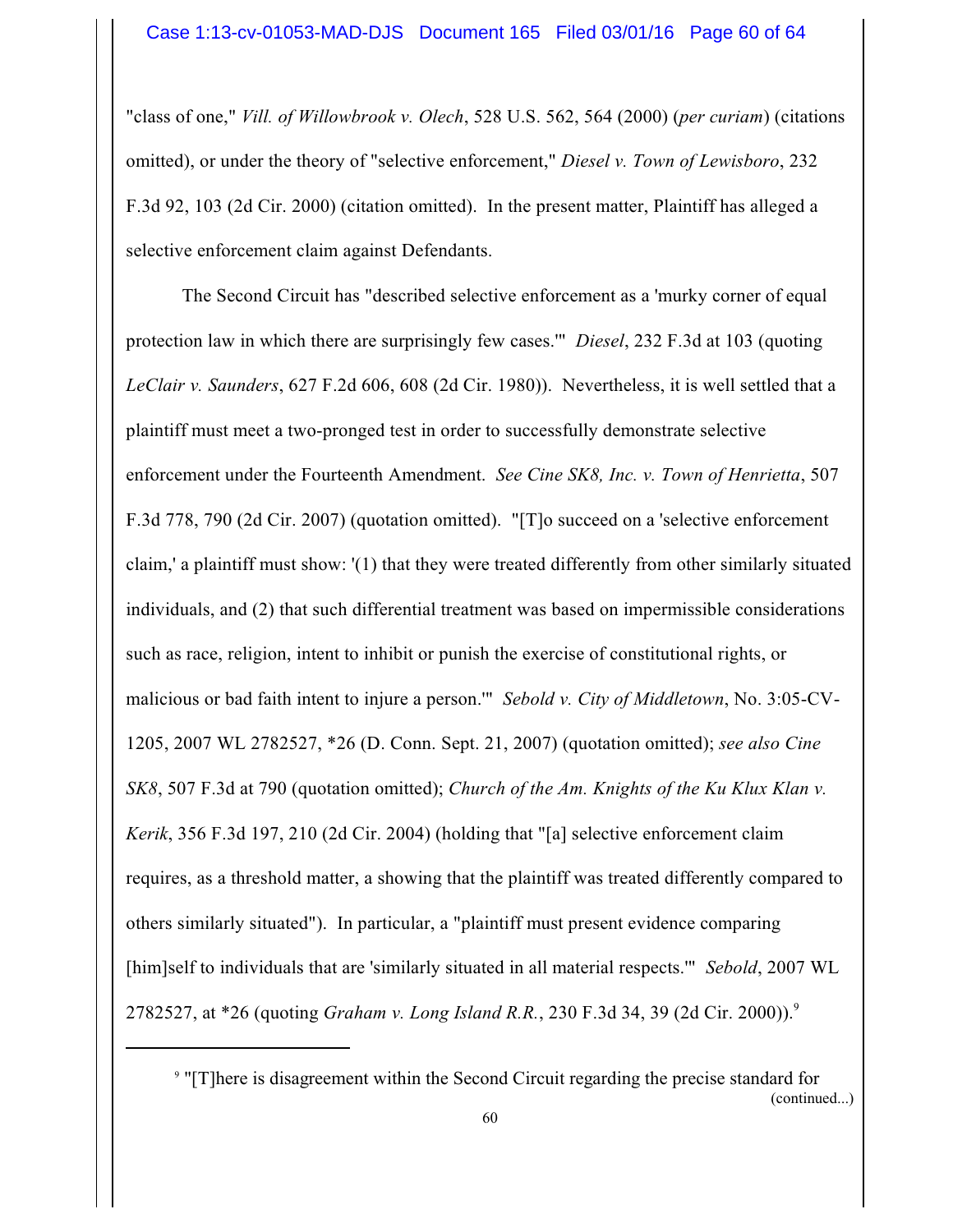In the present matter, the Court finds that Defendants' are entitled to summary judgment

on Plaintiff's Equal Protection claim. First, as Defendants correctly argue, Plaintiff has failed

#### 9 (...continued)

determining whether comparators are similarly situated for [selective enforcement and 'class of one'] claims." *Mosdos Chofetz Chaim, Inc. v. Vill. of Wesley Hills*, 815 F. Supp. 2d 679, 693 (S.D.N.Y. 2011). In the selective enforcement context, plaintiffs must compare themselves to individuals that are "similarly situated in all material respects." *Sharpe v. City of New York*, No. 11 CIV. 5494, 2013 WL 2356063, \*4 (E.D.N.Y. May 29, 2013) (citation omitted). "'The test is whether a prudent person, looking objectively at the incidents, would think them roughly equivalent and the protagonists similarly situated. Much as the lawyer's art of distinguishing cases, the "relevant aspects" are those factual elements which determine whether reasoned analogy supports, or demands, a like result. Exact correlation is neither likely or necessary, but the cases must be fair congeners.'" *Mosdos*, 815 F. Supp. 2d at 696 (quotation and other citations omitted); *Abel v. Morabito*, No. 04 Civ. 07284, 2009 WL 321007, \*5 (S.D.N.Y. Feb. 10, 2009); *Estate of Morris v. Dapolito*, 297 F. Supp. 2d 680, 686 (S.D.N.Y. 2004).

In a "class of one" case, the "level of similarity between plaintiffs and the persons with whom they compare themselves must be extremely high," because such comparison is used "to provide an inference that the plaintiff was intentionally singled out for reasons that so lack any reasonable nexus with a legitimate governmental policy that an improper purpose – whether personal or otherwise – is all but certain." *Neilson v. D'Angelis*, 409 F.3d 100, 104-05 (2d Cir. 2005), *overruled on other grounds by Appel v. Spiridon*, 531 F.3d 138 (2d Cir. 2008) (per curiam)). Thus, the comparator's circumstances must be "*prima facie* identical." *Id.* at 105. "Accordingly, to succeed on a class-of-one claim, a plaintiff must establish that (i) no rational person could regard the circumstances of the plaintiff to differ from those of a comparator to a degree that would justify the differential treatment on the basis of a legitimate government policy; and (ii) the similarity in circumstances and difference in treatment are sufficient to exclude the possibility that the defendants acted on the basis of a mistake." *Clubside, Inc. v. Valentin*, 468 F.3d 144, 159 (2d Cir. 2006) (quoting *Neilson*, 409 F.3d at 105).

The Court need not decide the appropriate standard to apply because, even under the more permissive selective enforcement standard, Plaintiff's claim fails. *See, e.g., Fortunatus v. Clinton Co.*, No. 8:12-CV-458, 2013 WL 1386641, \*14 (N.D.N.Y. Apr. 4, 2013) (noting disagreement within the Second Circuit, observing that "this Court does not understand the subtle distinction between 'extreme high degree' and 'all material respects,'" and ultimately concluding that the plaintiff's proof failed under the lesser standard); *Laidlaw*, 2011 WL 4954881, at \*10 n.4 (acknowledging that "there is a dispute in this Circuit's district courts over whether the same standard applies to both selective enforcement and 'class of one' claims" while granting defendant's motion to dismiss "[b]ecause this Court finds that [plaintiff] is not similarly situated even under a more permissive selective enforcement standard, it need not consider whether [plaintiff] would fare better under the potentially more stringent 'class of one' standard"); *Gentile v. Nulty*, 769 F. Supp. 2d 573, 580 (S.D.N.Y. 2011).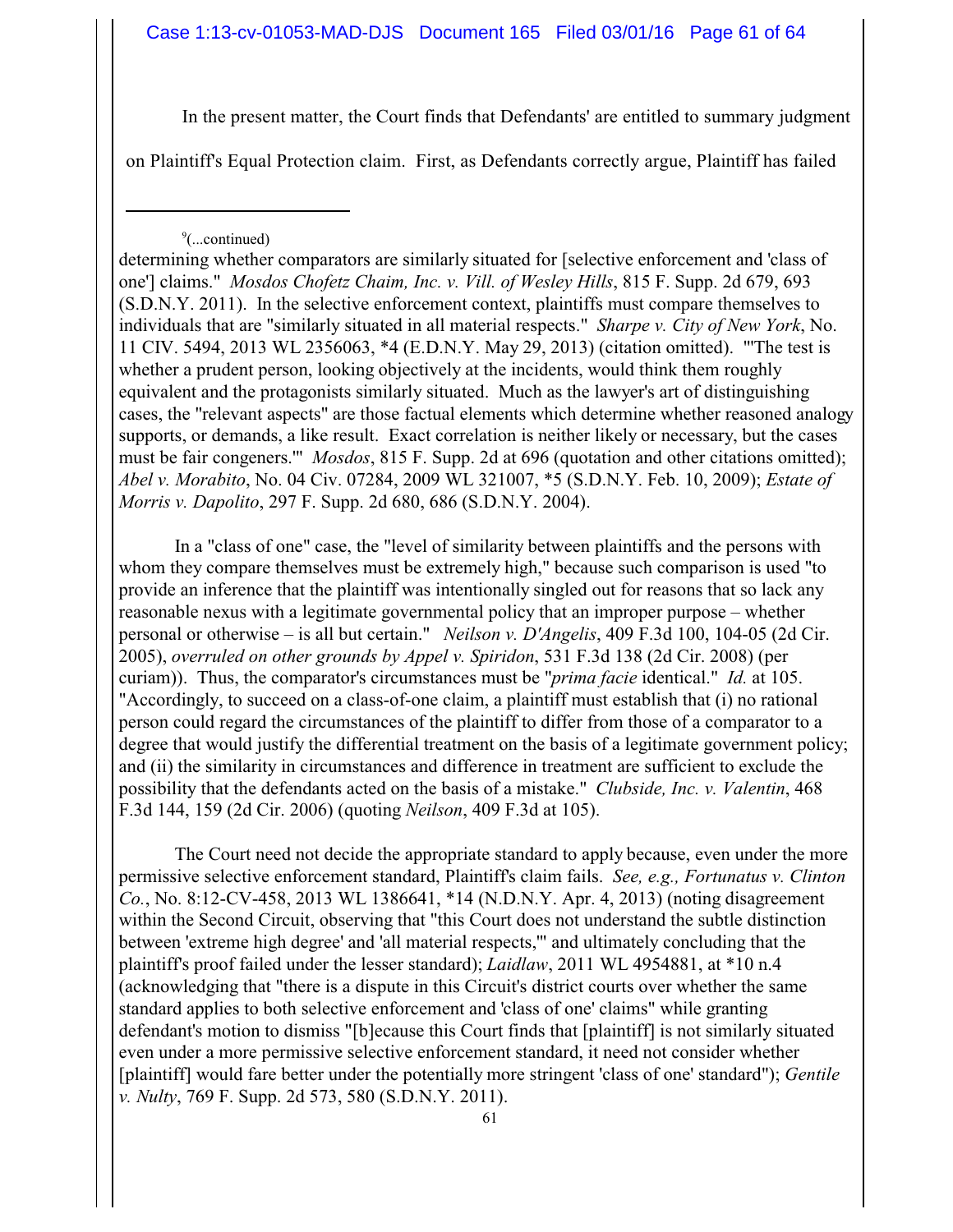to establish that it was treated differently than any other similarly situated entity. Plaintiff was the only applicant to the 2013 and 2014 Summer Outdoor Lunch Program with a business name containing a racially offensive term. Further, Wandering Dago was the only applicant with a menu containing items with offensive names. Wandering Dago contends that the vendor "Slidin' Dirty" was permitted to participate in the program and one "may or may not find it an offensive reference to the problems of urban crime, gun violence, and drug trafficking[.]" Dkt. No. 158 at 22. As Plaintiff itself acknowledges, the name Slidin' Dirty requires several inferences and knowledge of the underlying meaning behind the lyrics of Chamillionaire's song "Ridin'." Even then, an individual "may or may not" find it offensive. Further, Plaintiff acknowledges that "someone not familiar with the phrase or the song misses the meaning entirely." *Id.* The obvious differences between the direct use of a racial slur in a company's name, as compared to a company that may or may not be making a veiled reference to a 2005 Chamillionaire song can hardly be considered similarly situated. Since a prudent person, looking objectively at the relevant facts, would not consider Wandering Dago and Slidin' Dirty similarly situated in all material respects, Defendants are entitled to summary judgment on this claim.

Moreover, even if Wandering Dago and Slidin' Dirty were similarly situated in all material respects, the undisputed facts establish that the differential treatment was not based on impermissible considerations such as race, religion, intent to inhibit or punish the exercise of constitutional rights, or a malicious or bad faith intent to injure. Rather, as discussed, the undisputed facts demonstrate that Wandering Dago's application was denied because of its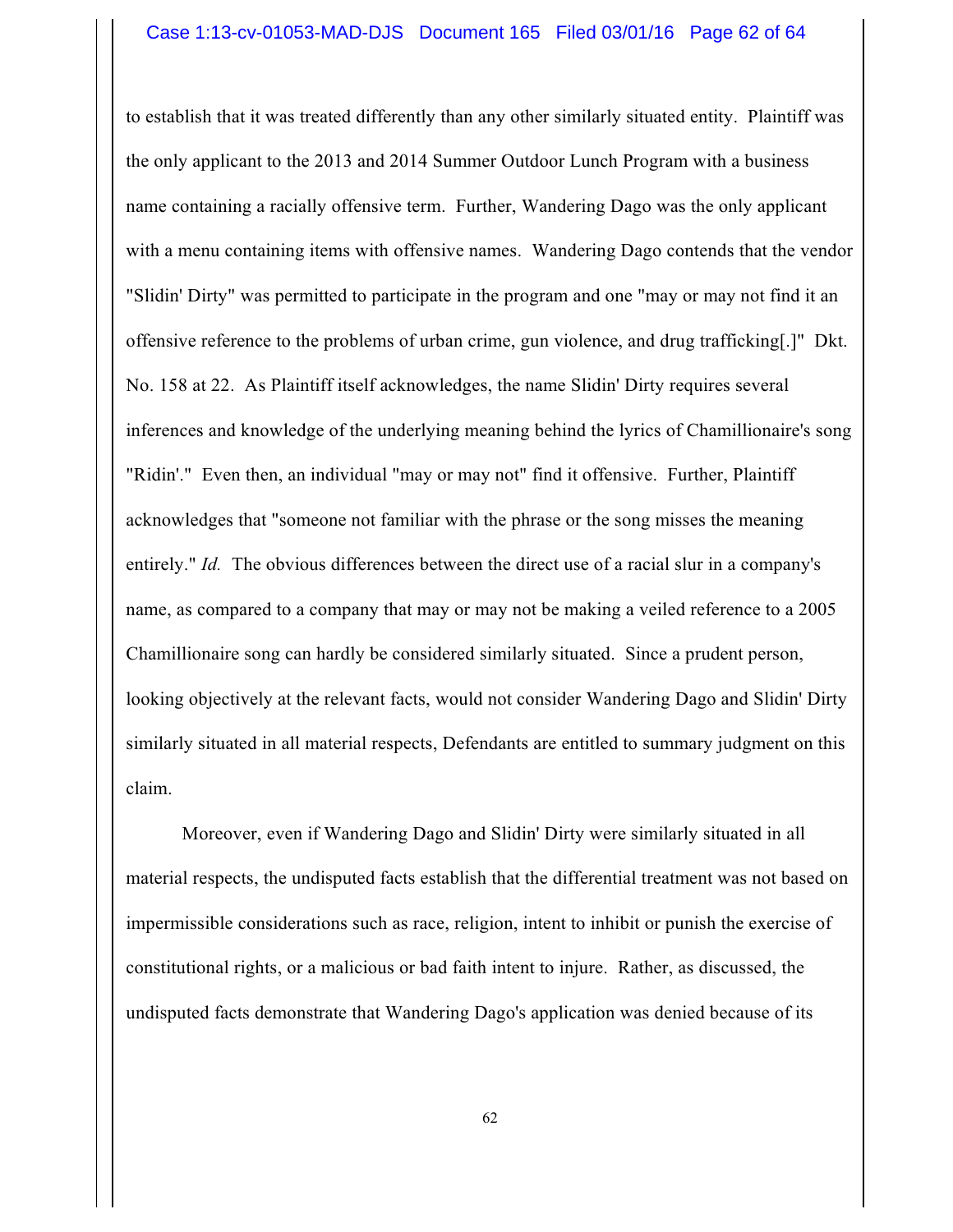offensive name and menu items that were contrary to the family-friendly atmosphere that OGS strives for at all events and programs it sponsors.

Based on the foregoing, the Court grants Defendants' motion for summary judgment as to Plaintiff's Equal Protection claim.

#### **E. Plaintiff's New York State Constitution claims**

"'The New York State Constitution's guarantees of equal protection and due process are virtually coextensive with those of the United States Constitution.'" *Guan N. v. N.Y.C. Dept. of Educ.*, No. 11-cv-4299, 2013 WL 67604, \*20 (S.D.N.Y. Jan. 07, 2013) (citing *Coakley v. Jaffe*, 49 F. Supp. 2d 615, 628 (S.D.N.Y. 1999); *Pinnacle Nursing Home v. Axelrod*, 928 F.2d 1306, 1317 (2d Cir. 1991)) (other citation omitted). Further, "freedom of speech claims are subject to the same analysis under the federal and New York State Constitutions." *Menes v. City Univ. of N.Y. Hunter College*, 578 F. Supp. 2d 598, 617 n.16 (S.D.N.Y. 2008) (citations omitted).

In light of the coextensive protections afforded under the New York State Constitution, Defendants' motion for summary judgment as to Plaintiff's New York State Free Speech and Equal Protection claims is granted for the reasons set forth above.

## **IV. CONCLUSION**

After carefully considering the entire record in this matter, the parties' submissions and the applicable law, and for the above-stated reasons, the Court hereby